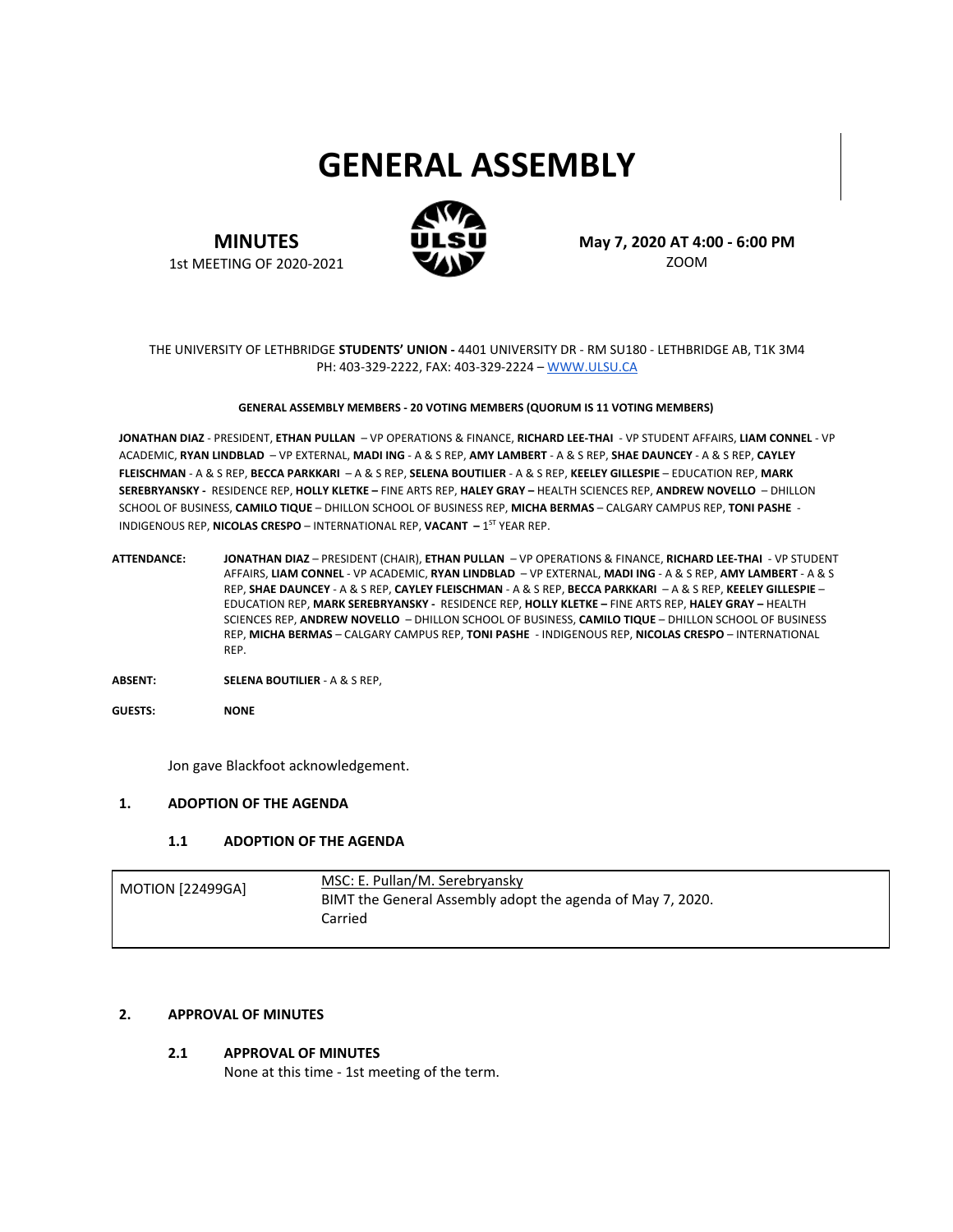## **3. CHAIR REMARKS**

Jon will be sitting as chair for the summer until we find a chair for the year. Liam sent out a Robert's Rules primer. Feel free to ask Jon any questions about the process.

## **4. PRESENTATIONS TO COUNCIL**

None at this time.

#### **5. REPORTS**

Please read each report as posted on the ULSU website. Reports are due by the 5<sup>th</sup> of each month.

#### **5.1 PRESIDENT** *– Jonathan*

- Looking forward to working with all of you.
- Getting used to working and transitioning.
- I have been setting up a lot of meetings.
- Ryan and I will be attending online conferences.
- I have been in a few meetings with the advising working group. If you have any thoughts please let me know.
- Will have a meeting next week with senior admin.
- Attended GFC and faculty meetings.
- Met about marketing.
- This year will be something unique compared to previous years, due to COVID-19.

#### **5.2 VP OPERATIONS & FINANCE** *– Ethan*

Report & Financial Update

- Working on my first QIP proposal, I will be sending out a mailbox ballot.
- Changed my profile picture.
- Have been reading over notes from Jordan and terms of references.
- Working with Max on a style guide regarding fonts etc.

#### **5.3 VP STUDENT AFFAIRS** *– Richard*

- Looking forward to working with everyone this year.
- Shout outs on achievements, great job. Just wanted to recognize involvement.
- I am part of the students support working group for summer and fall semester.
- Working on Fresh Fest and indigenous initiatives.
- Have done research on other universities as to what they are doing for activities.
- If anyone is passionate about hosting anything please reach out to me.

#### **5.4 VP ACADEMIC** *– Liam*

- I have attended meetings this week. I'm on two working groups with Richard and Jon.
- Currently Jon and I are in separate sub groups for the advising working group.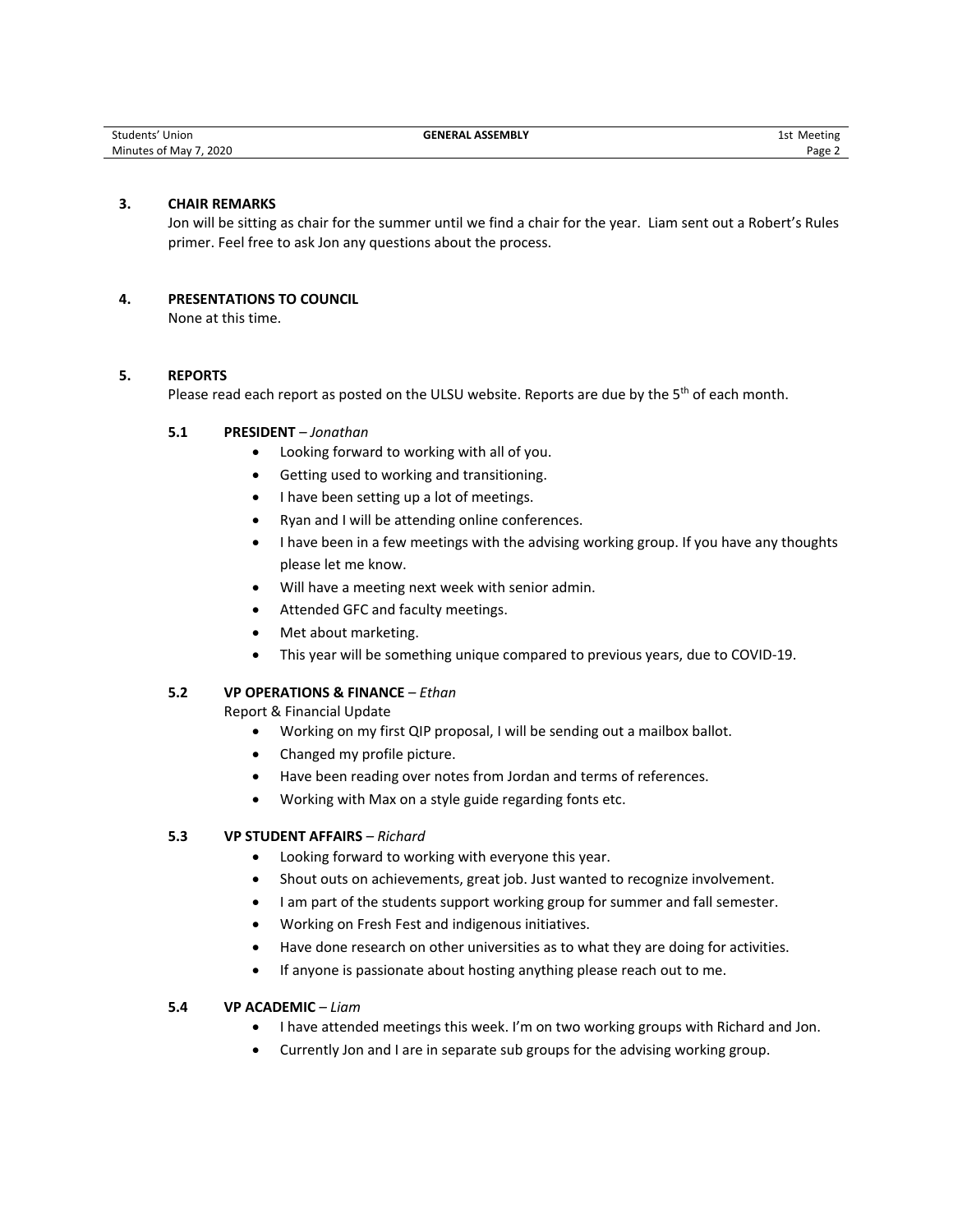| Students<br>Union      | <b>_ASSEMBLY</b><br>GFNFRAL | Meeting<br>lst |
|------------------------|-----------------------------|----------------|
| 2020<br>Minutes of May |                             | Page 5         |

- Last Lecture with all of the social distancing, it's a unique opportunity to come at it from a different angle. It will be hosted online as a webinar.
- All students by August will be switched over to 365 so you can work with your professors.

## **5.5 VP EXTERNAL** *– Ryan*

- Bailey and I are working on a summer campaign, "My Degree, My Future".
- Have been going over external policy statements to see which ones need to be edited. University affordability is needed.
- Jon and I are working on CAUS Change over.
- I will be attending CASA Foundations.
- I will be sending out letters to MLAs.
- Jon and I have meetings with CAUS and CASA, I will be sitting on a panel with Athabasca University.

## **5.6 GENERAL ASSEMBLY ANNOUNCEMENTS**

Mark – would like to approve more funds on social media since we are using it more and would like to see us have more exposure.

## **6. ITEMS FOR INFORMATION**

## **6.1 INDIGENOUS RELATIONS TRAINING** (Insert 6.1) *- Richard & Toni*

Please see the insert for details. We want to have a consistent engagement and support base. There is opportunity to collaborate with the university. The exact date of the training will be determined. Even just having a general understanding is beneficial.

- Cheri would like every staff member participate.
- Would this be open to all of the student body? Toni would like to work things out first.

## **7. ITEMS FOR ACTION: CLUBS, GROUPS, AND INDIVIDUALS**

None at this time.

## **8. ITEMS FOR ACTION: ULSU BUSINESS**

## **8.1 ULSU OPERATING BUDGET** (Insert 8.1) - *Ethan*

Ethan reviewed the budget, it's very similar to last year.

| <b>MOTION [22500GA]</b> | MSC: E. Pullan/R. Lindblad                                             |
|-------------------------|------------------------------------------------------------------------|
|                         | BIMT the General Assembly approve the 2020-2021 ULSU operating budget. |
|                         | Carried                                                                |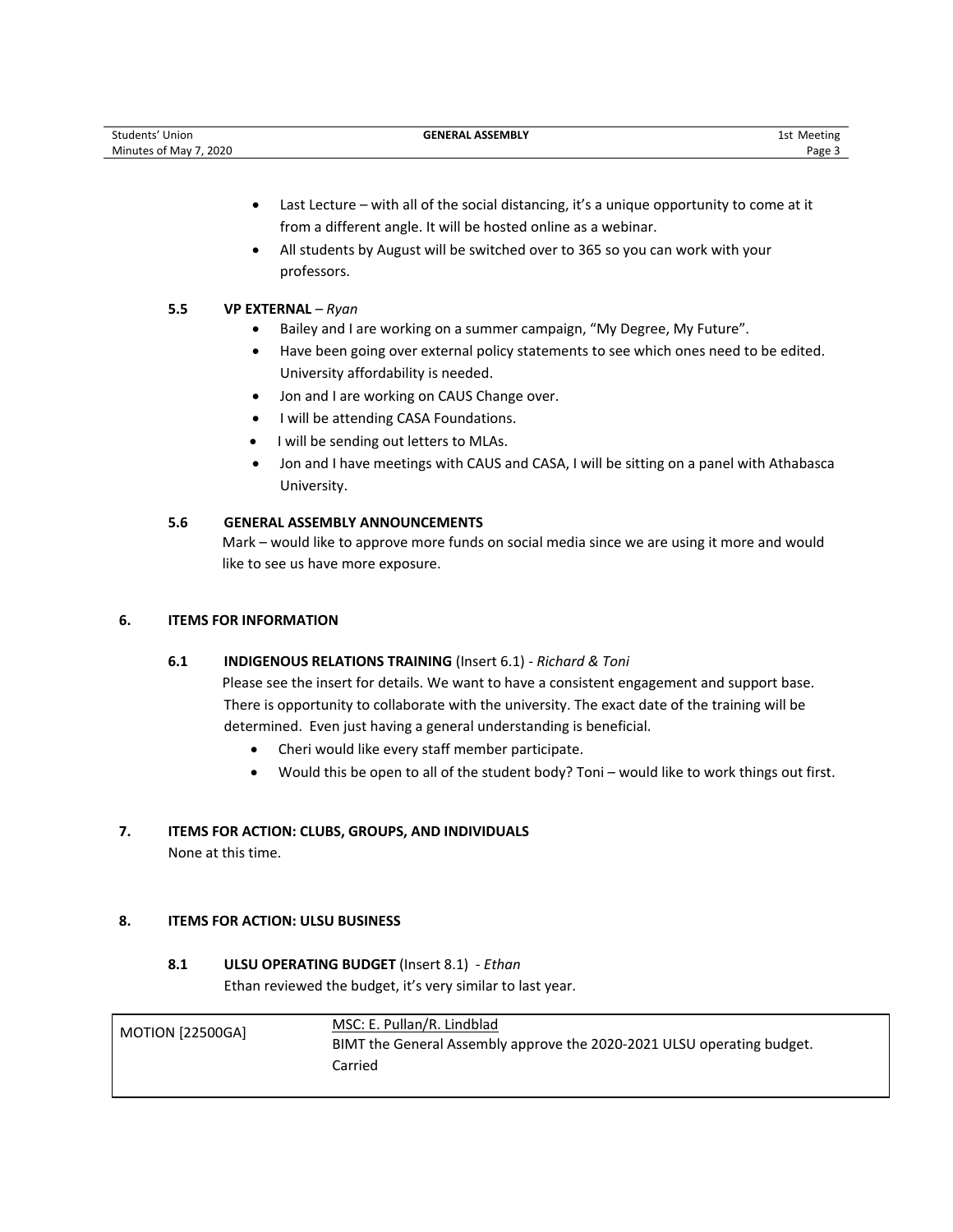#### **8.2 TRAVEL BUDGET –** *Ethan*

This money is approved all at once so we can book flights and conferences ahead of time while it's less expensive.

| <b>MOTION [22501GA]</b> | MSC: E. Pullan/R. Lindblad                                                        |
|-------------------------|-----------------------------------------------------------------------------------|
|                         | BIMT the General Assembly approves \$37,400 for travel expenditures to be used in |
|                         | the 2020-2021 school year. Monies to come from the All Travel Conference/per diem |
|                         | budget line.                                                                      |
|                         | Carried                                                                           |
|                         |                                                                                   |

#### **8.3 ULSU CALENDARS** *– Ethan*

These books need to be ordered soon. The cost might be closer to \$4,500 but we don't know for certain yet. The advertisements in the book will pay for most of the cost.

| <b>MOTION [22502GA]</b> | MSC: E. Pullan/ M. Serebryansky<br>BIMT the General Assembly approve the maximum expenditure of \$7,000 for 2500 |
|-------------------------|------------------------------------------------------------------------------------------------------------------|
|                         | Event Calendars. Monies to come from the handbook budget line.                                                   |
|                         | Carried                                                                                                          |

## **8.4 HANDBOOK –** *Cheri*

The handbook is a similar situation as the calendar. We will be selling advertising space to offset the cost of printing. We haven't discussed the contingency on the handbooks or calendars yet if we don't go back to class in the fall, but we will have to know by July because that is the cut off for printing.

## **8.5 QIP - FRESH FEST** (Insert 8.5) **–** *Richard*

There is a lot of uncertainty with the pandemic. Richard has had many meetings over Fresh Fest and have decided to bring this forward to the General Assembly. We have decided to scale things back if we do go forward with it and will cut down on staffing costs. Safety is our uttermost concern and we will follow our Governments recommendations. There is no concrete date on when the Government's stage two of re-opening will be moving forward. We would have to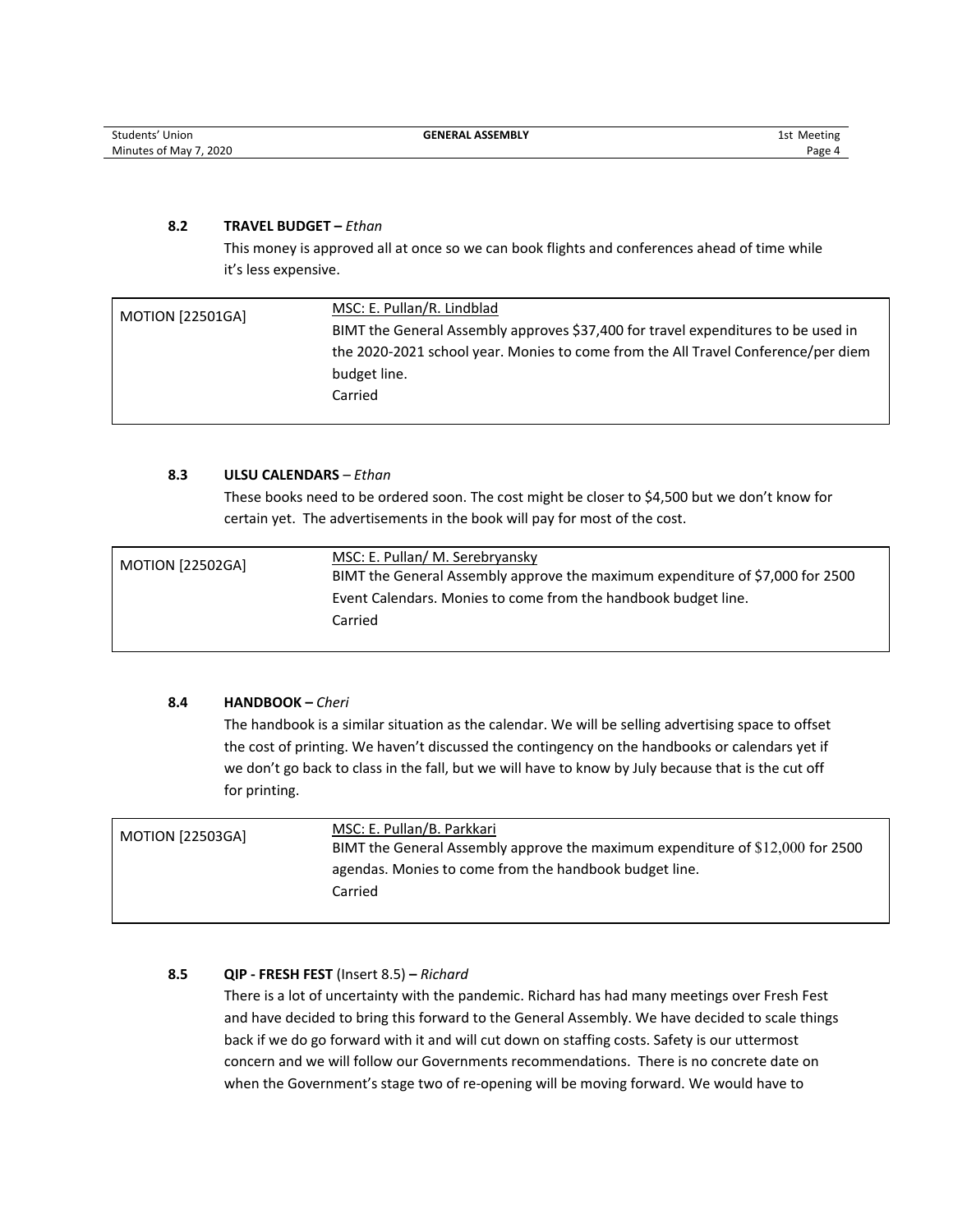reach Alberta's stage three before the event could be hosted. If this proposal gets passed, Richard will put out a call for people to hire the Fresh Fest planning committee. We are looking into a digital conference experience. If Fresh Fest is cancelled, Richard will be bringing it forward to the GA.

## GA Comments:

- Since Riley has a position title, we should have that shown in the proposal.
- I struggle to approve the budget in its current form and feel it is bad governance practice. People have come out and said that they won't feel safe.
- Very good points. If we don't put forth this proposal then Fresh Fest doesn't happen, or we can put forth a mailbox ballot later.
- We can pass this proposed full budget and the moment we know that we can't move forward with it we can put forth a different motion.
- We will have to pay people on the committee and that will be thousands of dollars, we will be out that much money for the rest of the year. I would like to see Fresh Fest happen but it could leave us fully exposed.
- I understand the predicament that we are in. One thing we need to keep in mind is the way Fresh Fest will look. The money is what most people are thinking about but I'm more concerned about the elevated risk of alcohol consumption. Fresh Fest is four hours of letting loose. .
- Besides the salary, we really won't lose a lot of other money. We could put a clause in each band contract that frees both parties from any liability. I don't feel it is risky.
- If we go ahead and advertise for it, there would be a lot of students not happy with our cancelling it.
- I don't feel we could fit 1300 people in the grove for four hours.
- We are responsible to the students but we are also board members. \$40,000 is a big risk. I'd be happy with a modified version.
- I really don't think the traditional Fresh Fest will happen, but the University wants us to carry on as usual. We could still use the Fresh Fest team to plan something.
- I think Fresh Fest should happen but not as it usually is. Once we pass this money then the money is passed, this is the moment to decide.
- A possible solution could be to approve the expense of hiring the committee and then move forward from there.
- Richard wants to mitigate the risk as much as possible. If there is still risk of the virus spreading then we will be taking that into consideration. At the Arts and Science Council on May  $15<sup>th</sup>$  is when they will be deciding on classes. I do like Marks suggestion of approving the cost of only hiring the committee and then we can do a mailbox ballot closer to the event once we are more sure of the circumstances. I feel comfortable just approving the payroll.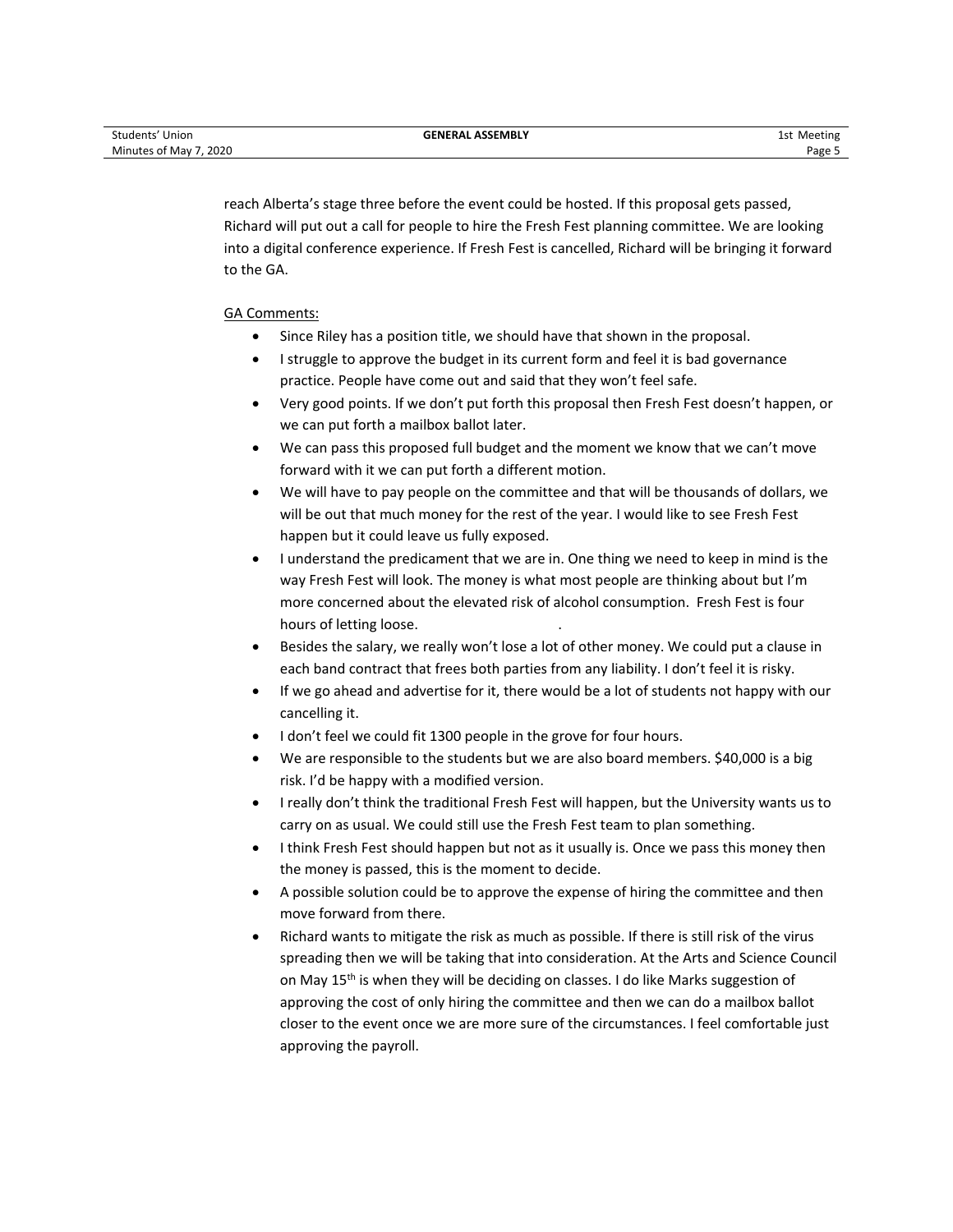## **The General Assembly approved to amend the motion of the full Fresh Fest budget to just approving the payroll costs of the Hiring Committee at this time**.

| <b>MOTION [22504GA]</b> | MSC: R. Lee-Thai/C. Fleischman<br>BIMT the General Assembly approve the maximum expenditure of \$9,700 for the<br>Fresh Fest budget of the 2020-2021 year. Monies to come from QIP.<br>Carried |
|-------------------------|------------------------------------------------------------------------------------------------------------------------------------------------------------------------------------------------|
|                         |                                                                                                                                                                                                |

## **8.6 SWAG** *- Cheri*

Council will make choices on what to order and this is our budget for it. There are a lot of choices to pick from and will be working with Tracy on it. Moving forward with promotion, this builds brand recognition.

| <b>MOTION [22505GA]</b> | MSC: E. Pullan/C. Fleischman<br>BIMT the General Assembly approve the maximum expenditure of \$5,000 for ULSU |
|-------------------------|---------------------------------------------------------------------------------------------------------------|
|                         | swag. Monies to come from Council Promotions.                                                                 |
|                         | Carried                                                                                                       |
|                         |                                                                                                               |

## **8.7 ULSU APPAREL** - *Cheri*

This is an annual expense where each Council member and permanent staff receives \$40 toward a ULSU branded jacket or sweater to wear throughout the year. We would like to order these items so you have them for September. You can get your name and position embroidered on them if you want. Tracy will email everyone the link to the catalogue.

There are 22 Council members including the chair as well as 10 Staff members.  $$40 \times 32 = $1280$ 10% contingency= \$128 **Total = \$1408**

| <b>MOTION [22506GA]</b> | MSC: Mark/B. Parkkari<br>BIMT the General Assembly approve the maximum expenditure of \$1,408 for ULSU<br>branded apparel at a maximum of \$40 each for each council member and permanent |
|-------------------------|-------------------------------------------------------------------------------------------------------------------------------------------------------------------------------------------|
|                         | ULSU staff. Monies to come from Council Advertising and Promotions.<br>Carried                                                                                                            |

## **8.8 EXTRA SUMMER CLASS - ETHAN –** *Ethan*

It is in the ULSU policies that the EC can only take one class but Ethan needs two classes to graduate and it is in policy to get GA approval to take an extra class.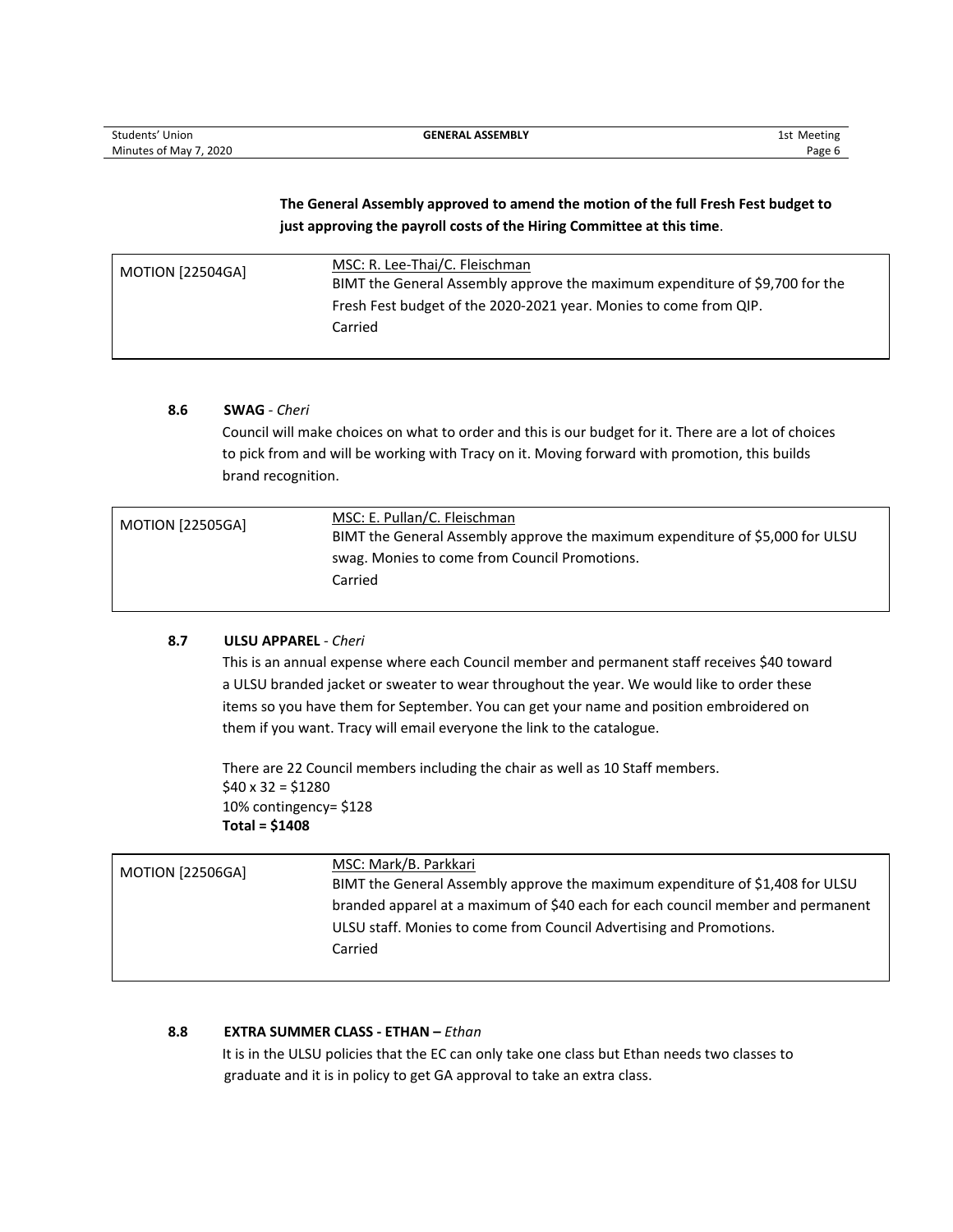| Students' Union        | <b>GENERAL ASSEMBLY</b> | 1st Meeting |
|------------------------|-------------------------|-------------|
| Minutes of May 7, 2020 |                         | Page 7      |
|                        |                         |             |

| <b>MOTION [22507GA]</b> | MSC: E. Pullan/R. Lindblad                                                            |
|-------------------------|---------------------------------------------------------------------------------------|
|                         | BIMT the General Assembly approve VP Operations & Finance Ethan Pullan to enlist in   |
|                         | one additional summer class for summer session one under Policy 5.1.4. "Policy 5.1.4: |
|                         | The Executive Council Member may enroll in one (1) additional course per semester if  |
|                         | approved by the General Assembly."                                                    |
|                         | Carried – Ethan abstained                                                             |
|                         |                                                                                       |

## **8.9 EC & STAFF OFFICE ITEMS - COVID-19** *– Ethan*

Notes:

Given the extenuating circumstances some additional costs may be incurred to our permanent and Executive staff. Items such as a proper office chair or ergonomic desk may be required to effectively complete positions. This funding would allow each full-time staff member to expense up to \$250 each for similar items.

| <b>MOTION [22508GA]</b> | MSC: E. Pullan/R. Lindblad                                                           |
|-------------------------|--------------------------------------------------------------------------------------|
|                         | BIMT the General Assembly approve a maximum expenditure of \$2,400 to cover the      |
|                         | expenses of Students' Union staff and Executive Council members to purchase          |
|                         | necessary office supplies or equipment in order to effectively accommodate people to |
|                         | work remotely during the COVID-19 crisis. Monies to come from Special Funding.       |
|                         | Carried – EC abstain                                                                 |
|                         |                                                                                      |

## **8.10 EMERGENCY BURSARY FUND** *– Ethan*

We had a mailbox ballot last year to approve funds to put into the ULSU Emergency Bursary fund and we see that we have extra funds in the budget line and would like to support more students with it*.*

| <b>MOTION [22509GA]</b> | MSC: E. Pullan/C. Fleischman<br>BIMT General Assembly approve the expenditure of \$1880 to support the ULSU<br>Emergency Bursary Fund with the intention of supporting undergraduate students<br>through the financial uncertainty caused by COVID-19. Monies to come from Student<br>Assistance Travel.<br>Carried |
|-------------------------|---------------------------------------------------------------------------------------------------------------------------------------------------------------------------------------------------------------------------------------------------------------------------------------------------------------------|
|                         |                                                                                                                                                                                                                                                                                                                     |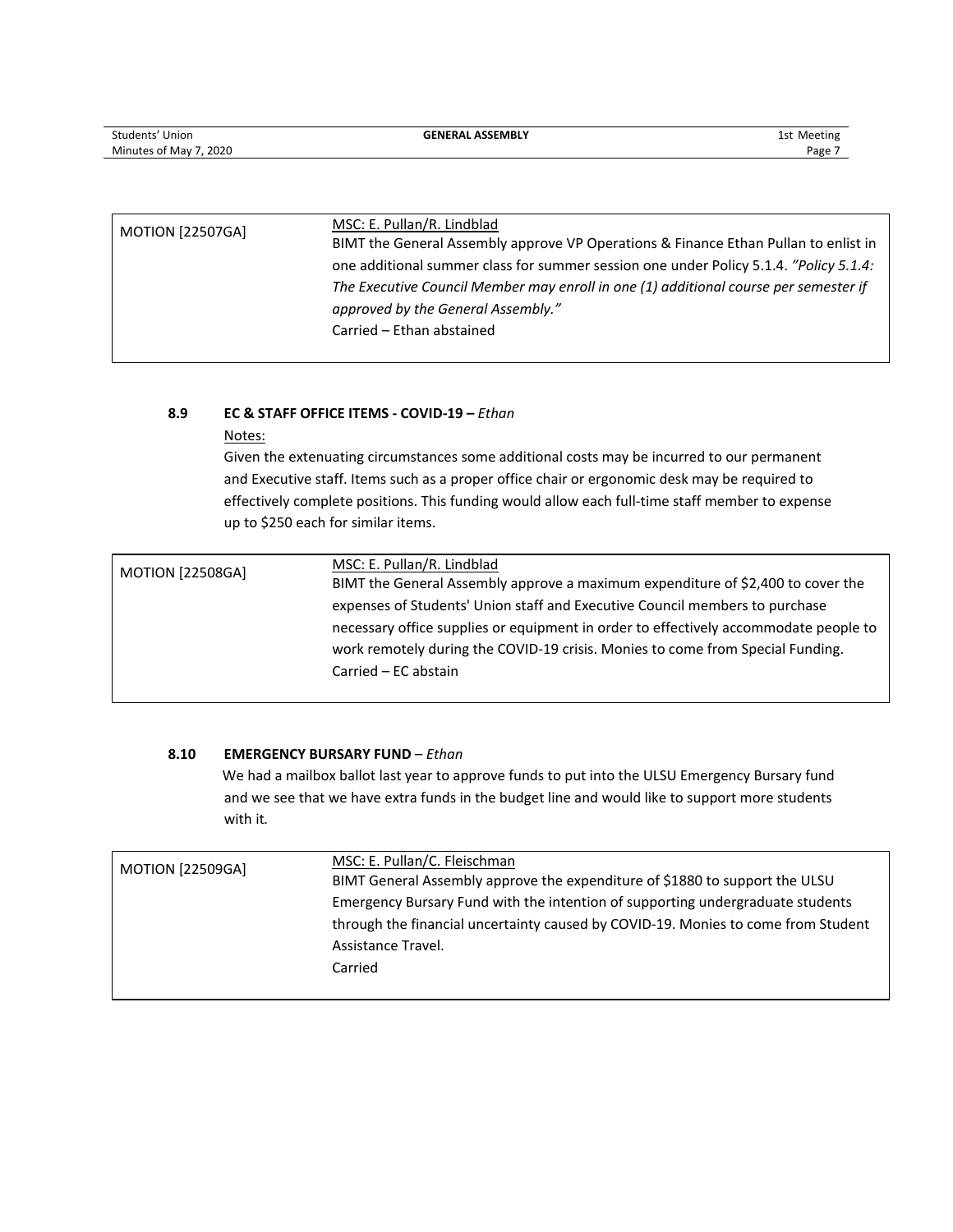#### **8.11 COCA MEMBERSHIP** *– Ethan*

COCA stands for Canadian Organization of Campus Activities. We partner with other universities across Canada. We share resources and ideas, get in touch with artists etc.

| <b>MOTION [22510GA]</b> | MSC: E. Pullan/S. Dauncey<br>BIMT the General Assembly approve the maximum expenditure of \$400 for 2020-21 |
|-------------------------|-------------------------------------------------------------------------------------------------------------|
|                         | COCA membership. Monies to come from COCA Membership.                                                       |
|                         | Carried                                                                                                     |
|                         |                                                                                                             |

## **8.12 INDIGENOUS RELATIONS AD HOC COMMITTEE** (Insert 8.12) *- Richard & Toni*

This is an Ad Hoc committee and would like to have it as an annual standing committee. Please send Richard a message after the meeting if you are interested in sitting on the committee. This is a very important initiative.

#### Comments

- This is a great initiative but I feel this is a lot to put on Toni. To make this successful we need to engage with already standing committees within the university. This should be composted of the various indigenous groups on campus. We need to do our best to work together.
- This is more as a base for the Students' Union to be on the same page with the university.
- This is a first great step. A lot of us on the strategic planning committee didn't feel we had to tools to move forward with this. It would be great to work with the university and other groups.
- Suggest that you try to find one student-at-large.
- #notyourtoken
- Want to add value.

| MOTION [22511GA] | MSC: R. Lee-Thai/B. Parkkari<br>BIMT the General Assembly approve the creation of an Indigenous Relations |
|------------------|-----------------------------------------------------------------------------------------------------------|
|                  | Committee that will be active until April 30, 2021.                                                       |
|                  | Carried                                                                                                   |
|                  |                                                                                                           |

#### **9. OTHER BUSINESS**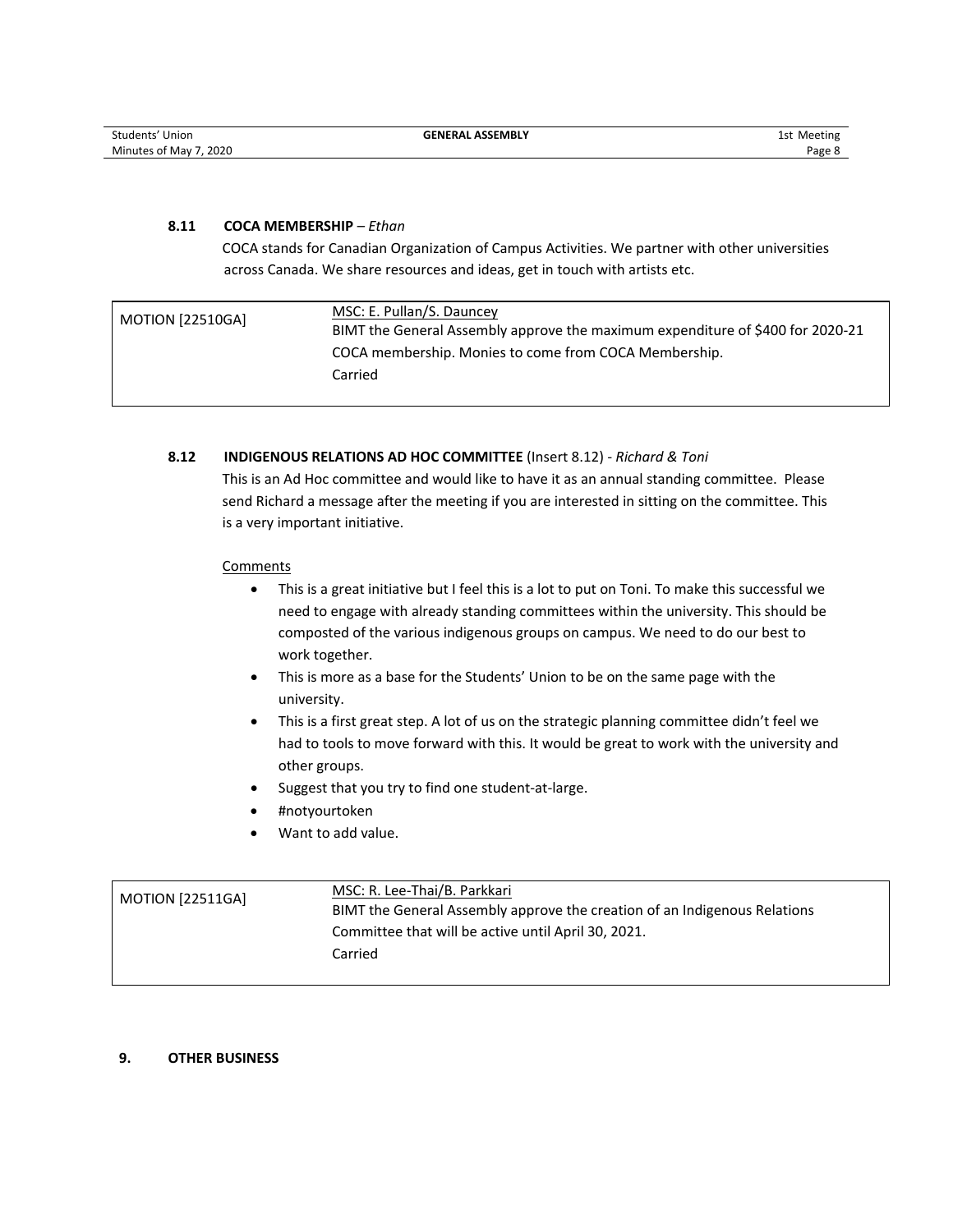**Ryan –** any GA member who wants to be involved with the campaign I mentioned earlier on, please send me an email[. ulsu.external@gmail.com.](mailto:ulsu.external@gmail.com)

**Mark –** with all of us being at home, I would like to invite more students to our GA meetings. I wonder if there would be an interest in having GA profiles as well as EC.

**Ethan –** we approved just over \$8,000. If you are interested in gaining more information on our budget please contact me.

**Richard –** if you are interested in helping me with planning and online program please email me. If you want to be involved, please send me a message about the indigenous information we have presented here tonight as well.

## **10. NEXT MEETING**

TBD.

Jon will be collecting class schedules closer to the fall.

## **11. ADJOURNMENT**

## **11.1 ADJOURNMENT**

| <b>MOTION [22512GA]</b> | MSC: Andrew/ M. Serebryansky<br>BIMT the General Assembly adjourn the meeting of May7, 2020. |
|-------------------------|----------------------------------------------------------------------------------------------|
|                         | Carried                                                                                      |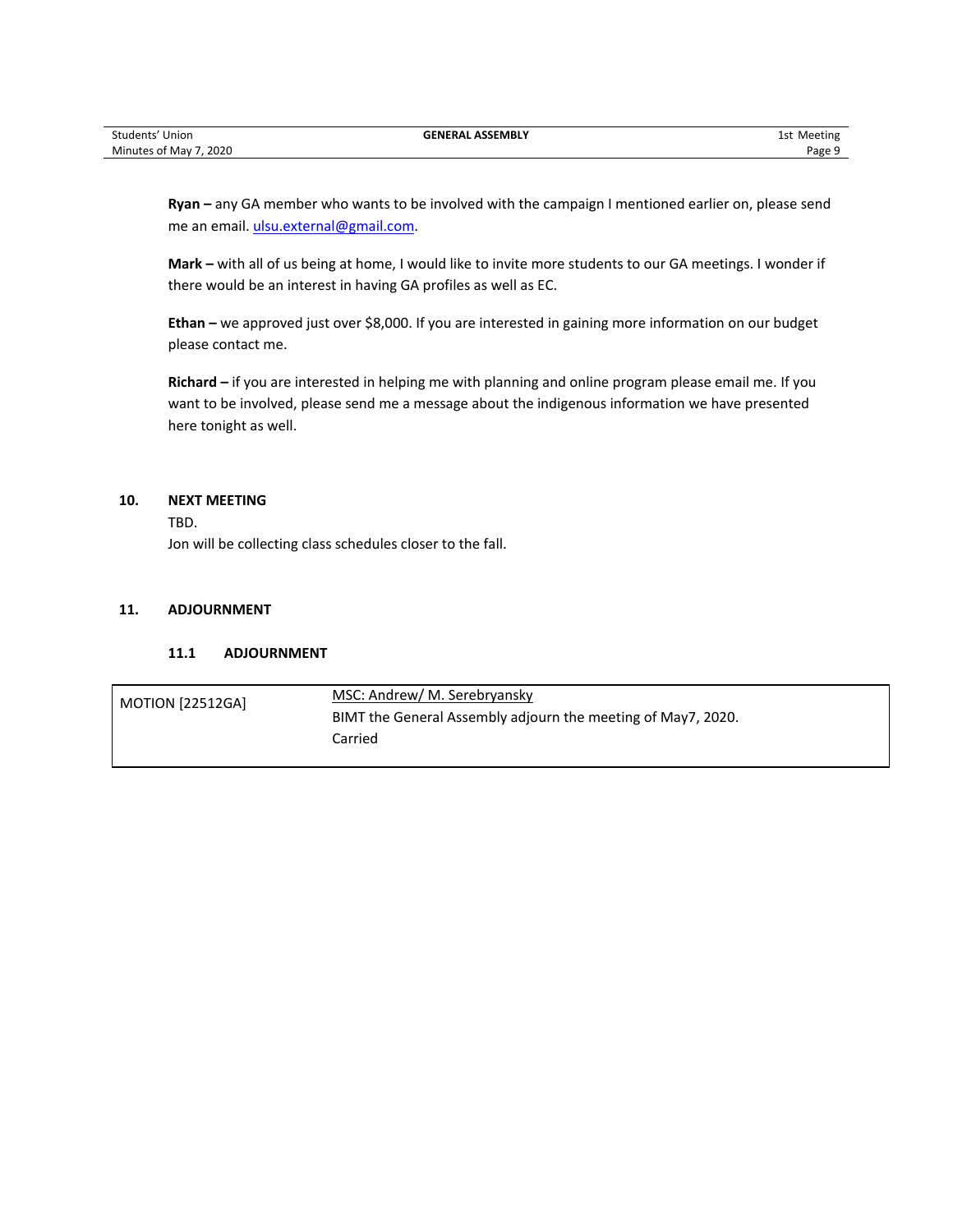# **GENERAL ASSEMBLY**



**MINUTES** 2nd MEETING OF 2020-2021 **JULY 7, 2020 AT 6:00-7:00 PM** ZOOM

#### THE UNIVERSITY OF LETHBRIDGE **STUDENTS' UNION -** 4401 UNIVERSITY DR - RM SU180 - LETHBRIDGE AB, T1K 3M4 PH: 403-329-2222, FAX: 403-329-2224 – [WWW.ULSU.CA](http://www.ulsu.ca/)

#### **GENERAL ASSEMBLY MEMBERS - 20 VOTING MEMBERS (QUORUM IS 11 VOTING MEMBERS)**

**VACANT –** CHAIR**, JONATHAN DIAZ** - PRESIDENT, **ETHAN PULLAN** – VP OPERATIONS & FINANCE, **RICHARD LEE-THAI** - VP STUDENT AFFAIRS, **LIAM CONNEL** - VP ACADEMIC, **RYAN LINDBLAD** – VP EXTERNAL, **MADI ING** - A & S REP, **AMY LAMBERT** - A & S REP, **SHAE DAUNCEY** - A & S REP, **CAYLEY FLEISCHMAN** - A & S REP, **BECCA PARKKARI** – A & S REP, **SELENA BOUTILIER** - A & S REP, **KEELEY GILLESPIE** – EDUCATION REP, **MARK SEREBRYANSKY -** RESIDENCE REP, **HOLLY KLETKE –** FINE ARTS REP, **HALEY GRAY –** HEALTH SCIENCES REP, **ANDREW NOVELLO** – DHILLON SCHOOL OF BUSINESS, **CAMILO TIQUE** – DHILLON SCHOOL OF BUSINESS REP, **MICHA BERMAS** – CALGARY CAMPUS REP, **TONI PASHE**  - INDIGENOUS REP, **NICOLAS CRESPO** – INTERNATIONAL REP, **VACANT** – 1<sup>ST</sup> YEAR REP.

- **ATTENDANCE: JONATHAN DIAZ** PRESIDENT, **ETHAN PULLAN**  VP OPERATIONS & FINANCE, **RICHARD LEE-THAI**  VP STUDENT AFFAIRS, **LIAM CONNEL** - VP ACADEMIC, **RYAN LINDBLAD** – VP EXTERNAL, **MADI ING** - A & S REP, **SHAE DAUNCEY** - A & S REP, **BECCA PARKKARI** – A & S REP, **SELENA BOUTILIER** - A & S REP, **KEELEY GILLESPIE** – EDUCATION REP, **MARK SEREBRYANSKY -** RESIDENCE REP, **HOLLY KLETKE –** FINE ARTS REP, **ANDREW NOVELLO** – DHILLON SCHOOL OF BUSINESS, **CAMILO TIQUE** – DHILLON SCHOOL OF BUSINESS REP, **MICHA BERMAS** – CALGARY CAMPUS REP, **NICOLAS CRESPO** – INTERNATIONAL REP.
- **ABSENT: AMY LAMBERT**  A & S REP, **CAYLEY FLEISCHMAN** A & S REP, **HALEY GRAY –** HEALTH SCIENCES REP, **TONI PASHE**  INDIGENOUS REP,
- **GUESTS:** NONE

## **1. ADOPTION OF THE AGENDA**

## **1.1 ADOPTION OF THE AGENDA**

| <b>MOTION [22552GA]</b> | MSC: M. Serebransky/B. Parkkari                             |
|-------------------------|-------------------------------------------------------------|
|                         | BIMT the General Assembly adopt the agenda of July 7, 2020. |
|                         | Carried                                                     |

#### **2. APPROVAL OF MINUTES**

#### **2.1 APPROVAL OF MINUTES**

| <b>MOTION [22553GA]</b> | MSC: H. Kletke/S. Dauncey                                     |
|-------------------------|---------------------------------------------------------------|
|                         | BIMT the General Assembly approve the minutes of May 7, 2020. |
|                         | Carried                                                       |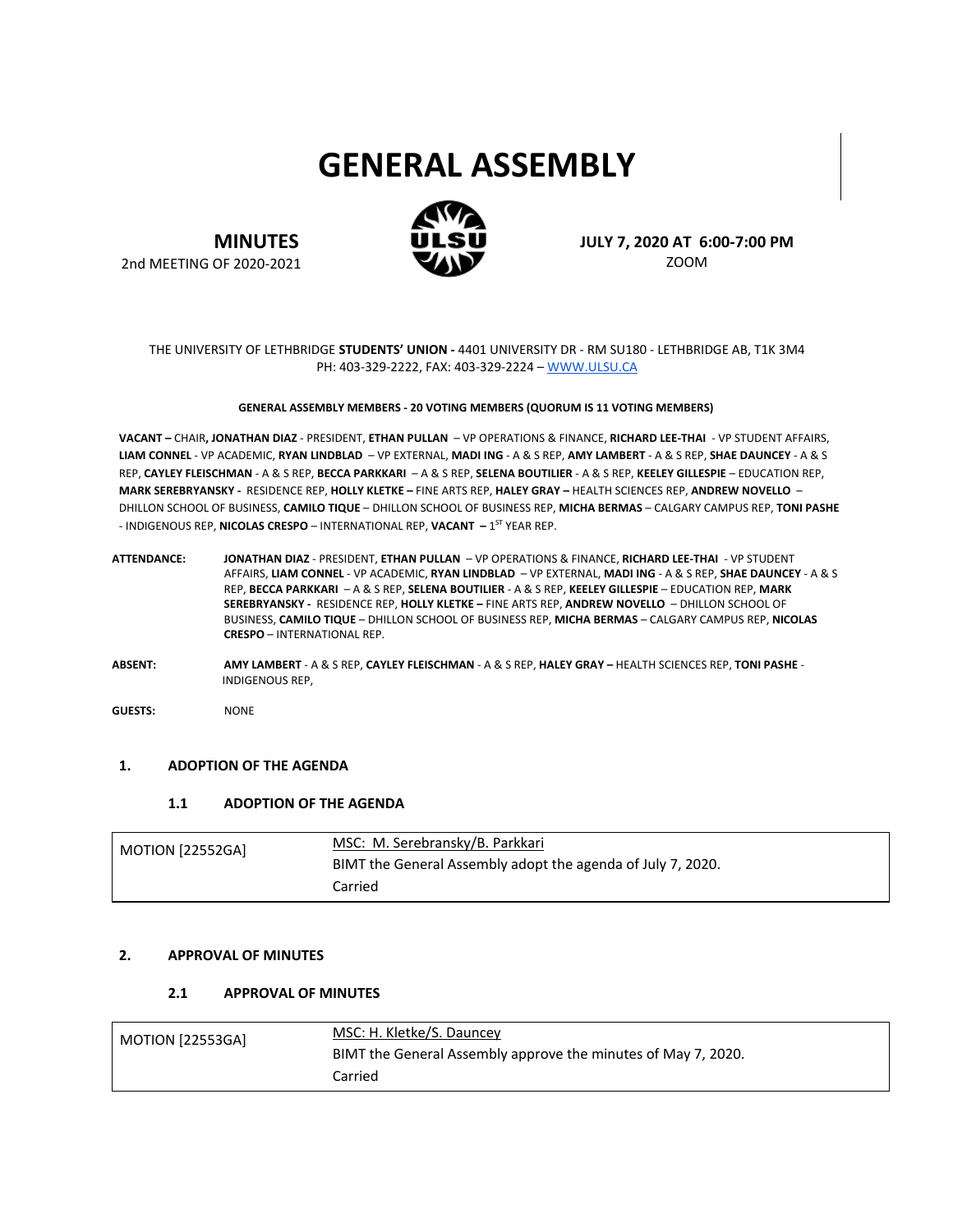#### **3. CHAIR REMARKS**

Jonathan will be acting as chair for this meeting. Please raise your hand for approval and seconding of motions.

## **4. PRESENTATIONS TO COUNCIL**

None at this time.

#### **5. REPORTS**

Please read each report as posted on the ULSU website. Reports are due by the 5<sup>th</sup> of each month.

## **5.1 PRESIDENT** *– Jonathan*

- My detailed report is on the website.
- I met with Cayley regarding an idea she has about a mentorship program with GA.
- Ethan and I, along with GSA, are trying to get our seats back on the Budget Advisory Committee. This is the committee that makes a lot of the budget decisions, we feel it's important to have a student voice.
- Compiling some documents on COVID.
- Researching the 2030 AB Government initiative. We are hoping the ULSU can work with the University on this.

## **5.2 VP OPERATIONS & FINANCE** *– Ethan*

Report & Financial Update

- My detailed report is on the website.
- Trying to find ways to raise funds for our food bank.

## **5.3 VP STUDENT AFFAIRS** *– Richard*

- My detailed report is on the website.
- Most of my time as been spent on Fresh Fest.
- If anyone is interested in helping the Pride Centre get up and running, please let me know. They are looking for a core group.
- I have been running programing over the past few weeks, cooking, bingo, sketching.

## **5.4 VP ACADEMIC** *– Liam*

- My detailed report is on the website.
- The Last Lecture was great.
- Reworking the Advising Model for the sub working groups.
- Hosting Bingo.

## **5.5 VP EXTERNAL** *– Ryan*

- My report is on the website.
- Working on 2 new policies for the ULSU.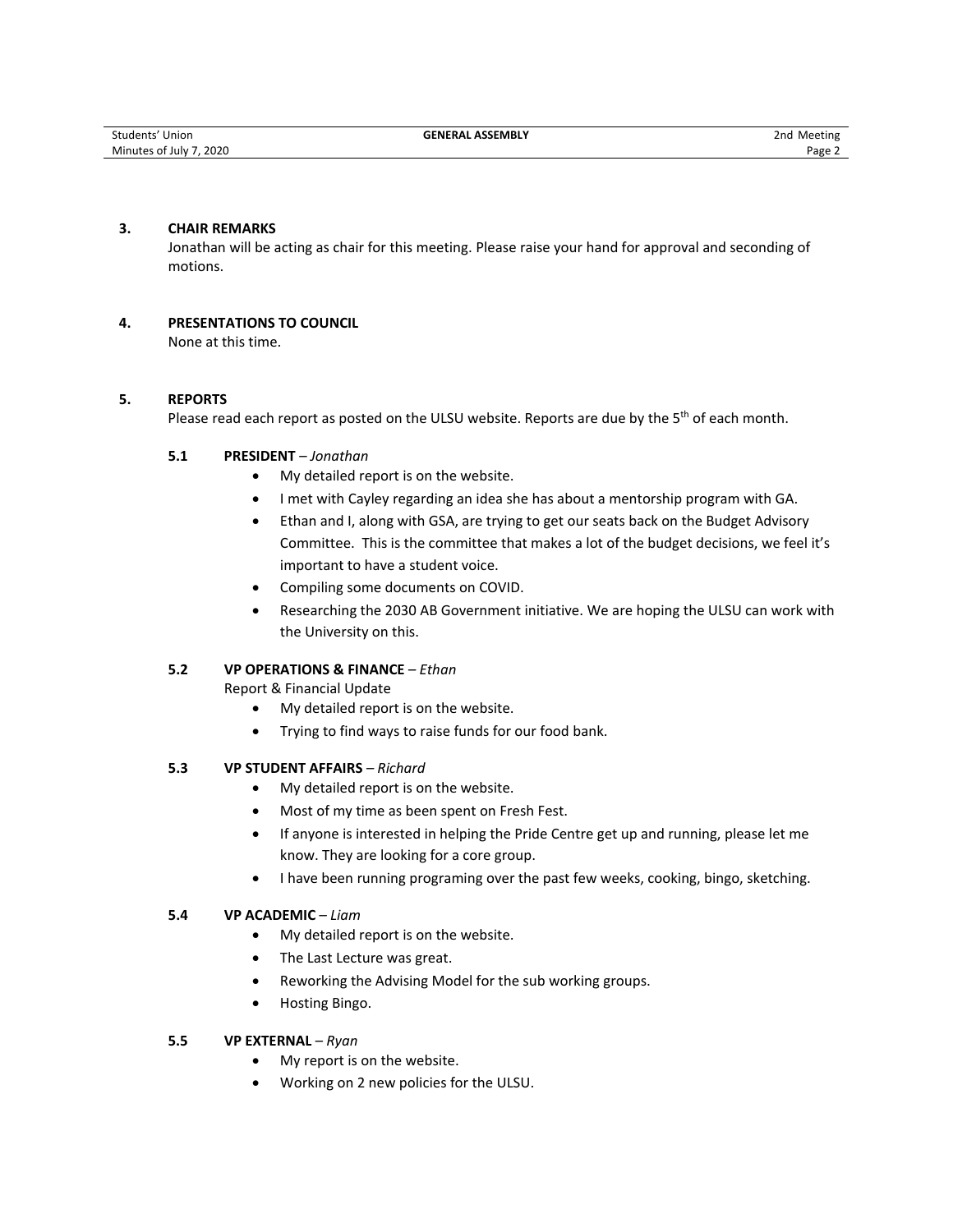- CAUS will be launching its campaign, we should know what it will be called by the end of the week.
- Jonathan and I will be doing CAUS Counterparts.

## **5.6 GENERAL ASSEMBLY ANNOUNCEMENTS**

None at this time.

## **6. ITEMS FOR INFORMATION**

## **6.1 GA SUMMER COMPENSATION** - *Richard*

EC has been discussing how to compensate GA for summer hours. We would like to set a standard beginning in August. There is no expectation for GA to contribute summer hours but if you are, we would like to compensate you. It's hard to find employment during this time. We thought that any little bit would help. We welcome all of your feedback.

## **Comments**

- Having GA submit at least 10 hours would add up to regular monthly honorarium. If it gets to 20 then that would be the cost of 2 honorariums.
- Could have a single summer report and submit it at the end of the summer and will get compensated in the fall for their total hours worked.

## **6.2 MAILBOX BALLOT -** *Ethan*

*May 19-25, 2020*

## **QIP - IGEM**

MSC; E. Pullan/R. Lee-Thai

BIMT the General Assembly approve the maximum expenditure of \$6000 for the University of Lethbridge iGEM team to attend the 2020 iGEM Jamboree. Monies to come from QIP Conference Grants.

Carried

Rationale: This opportunity would allow for at least 21 Undergraduate students to compete in their field of study furthering their education and progression in the field.

## **Notes:**

- The proposal is requesting \$11200. We only have \$11000 in this particular budget line and I am uncomfortable proposing the entirety of a budget line for one event. Through discussion with the iGEM team, we decided a \$6000 motion would allow them to find some other funding sources with a high probability of success.
- The UofL iGEM team has requested funding for this event previously twice. Firstly in 2017-2018 then in 2018-2019. These events were similarly priced and were approved.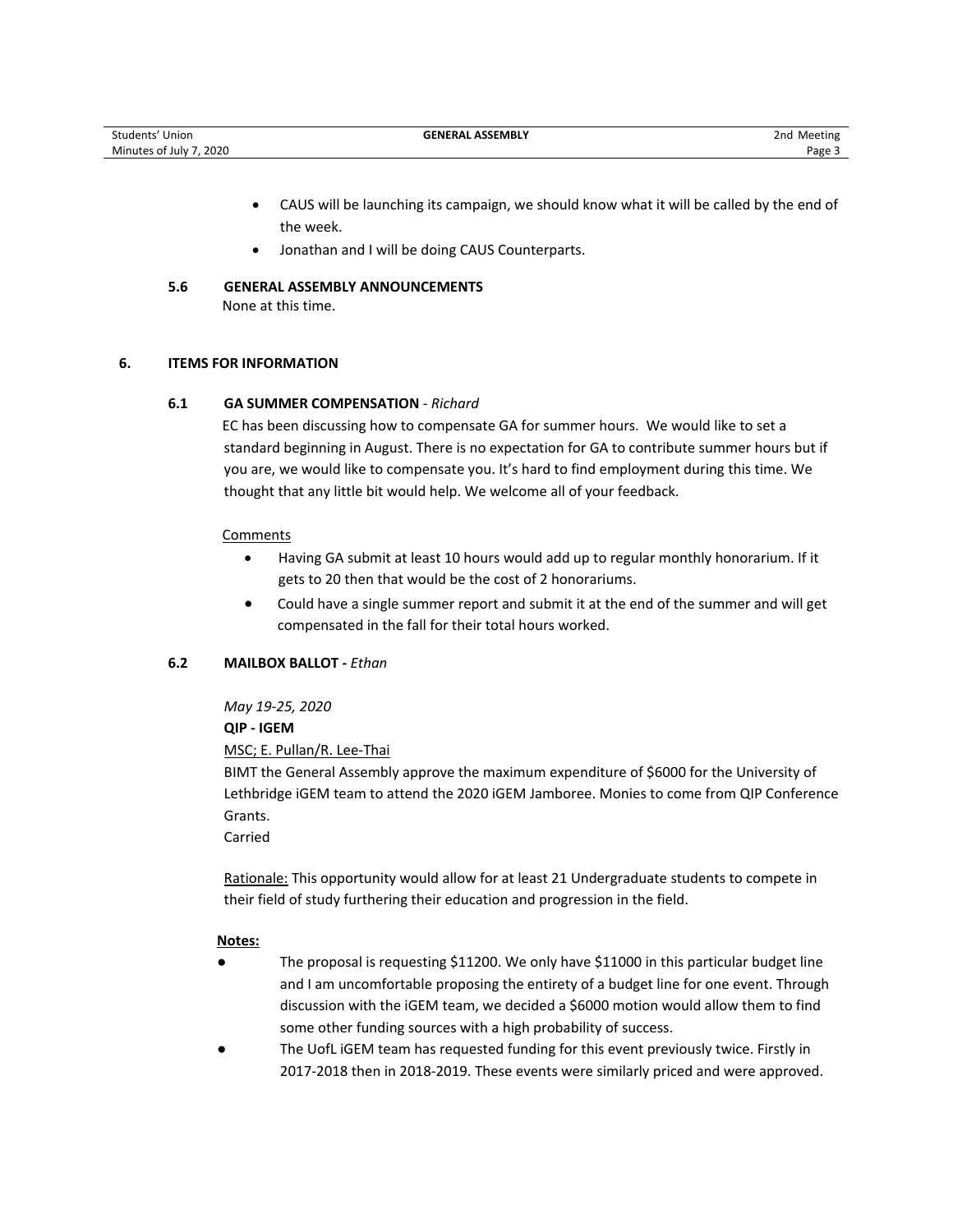The application notes that two graduate students will be in attendance as well. The fee for attending the conference is not dependant on the number of applicants specifically so these students have no impact on the cost thus no money will be going directly to supporting non-undergraduate students.

## Additional Notes:

Ethan - In hopes of getting some conversation flowing here are some of my thoughts on the proposal!

It's a lot of money, there's no way around it. Even with the reduced \$6000 price tag, it's still going to take just over half of this QIP budget line. That being said, the UofL has a reputation to be one of the best competitors at this event and it has immense value for the students that attend. It's not a terribly large amount of money per student being \$6000/21 people = ~\$285 per person. I think their willingness to work with a lower amount was a good sign. If y'all are uncomfortable with this amount, we could always approve a lower amount, however, that might jeopardize their ability to attend.

## **6.3 DEFERRAL OF ADMISSION** *– Jonathan*

You can defer your admission. Taking classes in the fall is your choice. If you want to defer your admission and still want to be part of the GA we could look into our bylaws and help make it happen. Please let Jonathan know if you have any thoughts about it.

- The problem is that you're not a student if you're not taking classes.
- We don't need a referendum to change bylaws and policies, we just need two GA meetings to do it.
- How will we be facilitating GA in the fall? EC has not heard anything on how committees will be operating in the fall. A lot of our student representatives won't be present. With GA we could have a mixed attendance where some people call in. A lot of GA hours come from attending committees. We will get back to everyone once we learn anything concrete.
- Liam can change things around and find a way for GA to have committee hours.

## **7. ITEMS FOR ACTION: CLUBS, GROUPS, AND INDIVIDUALS**

None at this time.

## **8. ITEMS FOR ACTION: ULSU BUSINESS**

- **8.1 QIP - FRESH FEST** (Insert 8.1) *- Richard*
	- We will be targeting new students.
		- Fresh Fest will be approximately held on September  $6<sup>th</sup> 12<sup>th</sup>$ .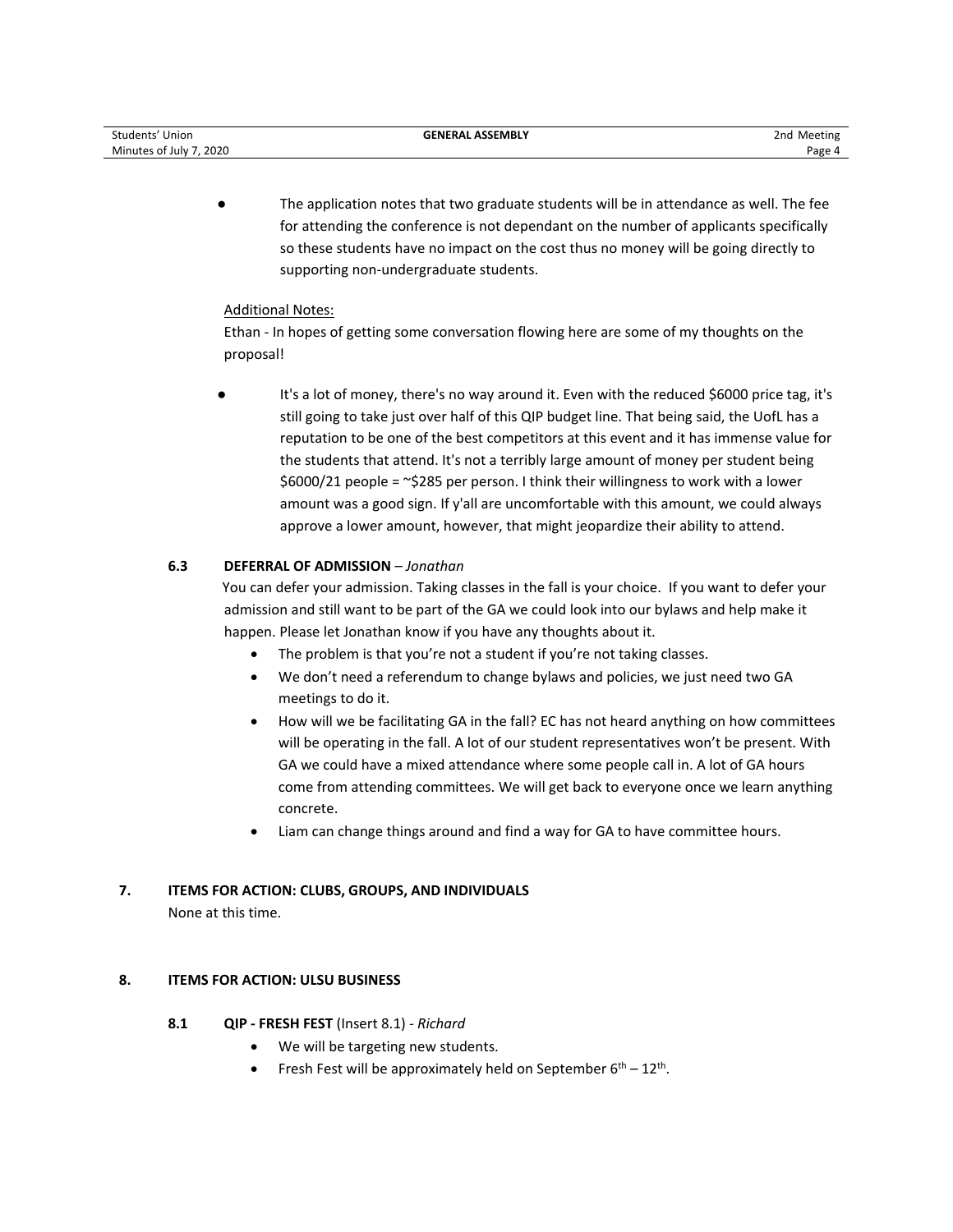| Students'               | <b>. ASSEMBLY</b> | Meeting |
|-------------------------|-------------------|---------|
| Union                   | <b>GENERAL</b>    | 2nd     |
| 2020<br>Minutes of July |                   | Page L  |

- There will be an online concert and so far 20 schools have confirmed.
- We will be giving active input for this concert. It will be Thursday Sept.  $10^{th}$  in the evening.
- We will have a speaker panel with McEwan to talk about social justice issues.
- We are currently contacting other schools to collaborate.
- These are the two large activities, all the other ones won't cost as much.
- Riley Miller our Production Coordinator has suggested a Minecraft festival with a map of our campus.
- There will be a swag bag, it will be an online version of that. This is an opportunity for local businesses to give away coupons.
- We will try our best to limit our expenditures.

#### Discussion

• We worked hard to keep the amount low and if all goes as planned it will come in under. This is a pretty solid event.

| <b>MOTION [22554GA]</b> | MSC: R. Lee-Thai/E. Pullan                                                   |
|-------------------------|------------------------------------------------------------------------------|
|                         | BIMT the General Assembly approve the maximum expenditure of \$14,776.00 for |
|                         | Fresh Fest 2020. Monies to come from QIP - Student Experience Initiatives.   |
|                         | Carried                                                                      |

#### **8.2 ADDITIONAL SUMMER CLASS - ETHAN PULLAN** *- Ethan*

Ethan would like to take one more class in the summer and then an applied study in the fall.

| <b>MOTION [22555GA]</b> | MSC: E. Pullan/K. Gillespie                                                             |
|-------------------------|-----------------------------------------------------------------------------------------|
|                         | BIMT the General Assembly approve VP Operations & Finance Ethan Pullan to enlist in     |
|                         | one additional summer class for summer session two and the fall, under Policy 5.1.4.    |
|                         | "Policy 5.1.4: The Executive Council Member may enroll in one (1) additional course per |
|                         | semester if approved by the General Assembly."                                          |
|                         | Carried - Ethan abstained                                                               |

#### **9. OTHER BUSINESS**

Richard - as opportunities arises for GA to help with Fresh Fest, I will let you know.

#### **10. NEXT MEETING**

TBD.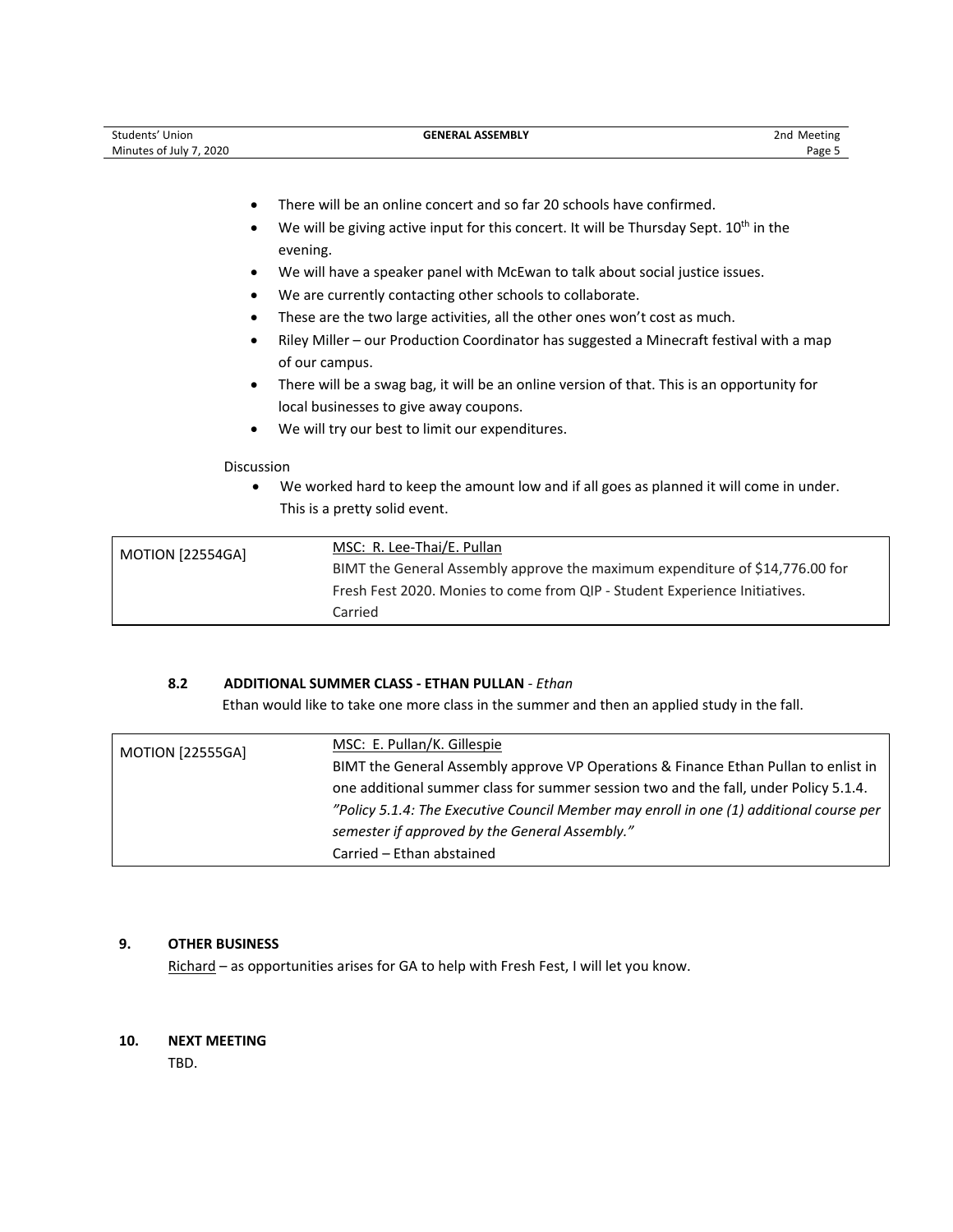## **11. ADJOURNMENT**

## **11.1 ADJOURNMENT**

| <b>MOTION [22556GA]</b> | MSC: M. Serebransky/L. Connel                                  |
|-------------------------|----------------------------------------------------------------|
|                         | BIMT the General Assembly adjourn the meeting of July 7, 2020. |
|                         | Carried                                                        |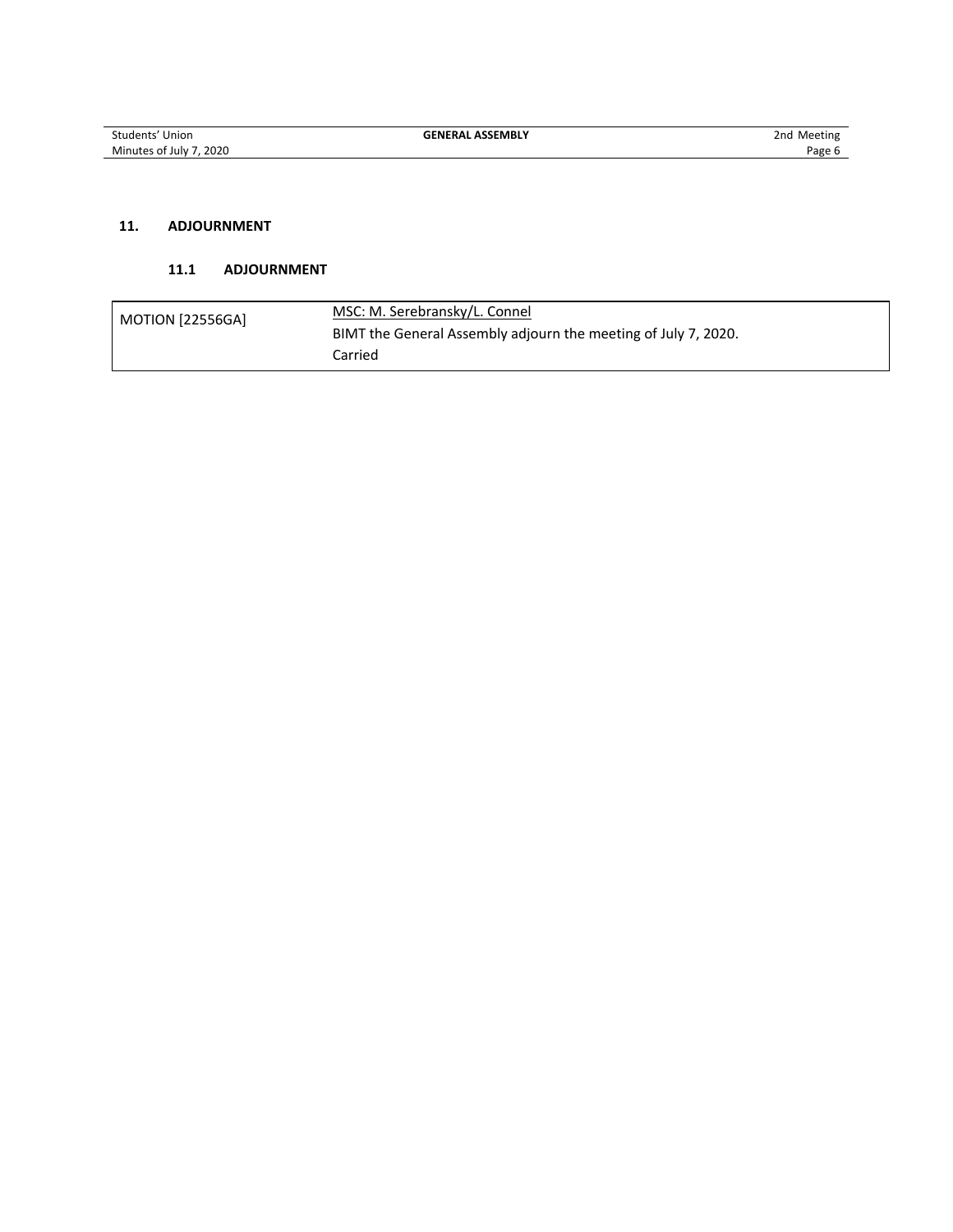# **GENERAL ASSEMBLY**

**MINUTES**





**SEPTEMBER 22, 2020 AT 5:00-7:00 PM** ZOOM Meeting ID: 997 6727 5812 Passcode: 837292

#### THE UNIVERSITY OF LETHBRIDGE **STUDENTS' UNION -** 4401 UNIVERSITY DR - RM SU180 - LETHBRIDGE AB, T1K 3M4 PH: 403-329-2222, FAX: 403-329-2224 – [WWW.ULSU.CA](http://www.ulsu.ca/)

#### **GENERAL ASSEMBLY MEMBERS - 20 VOTING MEMBERS (QUORUM IS 11 VOTING MEMBERS)**

**BRADY HORNUNG –** CHAIR**, JONATHAN DIAZ** - PRESIDENT, **ETHAN PULLAN** – VP OPERATIONS & FINANCE, **RICHARD LEE-THAI** - VP STUDENT AFFAIRS, **LIAM CONNEL** - VP ACADEMIC, **RYAN LINDBLAD** – VP EXTERNAL, **MADI ING** - A & S REP, **AMY LAMBERT** - A & S REP, **SHAE DAUNCEY** - A & S REP, **CAYLEY FLEISCHMAN** - A & S REP, **BECCA PARKKARI** – A & S REP, **SELENA BOUTILIER** - A & S REP, **KEELEY GILLESPIE** – EDUCATION REP, **MARK SEREBRYANSKY -** RESIDENCE REP, **HOLLY KLETKE –** FINE ARTS REP, **HALEY GRAY –** HEALTH SCIENCES REP, **ANDREW NOVELLO** – DHILLON SCHOOL OF BUSINESS, **CAMILO TIQUE** – DHILLON SCHOOL OF BUSINESS REP, **MICHA BERMAS** – CALGARY CAMPUS REP, **TONI PASHE** - INDIGENOUS REP, **NICOLAS CRESPO** – INTERNATIONAL REP, **VACANT –** 1 ST YEAR REP.

**ATTENDANCE: BRADU HORNUNG –** CHAIR**, JONATHAN DIAZ** - PRESIDENT, **ETHAN PULLAN** – VP OPERATIONS & FINANCE, **RICHARD LEE-THAI** - VP STUDENT AFFAIRS, **LIAM CONNEL** - VP ACADEMIC, **RYAN LINDBLAD** – VP EXTERNAL, **MADI ING** - A & S REP, **AMY LAMBERT** - A & S REP, **SHAE DAUNCEY** - A & S REP, **CAYLEY FLEISCHMAN** - A & S REP, **BECCA PARKKARI** – A & S REP, **SELENA BOUTILIER** - A & S REP, **KEELEY GILLESPIE** – EDUCATION REP, **MARK SEREBRYANSKY -** RESIDENCE REP, **HOLLY KLETKE –** FINE ARTS REP, **HALEY GRAY –** HEALTH SCIENCES REP, **TONI PASHE** - INDIGENOUS REP, **NICOLAS CRESPO** – INTERNATIONAL REP, **VACANT –** 1 ST YEAR REP, **MICHA BERMAS** – CALGARY CAMPUS REP.

**ABSENT:ANDREW NOVELLO** – DHILLON SCHOOL OF BUSINESS, **CAMILO TIQUE** – DHILLON SCHOOL OF BUSINESS REP.

**GUESTS:KBG, CAUS, WILLIAM** (CLUBS COORDINATOR), **TRACY, ETHAN MCGINNIS** (BY-ELECTION CANDIDATE).

#### **1. RATIFICATION OF OUR 2020-2021 GENERAL ASSEMBLY CHAIR** *- Jon*

| <b>MOTION [22603GA]</b> | MSC: J. Diaz/M. Serebryansky                                          |
|-------------------------|-----------------------------------------------------------------------|
|                         | BIMT the General Assembly ratify Brady Hornung as the Students' Union |
|                         | General Assembly Chair for 2020-2021 academic year.                   |
|                         | Carried                                                               |

## **2. LAND ACKNOWLEDGEMENT** *- Jonathan*

Jonathan gave a Blackfoot land acknowledgement.

#### **3. ADOPTION OF THE AGENDA**

**3.1 ADOPTION OF THE AGENDA**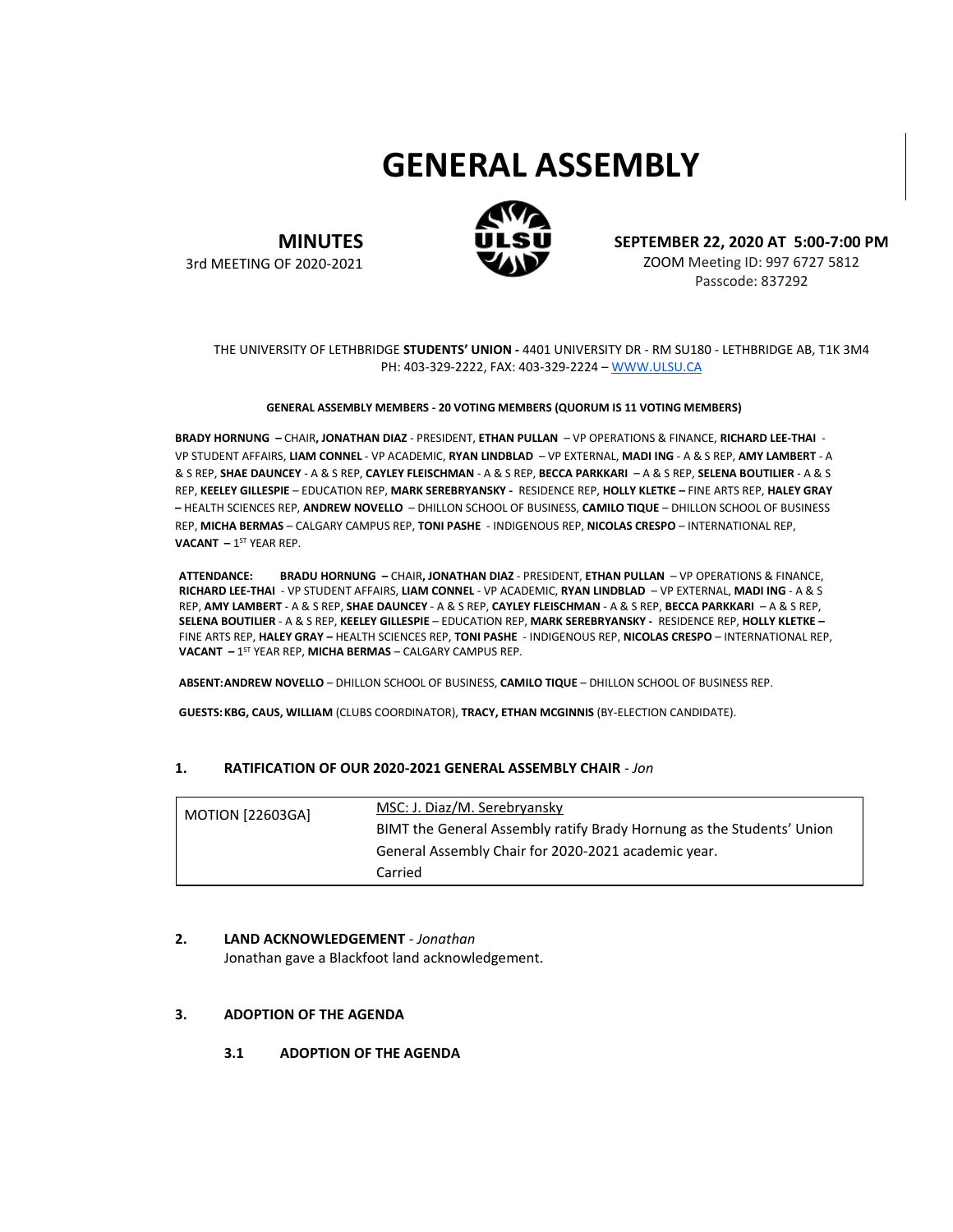| Students'<br>Union                     | <b>GENERAL ASSEMBLY</b> | 3rd Meeting |
|----------------------------------------|-------------------------|-------------|
| 2020<br>Minutes of September<br>$\sim$ |                         | Page.       |

| MOTION [22604GA] | MSC: B. Parkkari/C. Fleischman                                    |
|------------------|-------------------------------------------------------------------|
|                  | BIMT the General Assembly adopt the agenda of September 22, 2020. |
|                  | Carried                                                           |

#### **4. APPROVAL OF MINUTES**

#### **4.1 APPROVAL OF MINUTES**

| <b>MOTION [22605GA]</b> | MSC: E. Pullan/C. Fleischman                                   |
|-------------------------|----------------------------------------------------------------|
|                         | BIMT the General Assembly approve the minutes of July 7, 2020. |
|                         | Carried                                                        |

#### **5. CHAIR REMARKS**

I'm excited to be Charing this year. I was on the GA as a Residence Rep for a couple of years previously. It's great to be back and I do have some experience Charing meetings.

#### **6. BY-ELECTION FOR 1ST YEAR STUDENT REP** *- Cheri*

Welcome/introduction, speeches (each 2 min max), Q&A, voting, counting, announcing.

#### **Candidates:**

- Ethan McGinnis
- **Elisha Wong – Winning Candidate**

#### **7. PRESENTATIONS TO COUNCIL**

#### **7.1 KAPPA BETA GAMMA -** *Jonathan*

Presentation by KBG on opting out of centralized banking. As they have transitioned from one International Body based in America to two separate Nationals Boards, KBG Canada is requesting that all Canadian Chapters move to TD.

[here is access to our Budgeting Template for the 2019/2020 Financial Year.](https://docs.google.com/spreadsheets/d/1ZwOiCIaIO1qAGUs4oPeS9ZHB5n-QjqKdG-vqX7wfKxo/edit?usp=sharing) There are comments made by Imogen on the document for the GA to read. Moreover, the document is "commenting" mode for GA, so please comment on questions directly to the sheet so that they can prepare for them at the meeting and are not forgotten.

Comments:

• The information in the presentation all makes sense. What would happen in the worst case scenario, if something happens financially with KBG and the ULSU? KBG is insured, and the signers might be held liable. All credit cards are under personal names and will be held liable.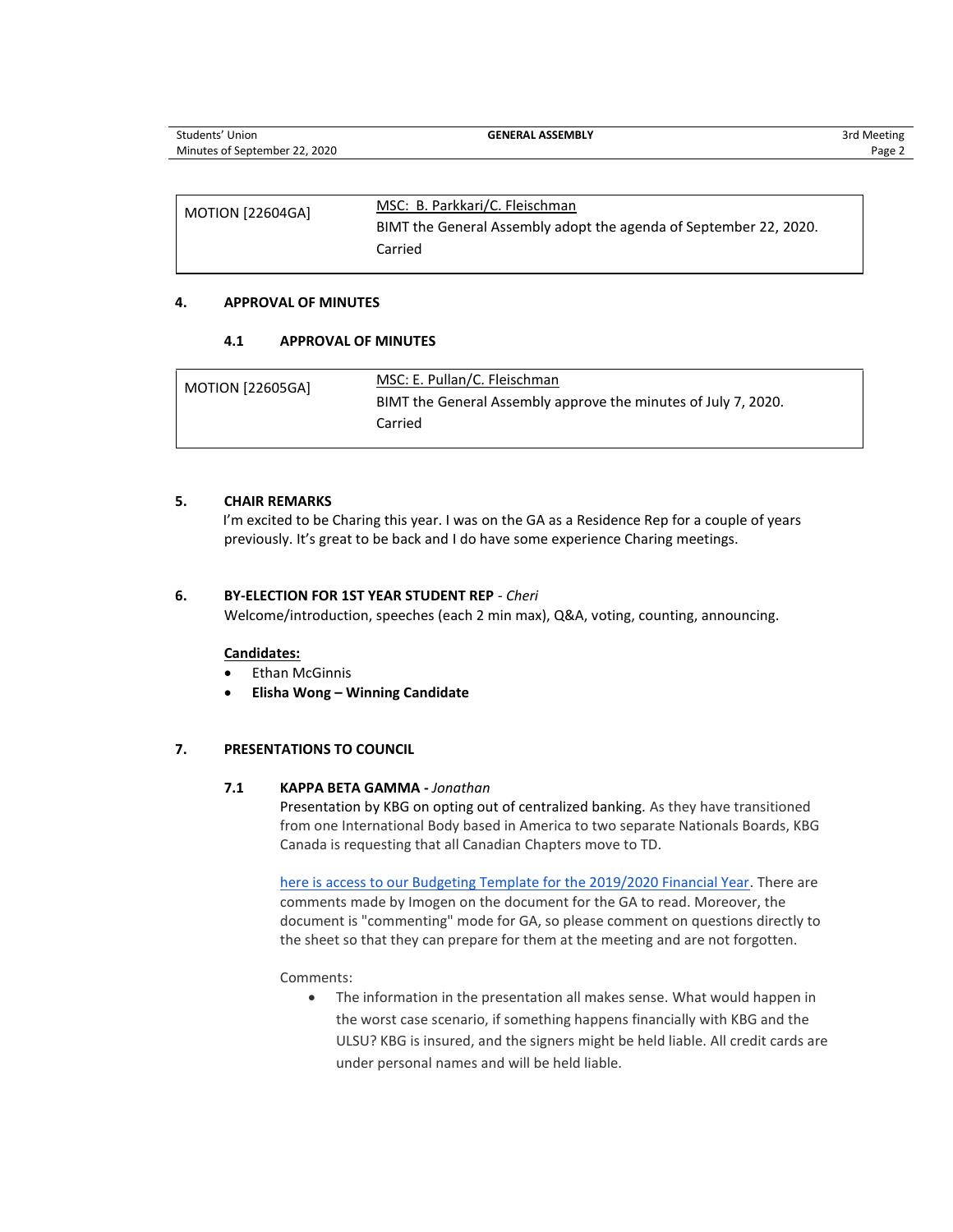• Cheri – the ULSU would be brought in if there was a law suit but KBG have a lot of checks and balances and don't see an issue.

## **7.2 CAUS CHAIR - ROWAN** *- Ryan*

Rowan is the VP External of the U of A and National Director for CAUS.

#### Rowan

- CAUS's mission is to advocate for student priorities to the provincial government including; student financial aid, funding of universities, student representation, mental health support and sexual violence response.
- We are a lobby group, we do research and policy development, student organizing and public and media relations.

## **7.3 UVOLUNTEER** *- Jonathan*

Presented by Nicolas Canning, UVolunteer Coordinator [https://www.youtube.com/watch?v=mlI7mdK\\_Q9Q&t=2s](https://www.youtube.com/watch?v=mlI7mdK_Q9Q&t=2s)

## Comments:

- Will there be a volunteer fair this year? Still trying to figure things out.
- The program in the past has created a lot of events for clubs to participate but this year it will be a little different. All the non-profits in the community can help out clubs this year.

## **8. REPORTS**

Please read each report as posted on the ULSU website. Reports are due by the 5<sup>th</sup> of each month.

## **8.1 PRESIDENT** *– Jonathan*

- I have been working mainly on GooseChase and Fresh Fest.
- CAUS Counterparts we discussed 2030 review. We've had a lot of meetings with EC to discuss our talking points.
- Participated in workshops run by Pride.
- We have been hard at work adapting to our new circumstances.
- Attended a lot of meetings across campus.
- GA bonding we haven't had much time to get to know each other this year. We would love to hear your ideas on what we could do. If you are interested in planning something please let me know.

## **8.2 VP OPERATIONS & FINANCE** *– Ethan*

Report & Financial Update

- Ethan shared a budget screen showing what are active budget lines.
- The Zoo and Rockerman's is open.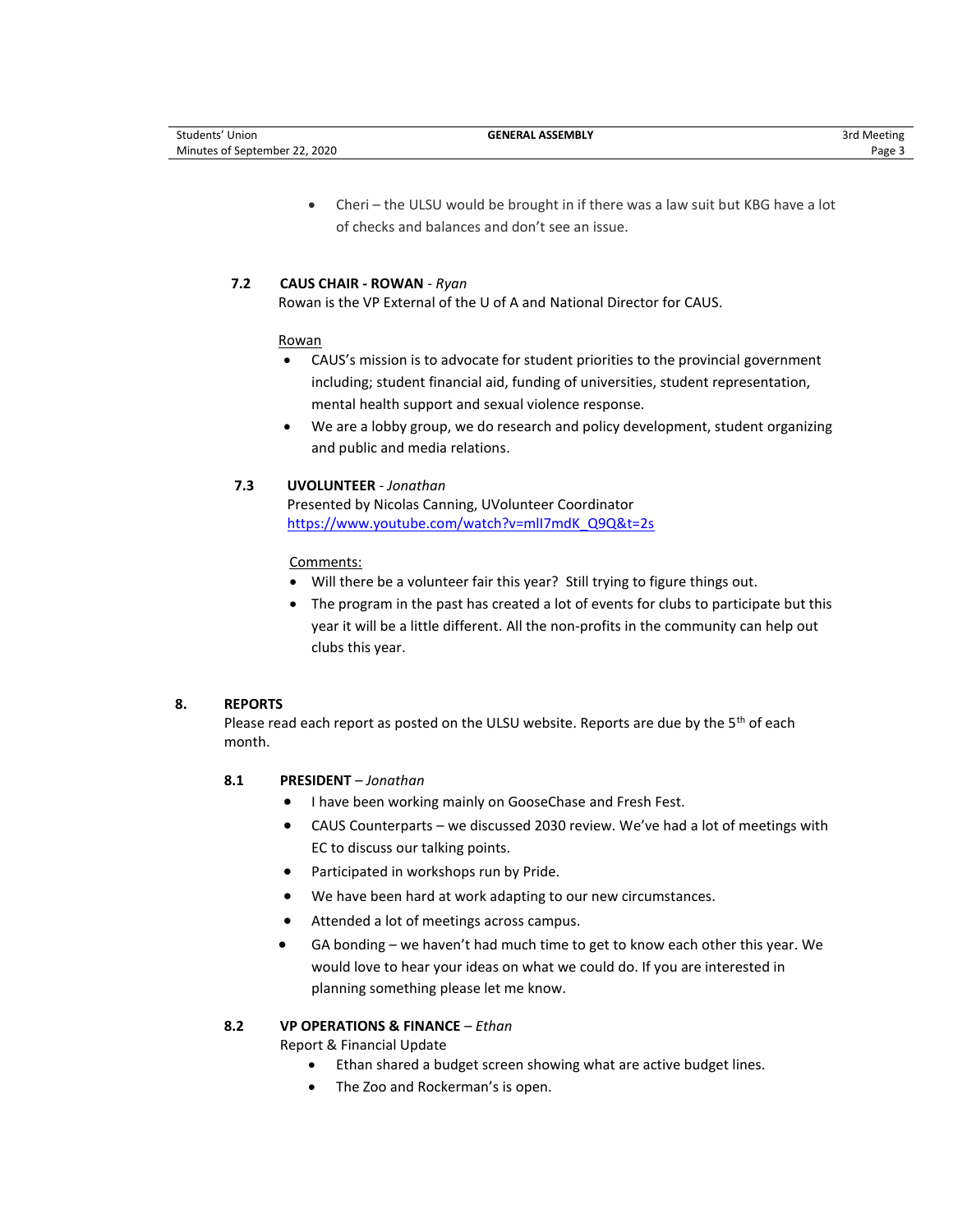- We have been working hard on reopening things.
- We finished Fresh Fest and got sponsors.
- Working with Cheri and Shelley about the Health and Dental plan increases.
- Looking into ways to revitalize our handbook.
- I sit on the Meliorist Board and have attended meetings.
- Supporting and accessing events committee with the university.
- Working on applied studies.
- Looking into other Students' Union policies to incorporate them into ours.
- Attending a lot of meetings.

## **8.3 VP STUDENT AFFAIRS** *– Richard*

- Fresh Fest was expanded to 5 days. It was successful but we had lower engagement, this was the same across Canada. Those who attended had a good time.
- We had 1<sup>st</sup> Lecture.
- We had speed friending and presentations.
- We spent less than what was approved for Fresh Fest by about \$4,000.
- Clubs Week will be going on until September 25<sup>th</sup>.
- Supported the Pride Centre over the summer, they now have a new executive.
- LGBTQ 101 is this Friday.

## **8.4 VP ACADEMIC** *– Liam*

- Made adjustments to committee placements.
- Have been planning for Stress Less speaker series.
- Planning an undergraduate research symposium.
- Committee meetings have picked up, a lot have been cancelled.
- Some people are struggling with the online format.
- Met with counterparts to share notes.
- If you come up with ideas that fit under my portfolio please send me an email.

## **8.5 VP EXTERNAL** *– Ryan*

- The campaign that I ran over the summer has been wrapped up now. Ill be sending a personal letter to the Minister.
- Jon and I have been working on our AB 2030 submission. Can't stress enough how big of a deal this is.
- Working on internal policies, on is on racism and one on student affordability.
- I'm on two CASA boards as an observer.
- Had a CBC interview on tuition.
- Having first meeting of indigenous relations.
- Forming the Advocacy Advisory Committee soon.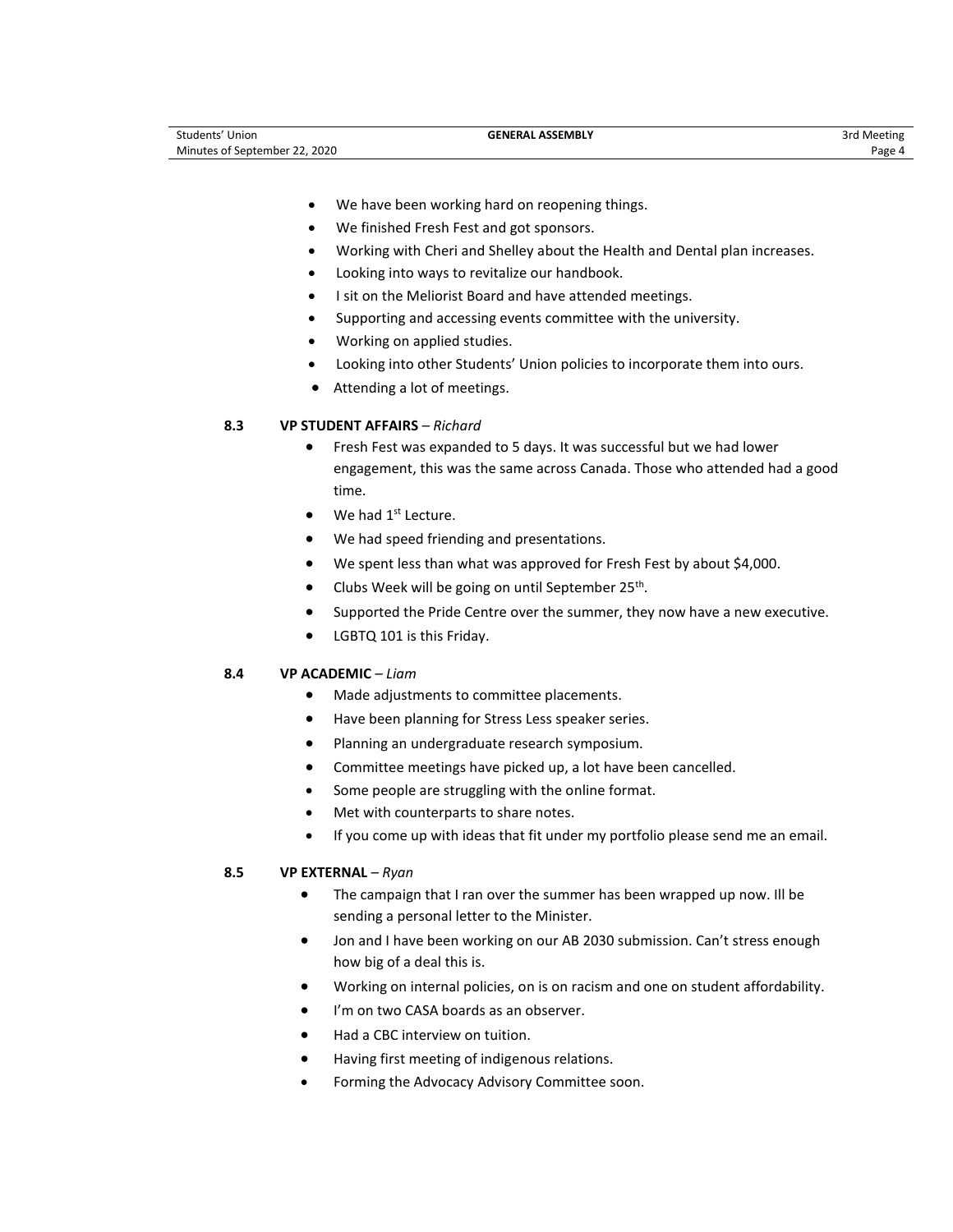| Students' Union               | <b>GENERAL ASSEMBLY</b> | 3rd Meeting |
|-------------------------------|-------------------------|-------------|
| Minutes of September 22, 2020 |                         | Page :      |

• Justin Trudeau will be giving a speech from the throne. There will be a Federal election within the next year, not within the next 4 months.

#### **8.6 GENERAL ASSEMBLY ANNOUNCEMENTS**

Holly – I have started a ULSU podcast to replace the Meet the GA Day we had last year to engage students with our council. We recorded the  $1<sup>st</sup>$  episode already. Let me know if you are interested with being in an episode please email me. Madi – working on local resources and businesses so we can reach out to the community.

Cayley – Worked on an initiative, making the most of our experience and how intimidating it is to be a new rep. I have the foundation laid out and have spoken with the faculty. Would like to have something in place for the 2<sup>nd</sup> semester.

#### **9. ITEMS FOR INFORMATION**

#### **9.1 CLUB & GREEK LIFE RATIFICATIONS** (Insert 9.1) *- Richard*

Please see the insert for the full list of clubs and Greek life that were ratified over the summer.

#### **9.2 STUDENT STAFF HIRING** *– Richard*

We have hired William as our Club Coordinator and has been doing a lot of work.

#### **9.3 ONLINE ENGAGEMENT AD-HOC COMMITTEE** *– Richard*

We would like to strike up an ad hoc committee for online academic events. It's for building a community in our online world. It will give a great opportunity for GA to volunteer their hours. Please message me in chat or send me an email. I would like to meet within the next two weeks. If spots aren't filled, I will open it up to the student body.

#### **9.4 LETTER TO THE MINISTER** (Insert 9.4) *– Ryan*

Please see the letter attached, it's the one I will be sending out. It's pretty straight forward, if you have any comments please let me know.

#### **10. ITEMS FOR ACTION: CLUBS, GROUPS, AND INDIVIDUALS**

#### **10.1 KAPPA BETA GAMMA** *– Jonathan*

Comments:

• Their transition is the same as Kappa Sigma.

| <b>MOTION [22606GA]</b> | MSC: E. Pullan/C. Fleischman                                     |
|-------------------------|------------------------------------------------------------------|
|                         | BIMT the General Assembly approve Kappa Beta Gamma to opt-out of |
|                         | Centralized Banking.                                             |
|                         | Carried - Abstained: Selena, Liam, Richard, Cayley, Haley.       |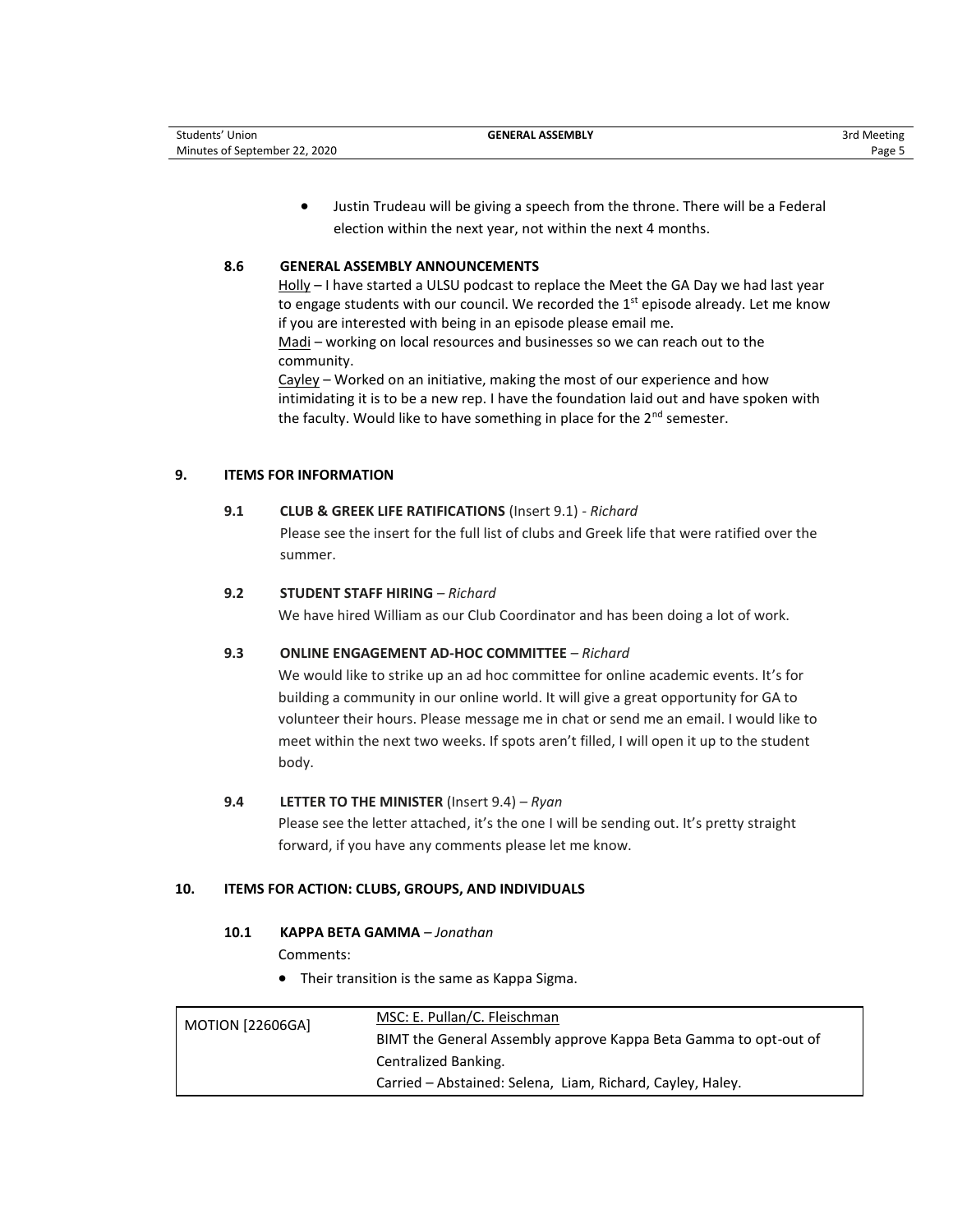## **11. ITEMS FOR ACTION: ULSU BUSINESS**

## **11.1 CLUB STORAGE LOCKERS** *- Cheri*

[https://www.uline.ca/BL\\_2240/Bulk-Storage-Lockers](https://www.uline.ca/BL_2240/Bulk-Storage-Lockers) \$926.00 - 2 single tier units \$1680.00 - 3 double tier units \$130.00. - GST \$159.25 - Shipping \$300.00 - Installation **\$3195.25 - TOTAL**

We have problems with clubs not having space to store items. We do have lockers downstairs but they are very tiny. I've received some prices to get some cage size lockers for equipment and things. Our thoughts are to remove some of the smaller lockers and install these larger ones. We will come up with a process on how they will be assigned.

| <b>MOTION [22607GA]</b> | MSC: M. Serebryansky/S. Dauncey                                          |
|-------------------------|--------------------------------------------------------------------------|
|                         | BIMT that the GA approve \$3195.25 to purchase 5 bulk storage lockers to |
|                         | be installed by our club rooms to accommodate our clubs for storage.     |
|                         | Monies to come from CRF.                                                 |
|                         | Carried                                                                  |

## **11.2 LAPTOP - EXECUTIVE ASSISTANT** *- Cheri*

We need GA to formally approve this even though it has already been purchased. There are circumstances when there is an emergence situation and we buy something ahead of time and then put it on the GA agenda. We talked amongst the EC about it first and they gave me the go ahead. Our Executive Assistant needs to be able to do her job.

| <b>MOTION [22608GA]</b> | MSC: K. Gilispei/S. Boutilier                                          |
|-------------------------|------------------------------------------------------------------------|
|                         | BIMT the General Assembly approve the maximum expenditure of \$1,399 + |
|                         | GST for a new laptop for our Executive Assistant. Monies to come from  |
|                         | Capital Replacement Fund.                                              |
|                         | Carried                                                                |

## **11.3 LAPTOP - ACCOUNTANT** *– Cheri*

We haven't purchased this one yet. Our accountant had to take her desktop home but it isn't working very well. Nicole suggested that we get her a laptop instead. She gave me 3 prices. I would like to get the most expensive option so she can run her Sage program. KPMG recommend the  $1<sup>st</sup>$  option to their accountants.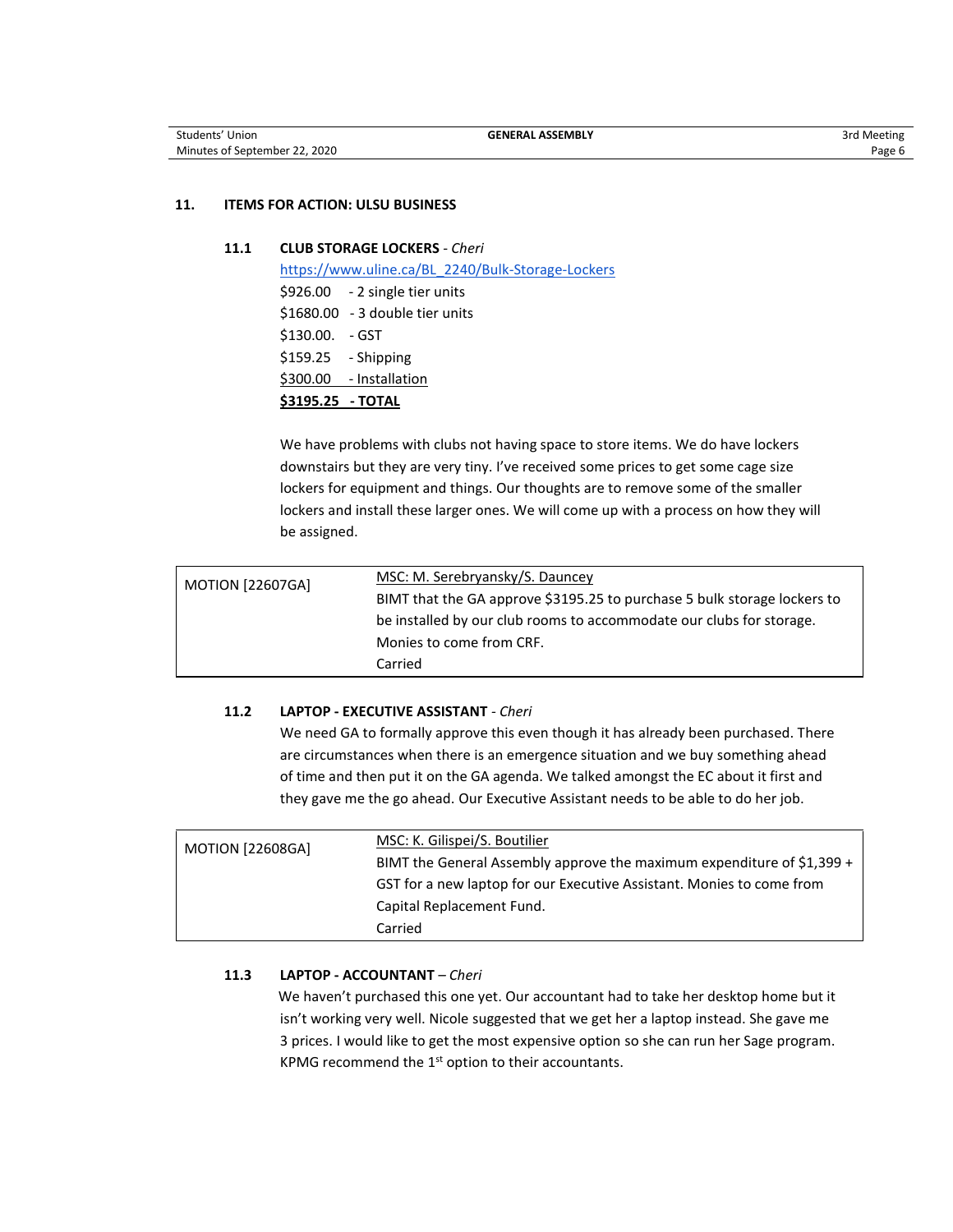| Students'<br>Union                  | . ASSEMBLY<br>GFNFRAL | Meeting |
|-------------------------------------|-----------------------|---------|
| 2020<br>Minutes of<br>. September : |                       | Page    |
|                                     |                       |         |

| <b>MOTION [22609GA]</b> | MSC: E. Pullan/H. Gray                                               |
|-------------------------|----------------------------------------------------------------------|
|                         | BIMT the General Assembly approve the maximum expenditure of \$3,737 |
|                         | for a new laptop for our Accountant. Monies to come from Capital     |
|                         | Replacement Fund.                                                    |
|                         | Carried                                                              |

## **11.4 ULSU FOOD BANK PART-TIME POSITION** *– Ethan*

We would like to put up a posting by the end of the week and hiring before October 1st. The position will run until the end of the academic year in the spring. The pay amount would be small enough that it would be approved in EC. This motion is just for the position.

| <b>MOTION [22610GA]</b> | MSC: E. Pullan/ S. Boutilier<br>BIMT the General Assembly approve the creation of a part-time position to<br>support the ULSU Food Bank operations.<br>Carried |
|-------------------------|----------------------------------------------------------------------------------------------------------------------------------------------------------------|
|                         |                                                                                                                                                                |

## **11.5 IN-CAMERA** *– Ryan*

MSC: R. Lindblad/E. Pullan BIMT the General Assembly move in-camera Carried

*Shae left the meeting*

General Assembly moved out of camera.

## **12. OTHER BUSINESS**

Toni - how do we count our hours? Jon - In light of our circumstances, sharing what the ULSU has been up to can take up the time someone would do while tabling. Brady – I agree with Jon, one or two hours would be ok.

Toni – one of my classes is using s system where I have to pay for access. The bookstore made the comment that secondary access is listed as free access but it's actually \$45. I was told that it is illegal in the post -secondary learning act. I couldn't find it in there though. She then said I should talk to Liam. Cheri suggested to talk with Kathleen Massey and go from there. Jonathan – if anyone is interested in helping out with planning GA bonding please contact me. Ryan- nothing has been confirmed but we had a discussion about doing some fun Halloween stuff. If you have any fun COVID friendly Halloween ideas please let me know.

#### **13. NEXT MEETING**

TBD.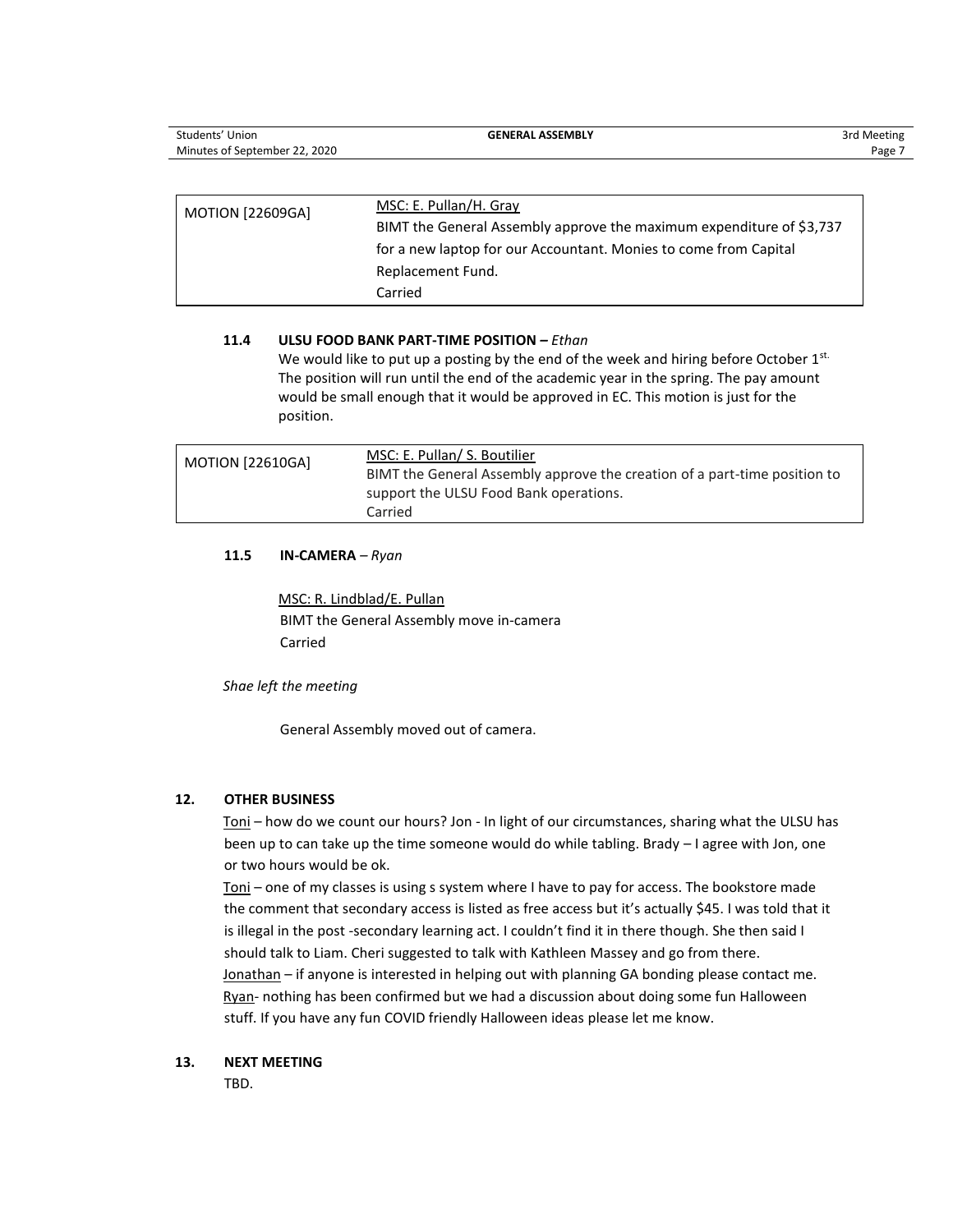| Students'<br>Union                | <b>GENERAL ASSEMBLY</b> | 3rd Meeting   |
|-----------------------------------|-------------------------|---------------|
| 22.2020<br>Minutes of September 2 |                         | Page <i>δ</i> |

## **14. ADJOURNMENT**

## **14.1 ADJOURNMENT**

| <b>MOTION [22611GA]</b> | MSC: L. Connel/K. Gray                                               |
|-------------------------|----------------------------------------------------------------------|
|                         | BIMT the General Assembly adjourn the meeting of September 22, 2020. |
|                         | Carried                                                              |
|                         |                                                                      |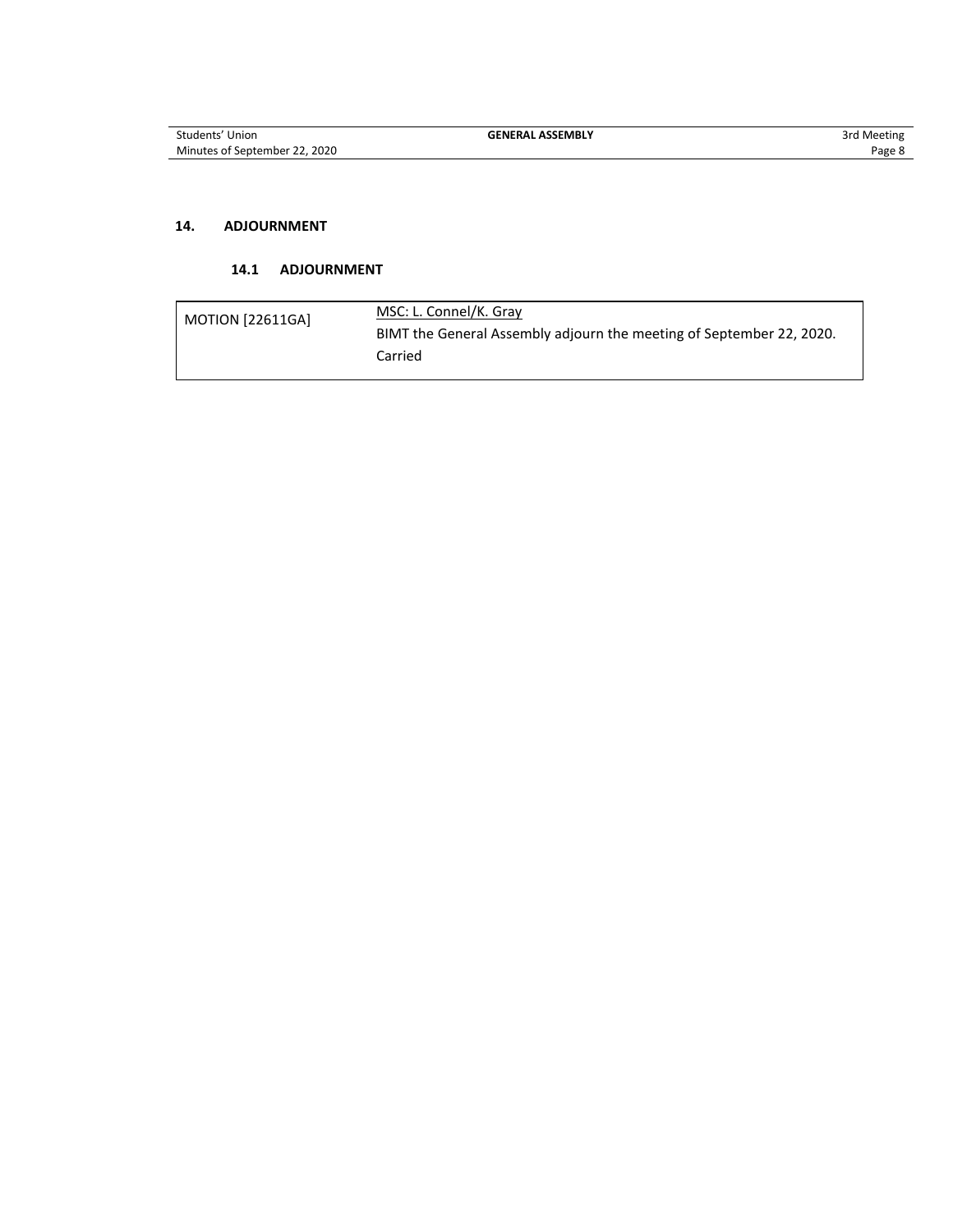# **GENERAL ASSEMBLY**

**MINUTES** 4th MEETING OF 2020-2021



**OCTOBER 20, 2020 AT 6:30-8:30 PM** ZOOM Meeting ID: 997 6727 5812 Passcode: 837292

#### THE UNIVERSITY OF LETHBRIDGE **STUDENTS' UNION -** 4401 UNIVERSITY DR - RM SU180 - LETHBRIDGE AB, T1K 3M4 PH: 403-329-2222, FAX: 403-329-2224 – [WWW.ULSU.CA](http://www.ulsu.ca/)

#### **GENERAL ASSEMBLY MEMBERS - 20 VOTING MEMBERS (QUORUM IS 11 VOTING MEMBERS)**

**BRADY HORNUNG –** CHAIR**, JONATHAN DIAZ** - PRESIDENT, **ETHAN PULLAN** – VP OPERATIONS & FINANCE, **RICHARD LEE-THAI** - VP STUDENT AFFAIRS, **LIAM CONNEL** - VP ACADEMIC, **RYAN LINDBLAD** – VP EXTERNAL, **MADI ING** - A & S REP, **AMY LAMBERT** - A & S REP, **SHAE DAUNCEY** - A & S REP, **CAYLEY FLEISCHMAN** - A & S REP, **BECCA PARKKARI** – A & S REP, **SELENA BOUTILIER** - A & S REP, **KEELEY GILLESPIE** – EDUCATION REP, **MARK SEREBRYANSKY -** RESIDENCE REP, **HOLLY KLETKE –** FINE ARTS REP, **HALEY GRAY –** HEALTH SCIENCES REP, **ANDREW NOVELLO** – DHILLON SCHOOL OF BUSINESS, **VACANT** – DHILLON SCHOOL OF BUSINESS REP, **MICHA BERMAS** – CALGARY CAMPUS REP, **TONI PASHE** - INDIGENOUS REP, **NICOLAS CRESPO** – INTERNATIONAL REP, **ELISHA WONG** – 1<sup>ST</sup> YEAR REP.

**ATTENDANCE: BRADY HORNUNG –** CHAIR**, JONATHAN DIAZ** - PRESIDENT, **ETHAN PULLAN** – VP OPERATIONS & FINANCE, **RICHARD LEE-THAI** - VP STUDENT AFFAIRS, **LIAM CONNEL** - VP ACADEMIC, **RYAN LINDBLAD** – VP EXTERNAL, **MADI ING** - A & S REP, **AMY LAMBERT** - A & S REP, **SHAE DAUNCEY** - A & S REP, **CAYLEY FLEISCHMAN** - A & S REP, **BECCA PARKKARI** – A & S REP, **SELENA BOUTILIER** - A & S REP, **KEELEY GILLESPIE** – EDUCATION REP, **MARK SEREBRYANSKY -** RESIDENCE REP, **HOLLY KLETKE –** FINE ARTS REP, **HALEY GRAY –** HEALTH SCIENCES REP, **ANDREW NOVELLO** – DHILLON SCHOOL OF BUSINESS, **VACANT** – DHILLON SCHOOL OF BUSINESS REP, **MICHA BERMAS** – CALGARY CAMPUS REP, **TONI PASHE** - INDIGENOUS REP, **NICOLAS CRESPO** – INTERNATIONAL REP, **ELISHA WONG** - 1<sup>ST</sup> YEAR REP.

**ABSENT:** NONE

**GUESTS:** NONE

**1. LAND ACKNOWLEDGEMENT** *- Brady* Brady gave the Blackfoot land acknowledgement.

#### **2. ADOPTION OF THE AGENDA**

#### **2.1 ADOPTION OF THE AGENDA**

| MOTION [22634GA] | MSC: A. Lambert/H. Kletke                                       |
|------------------|-----------------------------------------------------------------|
|                  | BIMT the General Assembly adopt the agenda of October 20, 2020. |
|                  | Carried                                                         |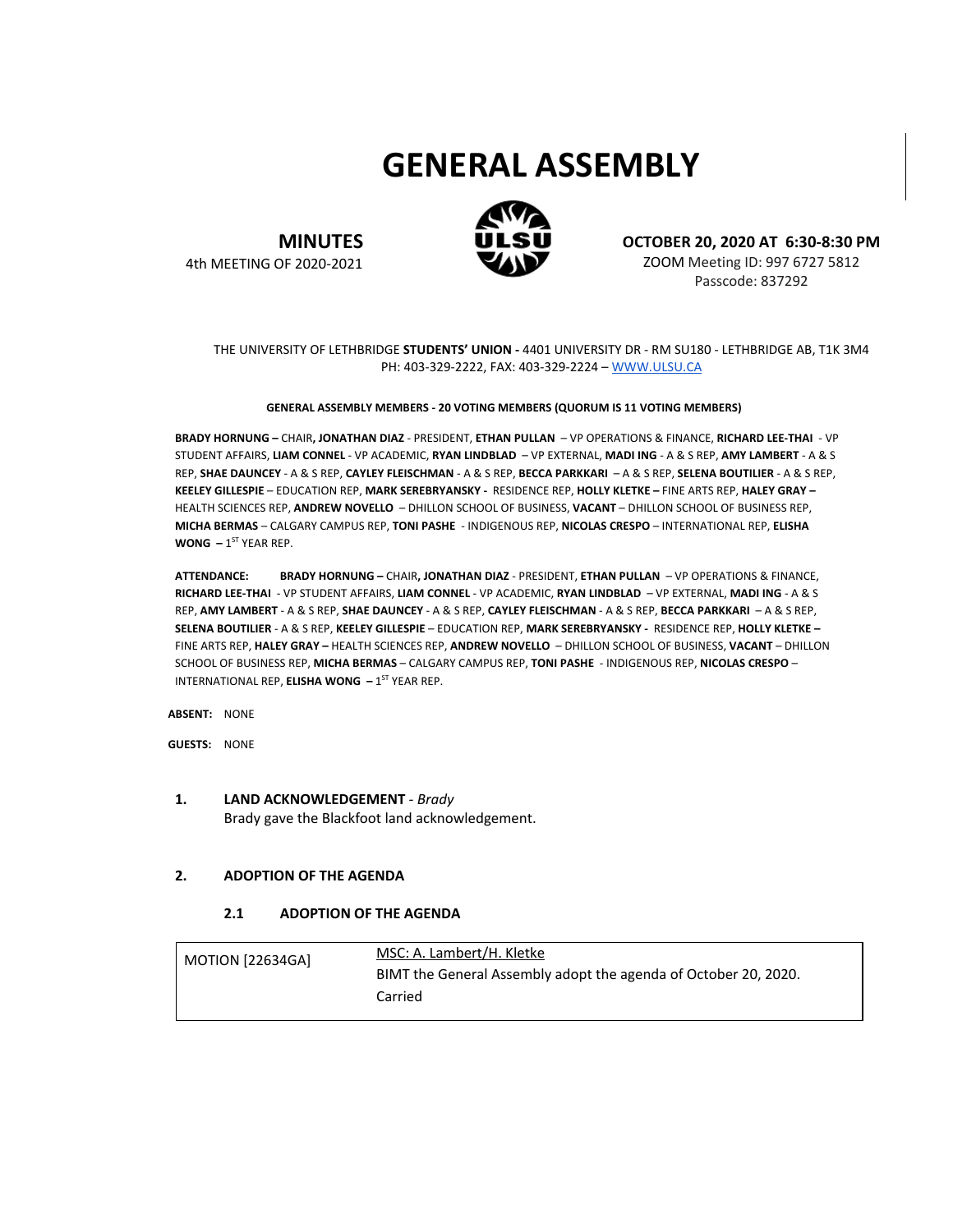| Students' Union             | <b>GENERAL ASSEMBLY</b> | 4th Meeting   |
|-----------------------------|-------------------------|---------------|
| Minutes of October 20, 2020 |                         | $Page \angle$ |

#### **3. APPROVAL OF MINUTES**

#### **3.1 APPROVAL OF MINUTES**

| <b>MOTION [22635GA]</b> | MSC: H. Gray/M. Ing                                                  |  |
|-------------------------|----------------------------------------------------------------------|--|
|                         | BIMT the General Assembly approve the minutes of September 22, 2020. |  |
|                         | Carried                                                              |  |

#### **4. CHAIR REMARKS** *- Brady*

I enjoyed the first meeting as Chair, please let me know if you have any feedback and if there is anything that I can help you with.

#### **5. PRESENTATIONS TO COUNCIL**

None at this time.

#### **6. REPORTS**

Please read each report as posted on the ULSU website. Reports are due by the  $5<sup>th</sup>$  of each month.

#### **6.1 PRESIDENT** *– Jonathan*

- We had a good LGBTQ workshop.
- Toni and I attended an event in Patterson Centre, it will be moved to Uhall hopefully around 2021.
- I'm on a university task force about space booking.
- The VP Advancement Search Committee starting up.
- A few of us sit on the university Senate.
- Sat on our first Board meeting.
- I have been talking with Maiko about GA photos by Lifetouch. We are trying to book a time at the studio.
- The EC have been meeting with the Faculty Association and the GSA in regards to a possible university partnership with Navitas, regarding international students. So far just some research going on.
- Went through the audit with Nicole, Cheri, Ethan and KPMG.

### **6.2 VP OPERATIONS & FINANCE** *– Ethan*

- A. Report
	- Attended a meeting regarding Navitas.
	- I have been appointed to the Meliorist Board.
	- Attended a Health and Safety Advisory Committee meeting.
	- Had a couple of Global interviews about the ULSU Food Bank.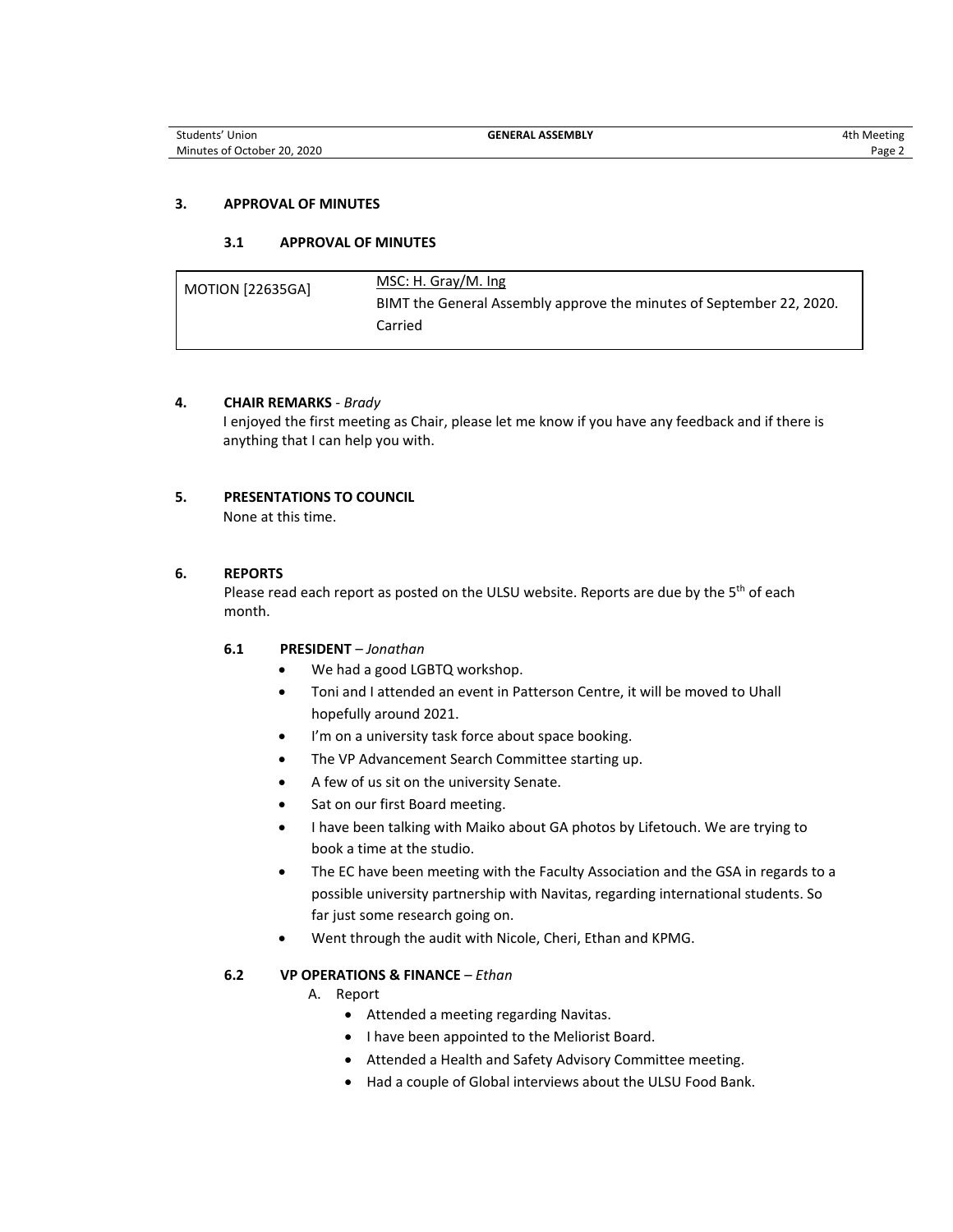- Attended Senate.
- Attended a Board finance meeting.
- Board of Governors meeting was mostly in closed session, it was long.
- Events on campus working group meetings have become by-weekly.
- Met regarding our audit.
- We approved some emergency grants.
- We interviewed for the position of Food Bank Assistant.
- B. Financial Update (Insert 6.2 B.) Ethan reviewed the budget.

#### **6.3 VP STUDENT AFFAIRS** *– Richard*

- Hosted the LGBTQ workshop.
- Chaired a Club Council meeting.
- I've been providing optional club training sessions.
- Planning the spring Club Week.
- Formed the online engagement ad hoc committee.
- VPSA Chairs the ULSU awards committee and transition committee.
- I've been starting to brainstorm for LCB, it will look different this year.
- I have been streaming TEDx talks. The next viewing is Friday.
- Spooky trivia event is coming up.
- Planning an event for January.

## **6.4 VP ACADEMIC** *– Liam*

- I've attended a lot of committee meetings.
- There are quite a few student issues.
- I attended a Teaching Centre Advisory committee meeting. Students and teachers are experiencing the exact same issues. If you here of any issues with people's classes please send them my way.
- Curriculum Coordinating committee.
- Career Bridge sent questions my way.
- I've been reading a lot of very long agendas.
- The VP Research Search Committee is fully underway.

## **6.5 VP EXTERNAL** *– Ryan*

- Working on AB 2030.
- I had a call with the Minister, it went well.
- I have begun interviewing for the Advocacy Research position.
- We need 2 students-at-large for the Advocacy Advisory Committee.
- I will be writing a letter to the Lethbridge Herald about the CAUS campaign.
- I will be writing a white paper about university students leaving the province.
- There is a lot of CASA meetings coming up.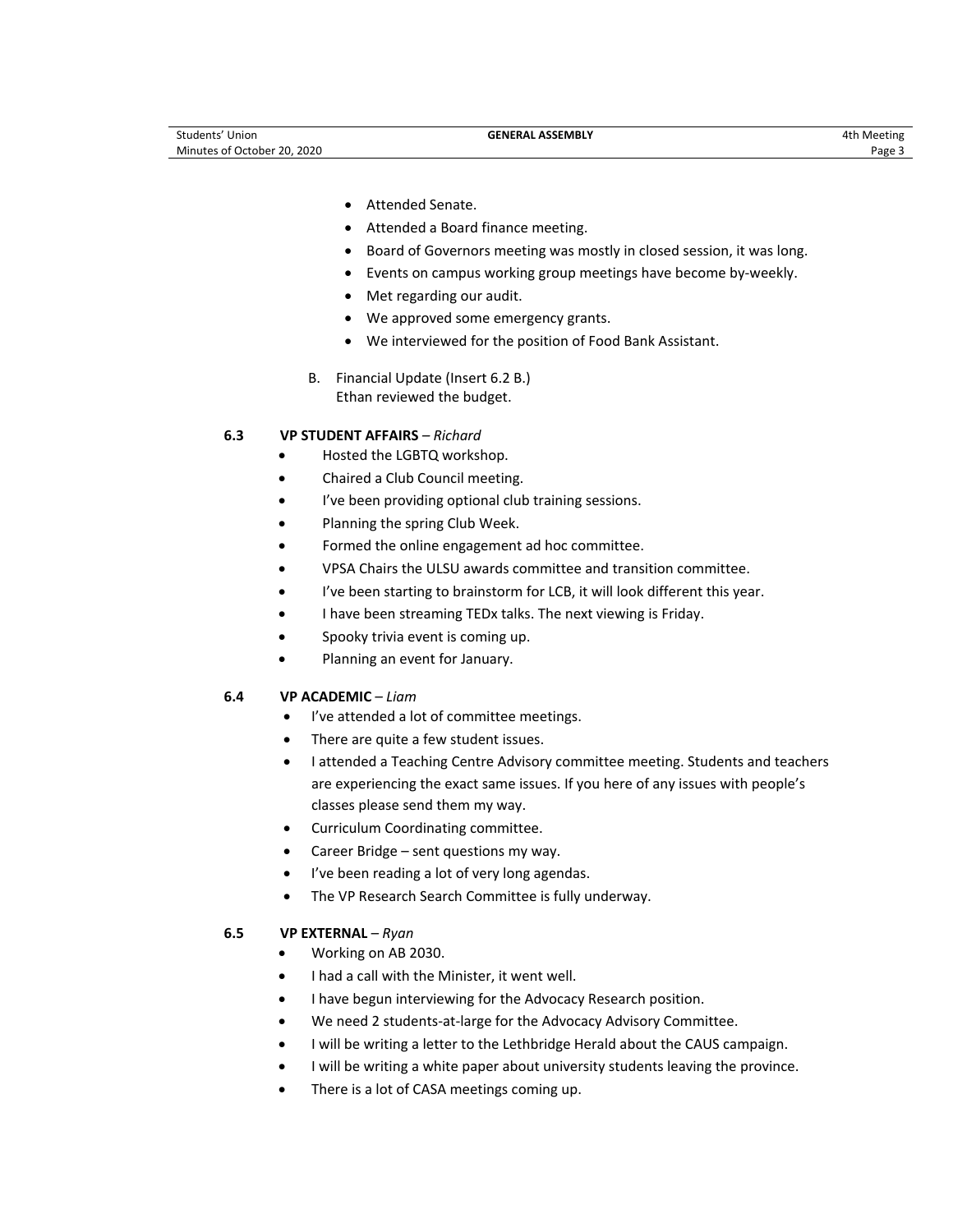• Halloween program is coming next week.

#### **6.6 GENERAL ASSEMBLY ANNOUNCEMENTS**

Mark - This Friday at 2pm – 4pm there will be food trucks on campus. Ryan - The student campaign has been sent to the Minister as of today. Elisha - Holly gave me access to the  $1^{st}$  year Facebook page, trying to get  $1^{st}$  years

involved. Please let  $1<sup>st</sup>$  years know that there is a Facebook page for them.

#### **7. ITEMS FOR INFORMATION**

#### **7.1 CLUB & GREEK LIFE RATIFICATIONS** *– Richard*

This is a list of all the ratified clubs this year so far*.*

| 1              | <b>Agricultural Students Society</b>             | 28  | Kappa Sigma - Fraternity                                |
|----------------|--------------------------------------------------|-----|---------------------------------------------------------|
| $\overline{2}$ | Archaeology Club                                 | 29  | KinPhyEds                                               |
| 3              | <b>Art Society</b>                               | 30  | Lethbridge Lifesavers                                   |
| 4              | <b>Arts Marvels</b>                              | 31  | Let's Get Mental                                        |
| 5              | <b>Association of Political Science Students</b> | 32  | LoveWorld Campus Ministry (B.S.G.G.)                    |
| 6              | <b>Audio Engineering Society</b>                 | 33  | <b>Medieval Club</b>                                    |
| 7              | <b>Biology Club</b>                              | 34  | <b>Musical Theatre Society</b>                          |
| 8              | Board, Ski & Surf Club                           | 35  | Neuroscience Club                                       |
| 9              | Calgary MSS                                      | 36  | <b>Nursing Student Association</b>                      |
| 10             | Campus Roots Garden Association                  | 37  | <b>Operation Smile Club</b>                             |
| 11             | Circle K International                           | 38  | Organization of Residence Students                      |
| 12             | <b>Climbing Club</b>                             | 39  | Philanthropy, Advancement, Community, Tradition (PACT)  |
| 13             | Covid Cohort Connections & Conversation          | 40  | Pre-Law Society                                         |
| 14             | Craft Club                                       | 41  | Pre-Med Club                                            |
| 15             | Dance Team                                       | 42  | <b>Rotaract Club</b>                                    |
| 16             | Delta Eta Iota - Sorority                        | 43  | Smash Club                                              |
| 17             | <b>Dhillon Business Students' Association</b>    | 44  | T.R.A.P.S. (Table-top Roleplaying And Players Society)  |
| 18             | <b>Education Undergraduate Society</b>           | 45  | <b>Taking Strides Lethbridge</b>                        |
| 19             | <b>FNMI Students' Association</b>                | 46  | The Unscripted Theatre Society                          |
| 20             | <b>French Club</b>                               | 47  | Theatre Arts Society                                    |
| 21             | Geek Entertainment of Every Kind (GEEK)          | 48  | <b>Trolls Rugby Club</b>                                |
| 22             | Geography Club                                   | 49  | <b>Uleth Swing</b>                                      |
| 23             | <b>Historical Undergraduate Society</b>          | 50  | Undergraduate Science Research & Mentorship Association |
| 24             | Humans of Uleth                                  | 51  | University Catholic Young Adults                        |
| 25             | Intervarsity Christian Fellowship                | 52  | <b>Vocal Harmony Singers</b>                            |
| 26             | <b>Ismaili Student Association</b>               | 53  | World University Service of Canada (WUSC)               |
| 27             | Kappa Beta Gamma - Sorority                      | 54. | <b>Global Drums</b>                                     |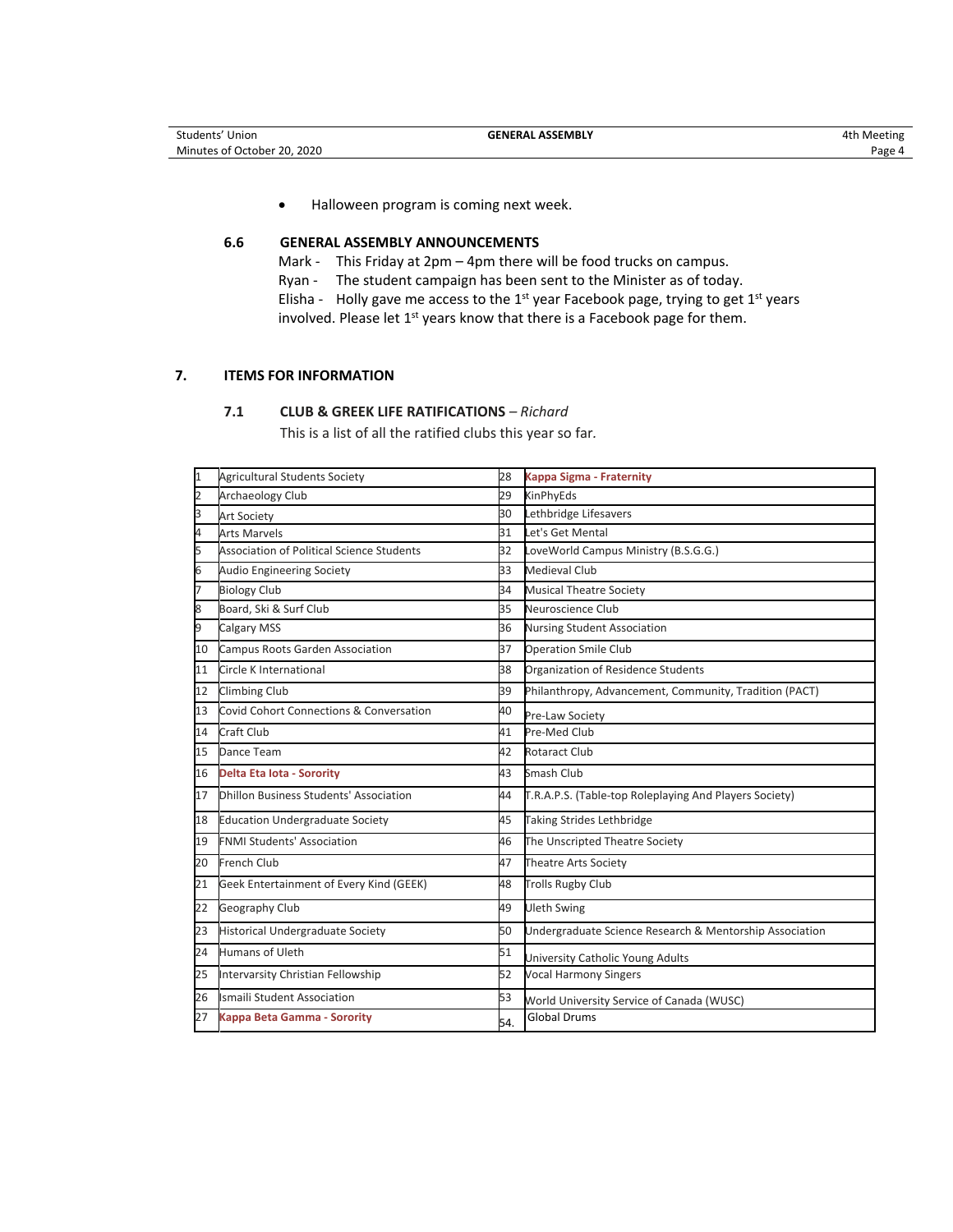## **7.2 STRATEGIC PLANNING COMMITTEE** *- Jonathan* (Insert: page 16, Policies 2020-21)

This is a committee that is being struck up. The strategic plan was recently created last year and will run for 5 years. It outlines several larger umbrella priories for the ULSU to strive for over the 5 years. The membership will be all of the EC members and at least 2 GA members. Please let me know if you are interested.

## **7.3 LEGISLATIVE REVIEW COMMITTEE - MEMBERSHIP** *- Ethan*

The primary focus of this committee is the review all of our policies and procedures. We need two GA members at least. The committee would be meeting bi-monthly or monthly. Would like to focus on policies that might need a change or maybe some that we might want to incorporate. Please let Ethan know if you want to be on this committee.

## **7.4 EXECUTIVE ACCOUNTABILITY COMMITTEE** (Insert: policies 2020-21) - *Jonathan* (Insert: page 15, Policies 2020-21, All Internal committees page 10-16)

This committee should have been struck up in September, sorry about that. The main deliverable of this committee is to send out surveys and compile the information. Please let me know if you want to be on this committee and then you can choose the Chair amongst yourselves. It's a low to moderate commitment. We already have old survey's we could use and the committee just needs to rewrite some of the questions, then send it out.

## **8. ITEMS FOR ACTION: CLUBS, GROUPS, AND INDIVIDUALS**

None at this time.

## **9. ITEMS FOR ACTION: ULSU BUSINESS**

## **9.1 BY-ELECTION RATIFICATION OF 1ST YEAR REP - ELISHA WONG** *- Jonathan*

| <b>MOTION [22636GA]</b> | MSC: J. Diaz/L. Connel                                                    |
|-------------------------|---------------------------------------------------------------------------|
|                         | BIMT the General Assembly ratify the By-election results with Elisha Wong |
|                         | as the ULSU 1st Year Student Rep for the 2020-21 academic year.           |
|                         | Carried                                                                   |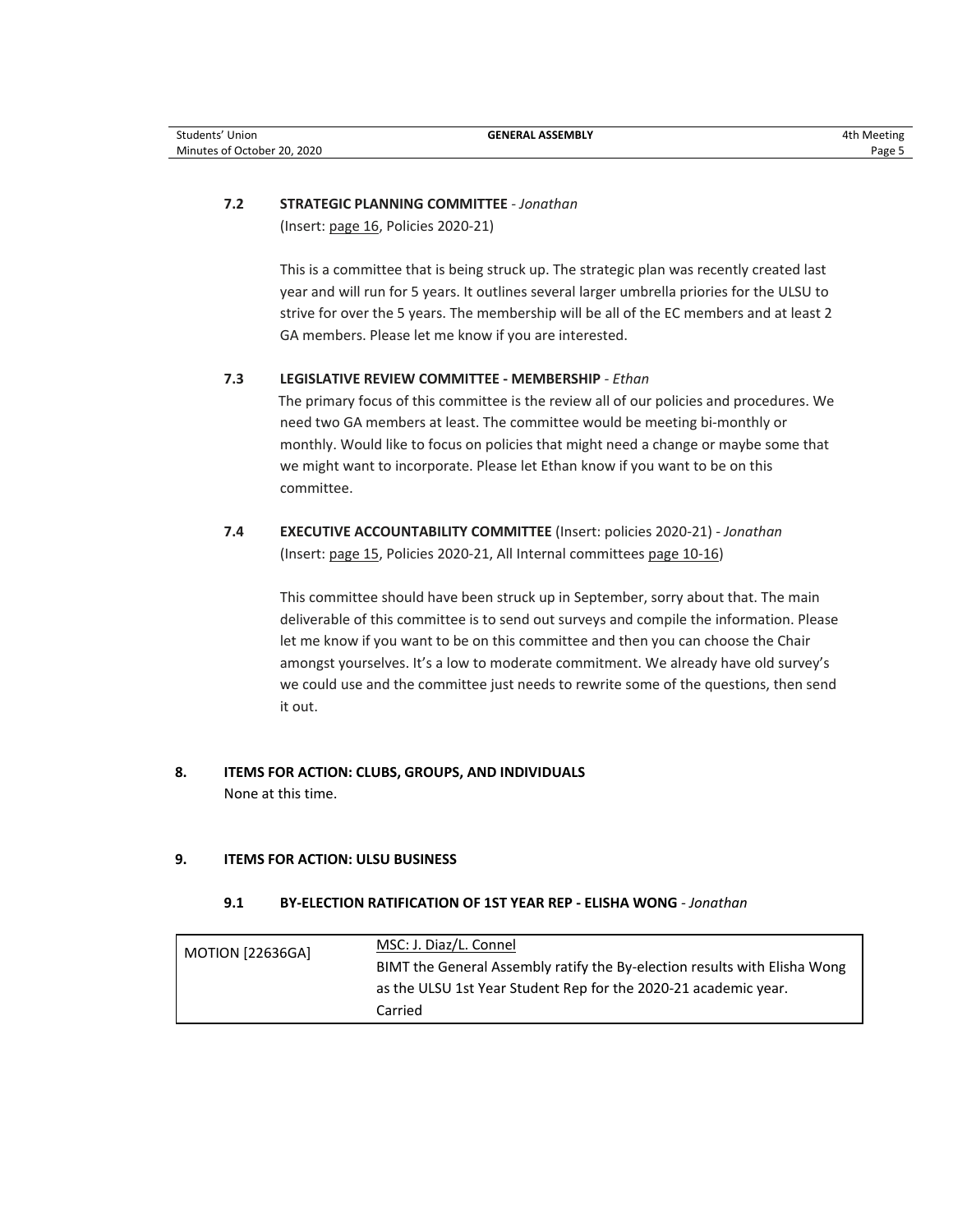| Students'<br>Union<br>____       | <b>GENERAL ASSEMBLY</b> | 4th<br>Meeting |
|----------------------------------|-------------------------|----------------|
| $-20.2020$<br>Minutes of October |                         | Page b         |

## **9.2 LAPTOP FOR ADMINISTRATIVE ASSISTANT** *– Cheri*

Our Administrative Assistant's laptop had died and she was sharing her computer with her husband. We had to purchase a laptop for her since she is the  $1<sup>st</sup>$  point of contact for the Students' Union and felt it was an urgent situation. She wasn't even able to attend meetings for two weeks while she was waiting for it to arrive in the mail.

| <b>MOTION [22637GA]</b> | MSC: A. Novello/S. Boutilier<br>BIMT the General Assembly approve the maximum expenditure of \$1,250<br>for the purchase of a new laptop for our Administrative Assistant. Monies<br>to come from the Capital Replacement Fund. |
|-------------------------|---------------------------------------------------------------------------------------------------------------------------------------------------------------------------------------------------------------------------------|
|                         | Carried                                                                                                                                                                                                                         |

## **9.3 QIP - SPEAKERS COLLABORATION EVENT** *- Richard*

Part of the Fresh Fest budget was to have a speaker event. This committee thought it would be best to host two events, one in September and one in January. This is the second event. The university finance office didn't want us to use the Fresh Fest money for the January event. This is the motion for this event. Any remaining money will be reimbursed.

## Discussion

- Why does each university give \$5,000 when U of A and U of C have a lot more students? We need to support our students and feel this is a large portion for the ULSU.
- The reason is because it was originally just Richard working with the university and then other schools just joined in as we planned. We were the main partners and that's why we pay that much.

| <b>MOTION [22638GA]</b> | MSC: R. Lee-Thai/H. Gray                                                   |
|-------------------------|----------------------------------------------------------------------------|
|                         | BIMT the General Assembly approve the maximum expenditure of \$2100        |
|                         | for the funding of an online speaker event in January 2021 to be co-hosted |
|                         | with other Students' Unions. Monies to come from QIP - Student             |
|                         | Experience Initiatives.                                                    |
|                         | Carried                                                                    |

## **9.4 RESIGNATION OF CAMILO TIQUE** (Insert 9.4) *– Jonathan*

Please see the insert regarding his resignation. We will be running a by-election for this position.

| <b>MOTION [22639GA]</b> | MSC: J. Diaz/C. Fleischman                                           |
|-------------------------|----------------------------------------------------------------------|
|                         | BIMT the General Assembly accept Camilo Tique's resignation, Dhillon |
|                         | School of Business Representative, as of October 20, 2020.           |
|                         | Carried                                                              |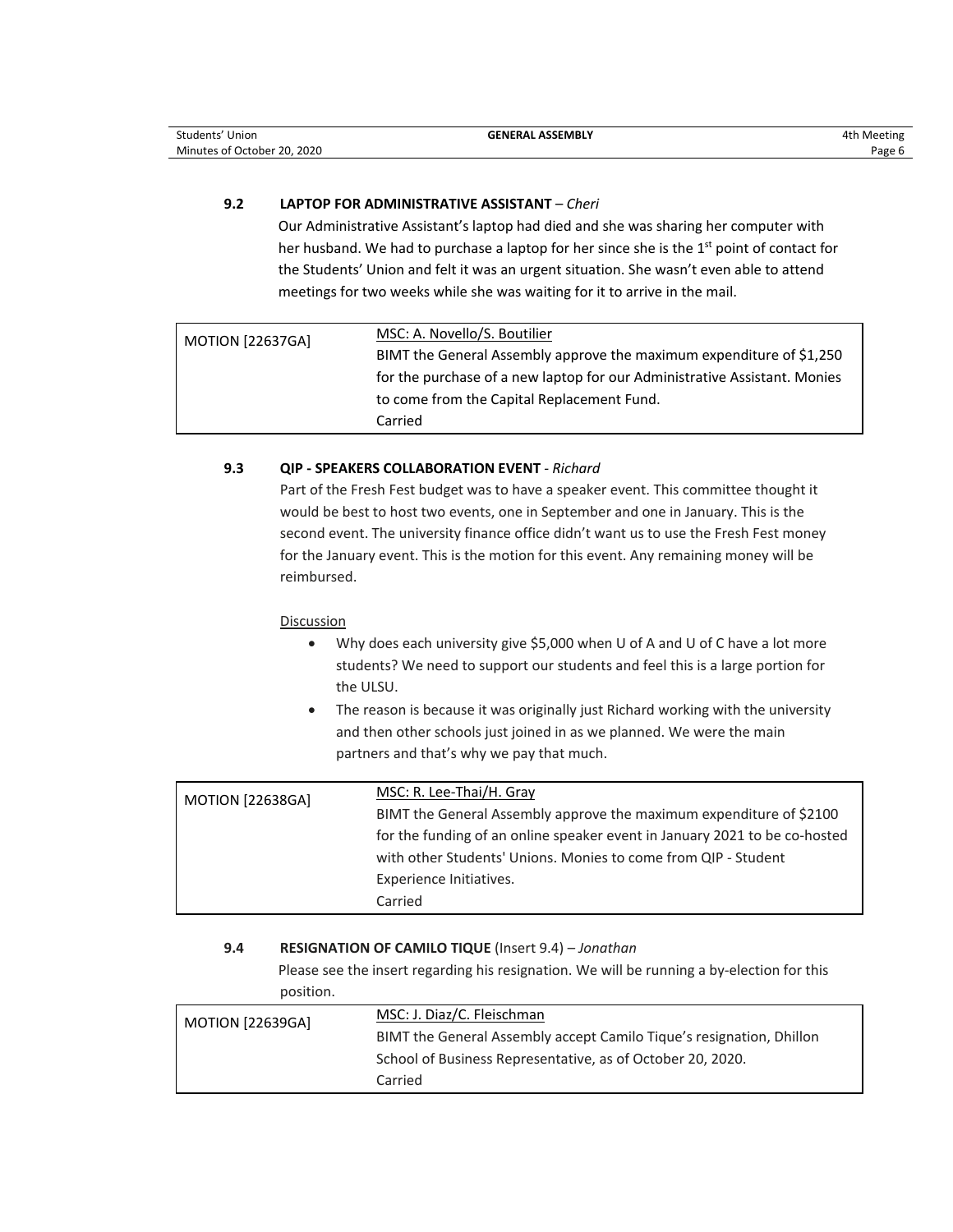| Students' Union             | <b>GENERAL ASSEMBLY</b> | 4th Meeting |
|-----------------------------|-------------------------|-------------|
| Minutes of October 20, 2020 |                         | Page        |

#### **9.5 FINANCIAL AUDIT** (Insert 9.5) *- Ethan*

Ethan reviewed the ULSU Financial audit from KPMG. An item to note is that the Zoo lost \$140,000 last year and it has been a trend over the past couple of years. The auditors noted a few ways on how we can turn that around.

| <b>MOTION [22640GA]</b> | MSC: E. Pullan/N. Crespo                                              |
|-------------------------|-----------------------------------------------------------------------|
|                         | BIMT the General Assembly ratify the Students' Union annual financial |
|                         | audit from KPMG.                                                      |
|                         | Carried                                                               |

## **10. OTHER BUSINESS**

Jonathan - I've been considering doing a GA transition refresh on duties and stuff. Please let me know if you are interested.

Liam - Talks have begun to combine undergraduate and graduate research symposium. Please have them get in touch with me if anyone asks.

Shae - How do students get their Health and Dental plan card? If you go to the portal from our website, students can get a copy of their H&D card, or they can come into the office on Wednesday and pick one up.

Ethan – EC & GA corn maze event is this Friday.

## **11. NEXT MEETING**

November 24th at 6:30pm - *(Agenda items due Nov 17th at 4pm)* December 8th at 6:30pm - (*Agenda items due Dec 1st at 4pm)*

## **12. ADJOURNMENT**

#### **12.1 ADJOURNMENT**

| MOTION [22641GA] | MSC: A. Lambert/K. Gillespie                                       |
|------------------|--------------------------------------------------------------------|
|                  | BIMT the General Assembly adjourn the meeting of October 20, 2020. |
|                  | Carried                                                            |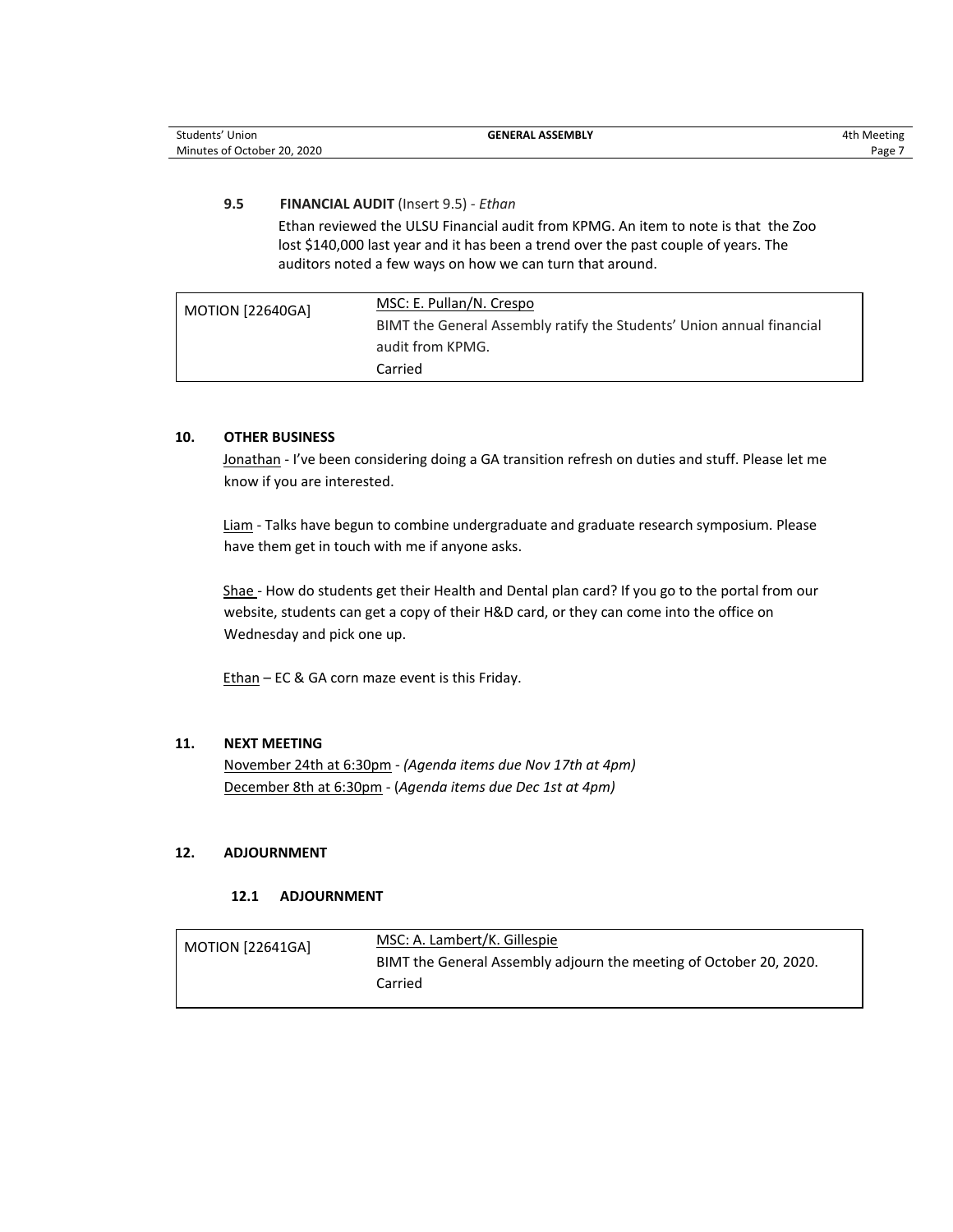# **GENERAL ASSEMBLY**



**MINUTES** 5th MEETING OF 2020-2021 **NOVEMBER 24, 2020 AT 6:30-8:30 PM** ZOOM Meeting ID: 997 6727 5812 Passcode: 837292

THE UNIVERSITY OF LETHBRIDGE **STUDENTS' UNION -** 4401 UNIVERSITY DR - RM SU180 - LETHBRIDGE AB, T1K 3M4 PH: 403-329-2222, FAX: 403-329-2224 – [WWW.ULSU.CA](http://www.ulsu.ca/)

#### **GENERAL ASSEMBLY MEMBERS - 20 VOTING MEMBERS (QUORUM IS 11 VOTING MEMBERS)**

**BRADY HORNUNG –** CHAIR**, JONATHAN DIAZ** - PRESIDENT, **ETHAN PULLAN** – VP OPERATIONS & FINANCE, **RICHARD LEE-THAI** - VP STUDENT AFFAIRS, **LIAM CONNEL** - VP ACADEMIC, **RYAN LINDBLAD** – VP EXTERNAL, **MADI ING** - A & S REP, **AMY LAMBERT** - A & S REP, **SHAE DAUNCEY** - A & S REP, **CAYLEY FLEISCHMAN** - A & S REP, **BECCA PARKKARI** – A & S REP, **SELENA BOUTILIER** - A & S REP, **KEELEY GILLESPIE** – EDUCATION REP, **MARK SEREBRYANSKY -** RESIDENCE REP, **HOLLY KLETKE –** FINE ARTS REP, **HALEY GRAY –** HEALTH SCIENCES REP, **ANDREW NOVELLO** – DHILLON SCHOOL OF BUSINESS, **KEIFER JENNINGS** – DHILLON SCHOOL OF BUSINESS REP, **MICHA BERMAS** – CALGARY CAMPUS REP, **TONI PASHE** - INDIGENOUS REP, **NICOLAS CRESPO** – INTERNATIONAL REP, **ELISHA WONG** – 1<sup>ST</sup> YEAR REP.

**ATTENDANCE: BRADY HORNUNG –** CHAIR**, JONATHAN DIAZ** - PRESIDENT, **ETHAN PULLAN** – VP OPERATIONS & FINANCE, **RICHARD LEE-THAI** - VP STUDENT AFFAIRS, **LIAM CONNEL** - VP ACADEMIC, **RYAN LINDBLAD** – VP EXTERNAL, **MADI ING** - A & S REP, **AMY LAMBERT** - A & S REP, **SHAE DAUNCEY** - A & S REP, **CAYLEY FLEISCHMAN** - A & S REP, **BECCA PARKKARI** – A & S REP, **SELENA BOUTILIER** - A & S REP, **KEELEY GILLESPIE** – EDUCATION REP, **MARK SEREBRYANSKY -** RESIDENCE REP, **HOLLY KLETKE –** FINE ARTS REP, **HALEY GRAY –** HEALTH SCIENCES REP, **ANDREW NOVELLO** – DHILLON SCHOOL OF BUSINESS, **VACANT** – DHILLON SCHOOL OF BUSINESS REP, **MICHA BERMAS** – CALGARY CAMPUS REP, **TONI PASHE** - INDIGENOUS REP, **NICOLAS CRESPO** – INTERNATIONAL REP, **ELISHA WONG – 1<sup>ST</sup> YEAR REP.** 

#### **ABSENT: NONE**

**GUESTS: KEIFER JENNINGS - CANDIDATE**

#### **1. LAND ACKNOWLEDGEMENT** *- Brady* Brady gave Blackfoot land acknowledgement.

#### **2. ADOPTION OF THE AGENDA**

#### **2.1 ADOPTION OF THE AGENDA**

| <b>MOTION [22656GA]</b> | MSC: R. Lee-Thai/M. Serebryansky                                 |
|-------------------------|------------------------------------------------------------------|
|                         | BIMT the General Assembly adopt the agenda of November 24, 2020. |
|                         | Carried                                                          |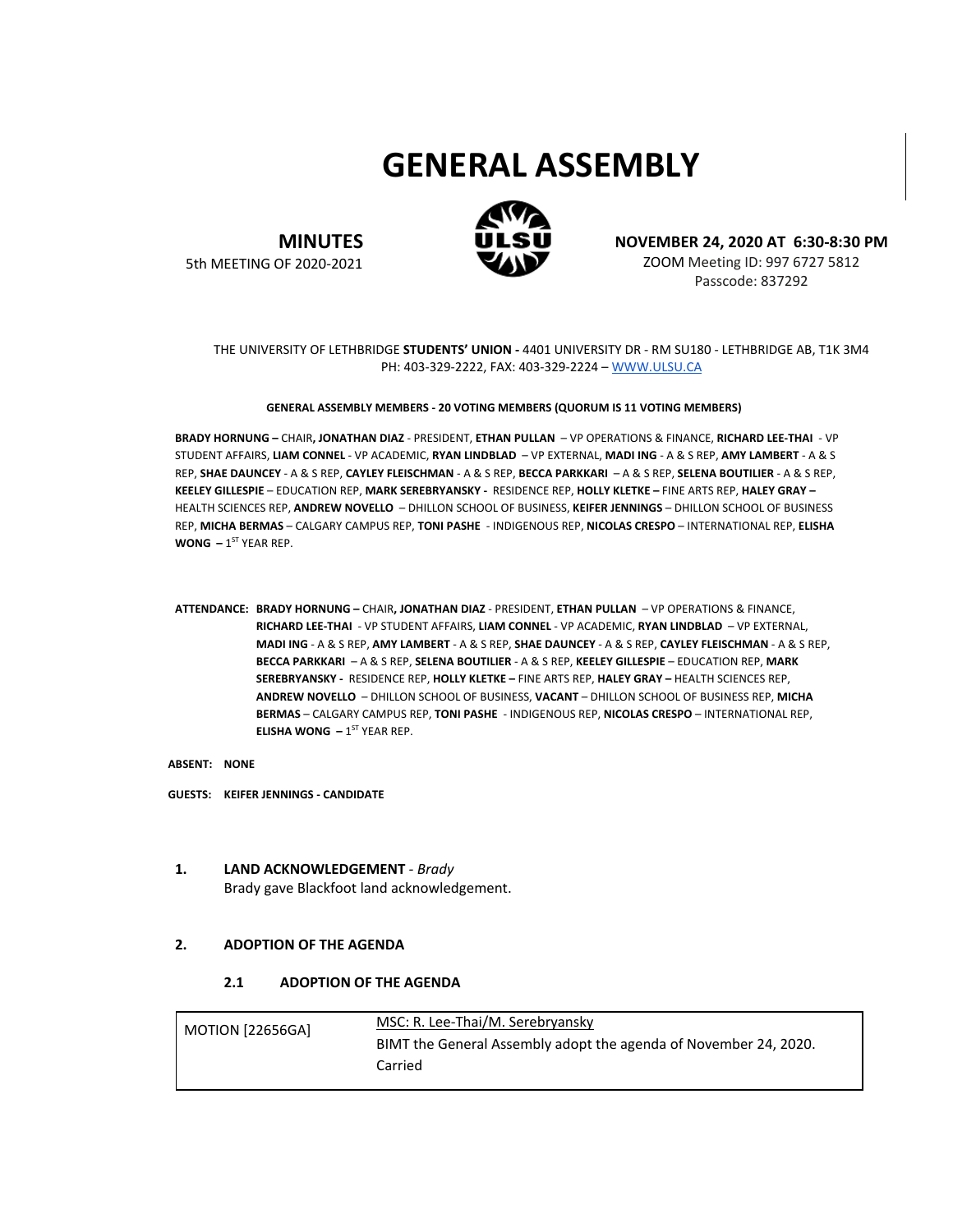| Students' Union              | <b>GENERAL ASSEMBLY</b> | 5th Meeting |
|------------------------------|-------------------------|-------------|
| Minutes of November 24, 2020 |                         | $Page \sim$ |

#### **3. APPROVAL OF MINUTES**

#### **3.1 APPROVAL OF MINUTES**

| <b>MOTION [22657GA]</b> | MSC: K. Gillespie/B. Parkkari                                      |
|-------------------------|--------------------------------------------------------------------|
|                         | BIMT the General Assembly approve the minutes of October 20, 2020. |
|                         | Carried                                                            |

#### **4. CHAIR REMARKS** *- Brady*

Let me know if I can do anything to make your role easier.

**5. BY-ELECTION - DHILLON SCHOOL OF BUSINESS REP** (Insert 5) **-** *Cheri* Welcome/introduction, speeches (each 2 min max), Q&A, voting, counting, announcing.

#### **Candidate:**

● Keifer Jennings - WINNER

#### **6. PRESENTATIONS TO COUNCIL**

#### **6.1 NAVITAS** *- Jon, Ethan*

Navitas targets international students who do not meet acceptance criteria for English and or performance. It replaces the first year of University with their own Navitas courses. They collect tuition fees directly from students and remit royalty to pay the university. They keep their own rights but operate under the U of L brand.

Overall Navitas will get most of the money but the returns variety at different institutions. They want a 10-year contract and are quite harshly negotiated. The U of L is one of their top priorities.

Some concerns are: Student deception, alienation from student representation, vulnerable labour conditions, threat of scope creeping and further privatization.

This pathway program is expensive for students to go through it. The pathway is very restrictive and once you get in, it's hard to get out. The ULSU has a lot of concerns with this. This could change the face university for decades to come.

#### Comments:

- Concerned about figuring out the gray area, one being that they aren't U of L students but are using our name.
- The U of C has invested a lot of money into their international recruitment team and are able to do recruitment on their own.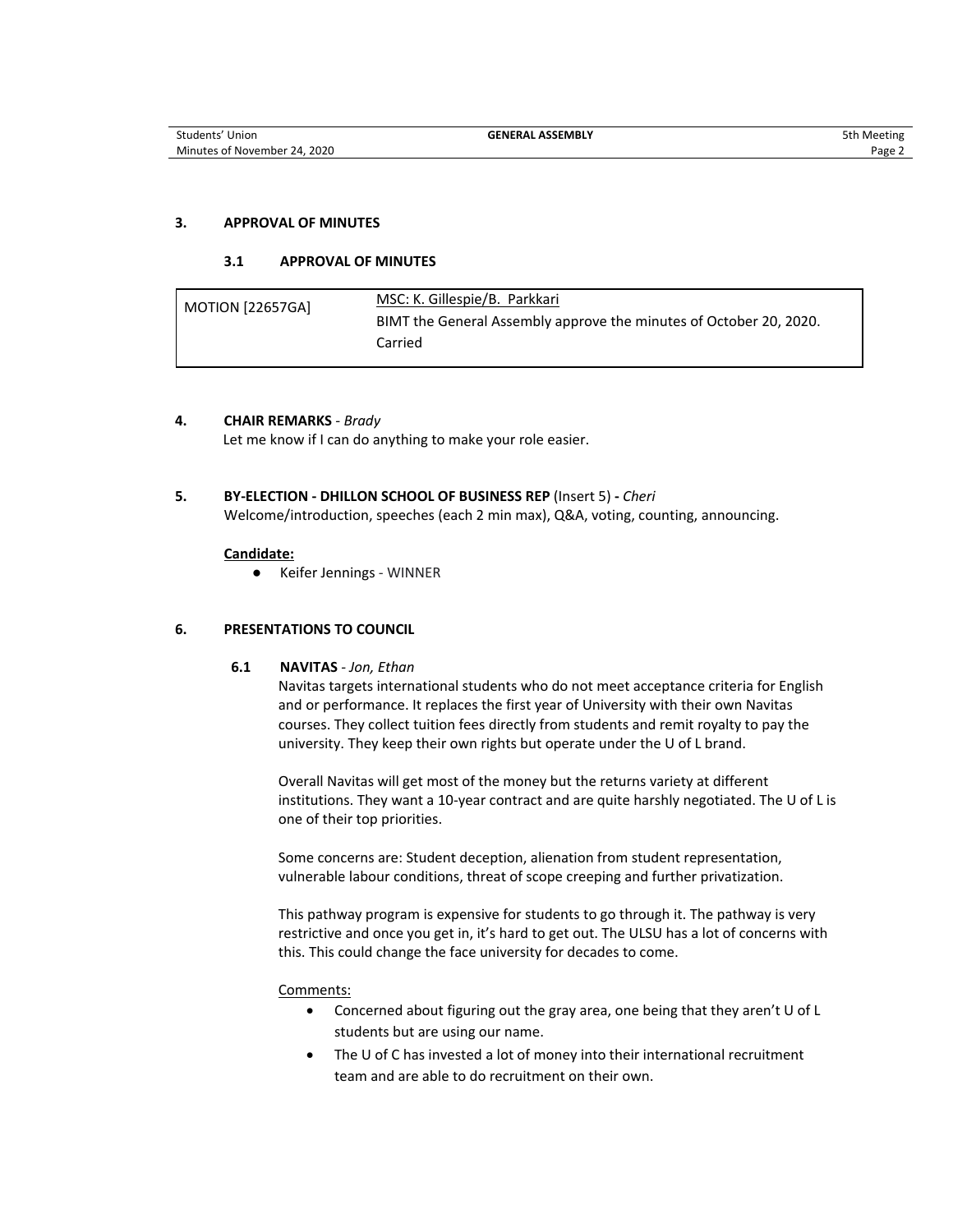- In the Arts & Science council meeting they mentioned that they would match the price that the U of L has set for international student's tuition. Instead of offering 3 credit courses, they offer 4 which makes it more expensive but the students only get credit for three.
- Wondering if anyone has information on whether or not they have a backup plan or if they have researched other places than Navitas. Plan B was to double down on their current internationalization. The working group is hesitant.
- A part of the reason this is being pursued is because of the AB government.
- Who makes the decision on whether Navitas is happening or not? We don't know.
- Students could remember that the U of L failed them if they join up with Navitas.
- What are the lessons to learn from places who have this program? What can we do to ensure it doesn't go through on the U of L campus? Take opportunities to be vocal when you can. We can talk about it with people just to get the information out there. Our biggest strength was that we were able to quickly get a large group together to meet about this. As students we have a large voice on campus.
- Our working group is planning on writing papers as to why it shouldn't be happening on campus. It's about how Navitas would fail our students. If you need more information, please talk with Jonathan or Ethan and they can get you set up.
- If they come to Lethbridge, would they be able to use our services? They would only be members of the ULSU during the last few years.
- Would it be to our best interest to get it out to the general population? We are trying to get information prepared and pivot our attention to a broad audience.

## **7. REPORTS**

Please read each report as posted on the ULSU website. Reports are due by the 5<sup>th</sup> of each month.

## **7.1 PRESIDENT** *– Jonathan*

- I'm on a task force about bookings on campus.
- I have been Involved in a lot of advocacy meetings CAUS & CASA.
- We've been doing a lot of strategic planning with CAUS.
- Arts & Science Council you might have heard about the possibility of the holiday break being extended so that we would start on the Monday after the 1st Wednesday.
- BoG retreat is coming up.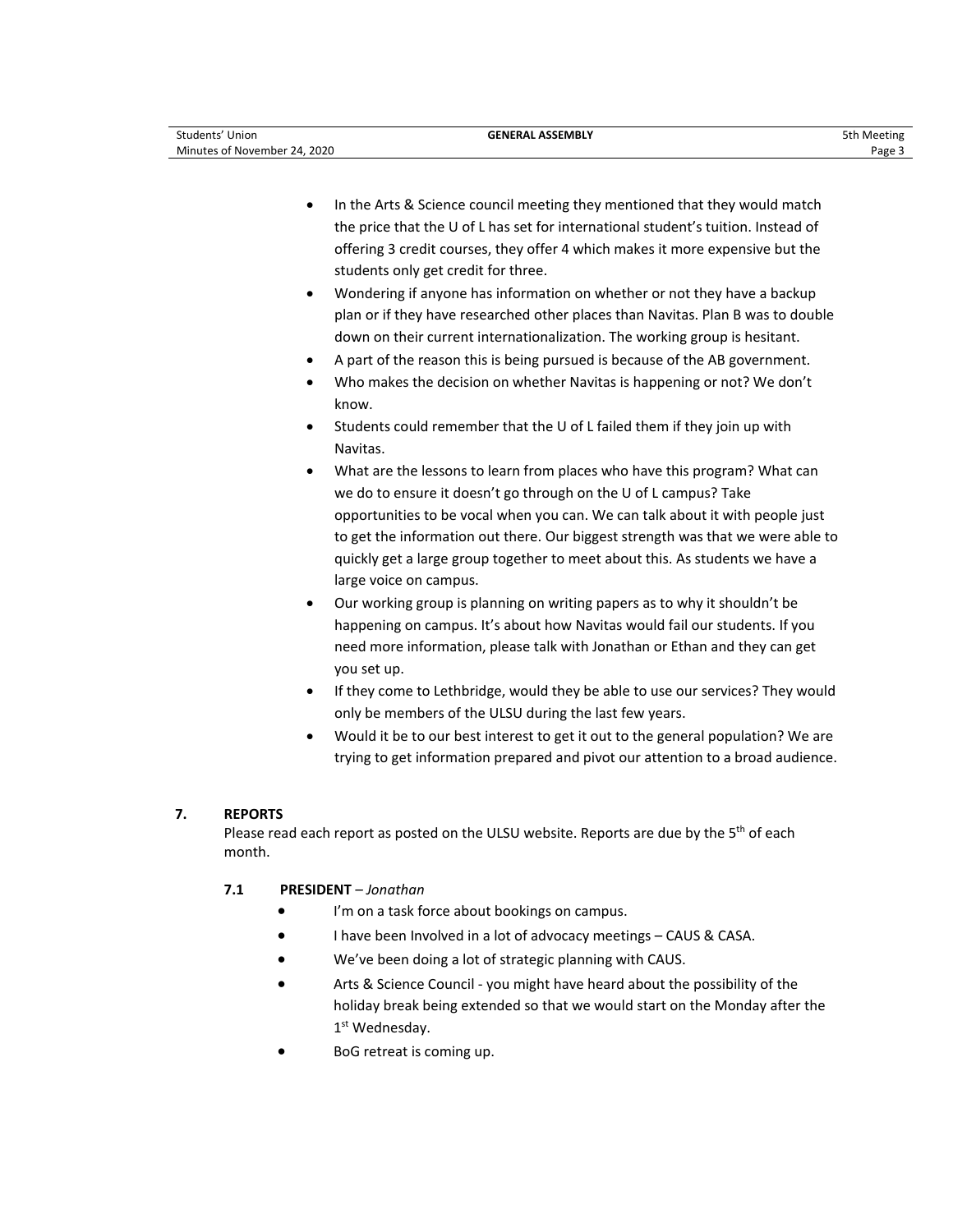• If you are interested in running for an EC position next year please reach out to us and we can chat.

## **7.2 VP OPERATIONS & FINANCE** *– Ethan*

A. Report

- Helped organize a town hall.
- We are working on supporting and assessing events in the working group meetings.
- Talked with Jonathan and upper finance.
- Sat on committees.
- Will be bringing forward a motion on something the university is implementing.
- Made some great plans for a food bank fundraiser, that will have to be put on hold.
- Had an LRC meetings.
- CAUS Counterparts.
- The Meliorist I am now the Board Treasurer.

#### B. Financial Update

Ethan gave a budget update.

## **7.3 VP STUDENT AFFAIRS** *– Richard*

- Online engagement committee has met several times.
- Running some online games.
- Running contests.
- Looking into ways we can support events etc.
- Sat in on a preventing sexual violence meeting.
- Worked with RBC on campus.
- Currently working on a speaker's event. It is slated to happen in late January.
- Contacting other Students' Union across campus to see what they do for club operations.
- Working on a Moodle course for club training where they can get a certificate after passing the course.
- Was able to create two new club awards, both will be sponsored. In the process to writing the terms of reference.
- Working on Club's Week.

#### **7.4 VP ACADEMIC** *– Liam*

- I've had a lot of committee meetings.
- VP Research meetings have been quite busy.
- Have been talking with teachers and students.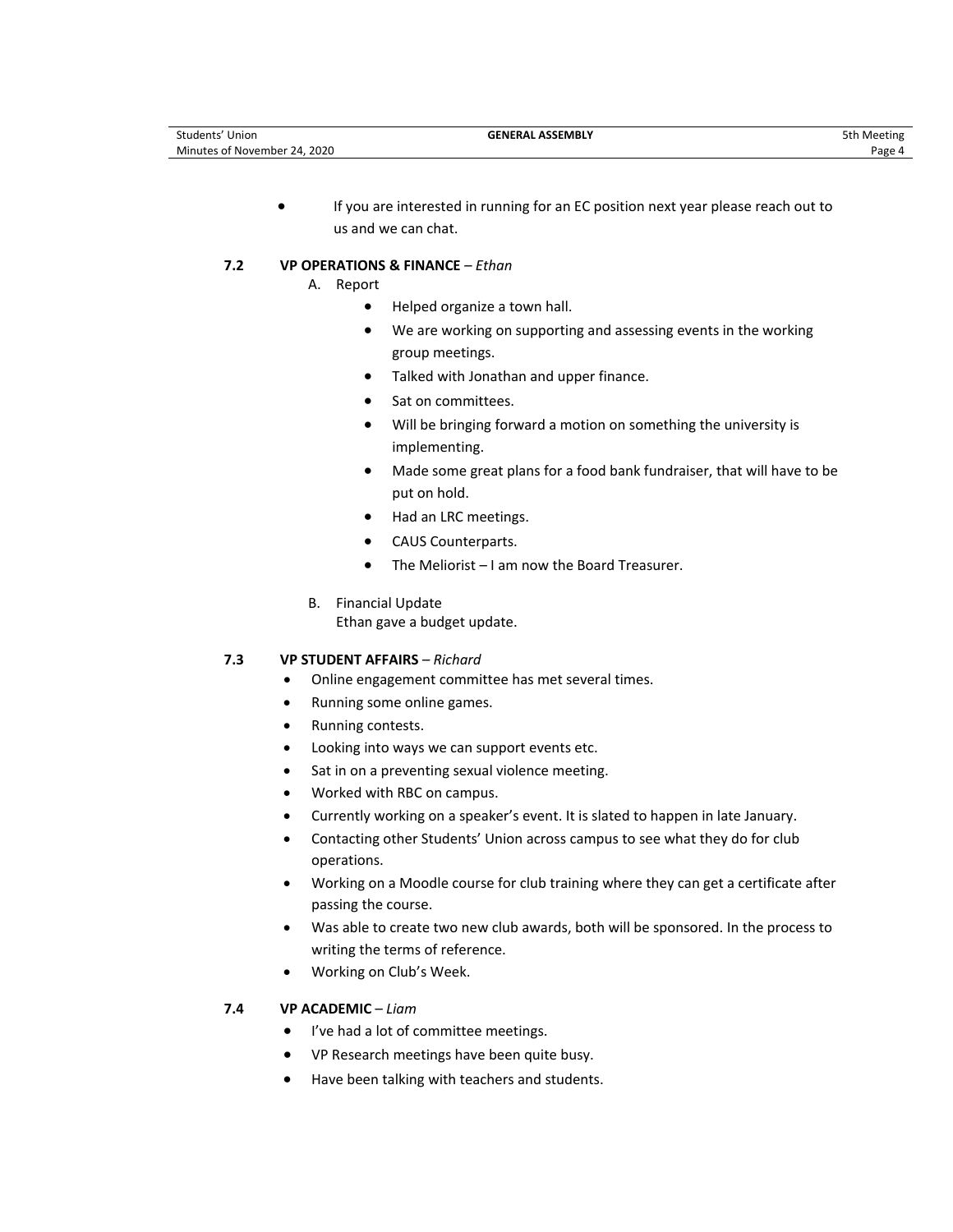• The career bridge webinar this month will be a three-part series.

## **7.5 VP EXTERNAL** *– Ryan*

- Massive amount of time commitment with AB 2030.
- Meeting with MLAs.
- CAUS will be doing a campaign in the new year.
- CASA have been attending meetings.
- Sexual violence committee meeting, we will be sending a letter off to the Government.
- Had a call with the deputy minister of health last week about COVID.

## **7.6 GENERAL ASSEMBLY ANNOUNCEMENTS**

Cayley - I am moving forward with my proposal and am meeting with the Associate Dean who is the faculty correspondent and a presentation.

## **8. ITEMS FOR INFORMATION**

## **8.1 CLUB & GREEK LIFE RATIFICATIONS** *- Richard*

Please see the following for the current list of clubs and Greek life that were ratified by the Executive Council since our last General Assembly meeting:

- Social Work Students' Association
- U of L Singers Club
- Cancer Awareness Club

## **8.2 ULSU AWARDS COMMITTEE** (Insert 8.2) *– Richard*

This committee is being struck up. I'd like to have the first meeting before winter break so we can discuss the award ceremony and how everything will work. The commitment is 3 to 4 meetings in total. You can send a private message to Richard if you are interested in being on this committee.

## **8.3 TRANSITION COMMITTEE** (Insert 8.3) *– Richard*

This committee is also being struck up. The TOR is a little different than what it says in the operation manual. I would like our first meeting to discuss what transition will look like this year and how we want to move forward with it. Commitment will be 5 meetings in total. Please send a private message to Richard if you are interested.

## **8.4 DRIVE-IN MOVIE EVENT** *– Richard*

We would like people's input on having a drive-in movie event for Last Class Bash. Looking at hosting this event in lot G. The ULSU does own a movie license. This event won't be on the last day of classes.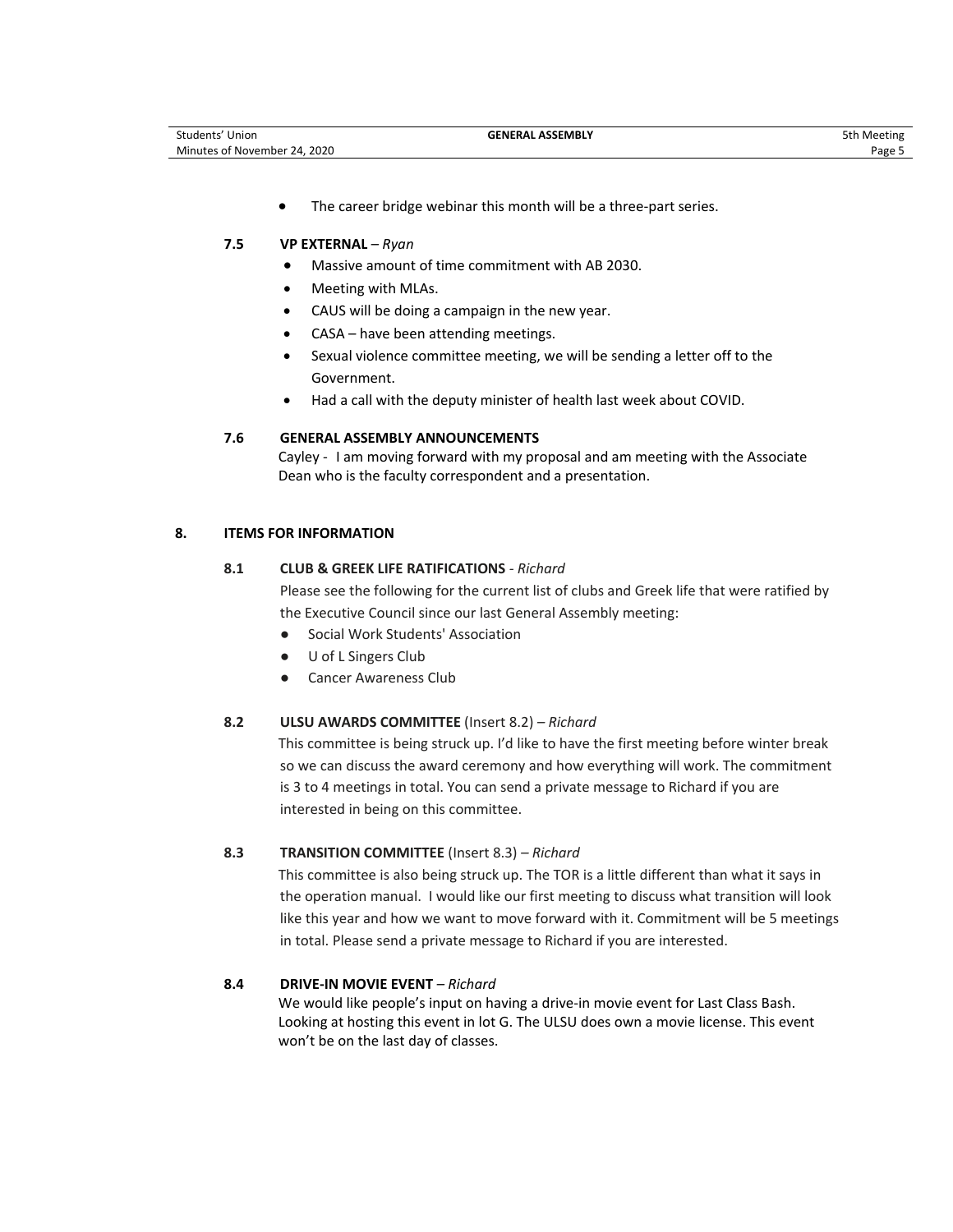## **8.5 GFC TASK FORCE RESPONSE** *– Jonathan*

Received an email from a professor on GFC. There are a lot of task forces struck up and are reaching out to student representatives wanting our support as a signature on a letter. Ethan will be the one on this committee but everything will be confidential. They have asked for our signature, or would the entire GA or individuals would want their names on this. Please let Jonathan know and he will add your name to the list.

#### **9. ITEMS FOR ACTION: CLUBS, GROUPS, AND INDIVIDUALS**

None at this time.

#### **10. ITEMS FOR ACTION: ULSU BUSINESS**

## **10.1 STAFF VACATION TIME** – *Cheri*

This is something that will be brought up in our LRC meeting. This is a clause put in because we had a previous employee didn't take holidays and when he retired, we had to pay him for an entire year. Due to COVID though, Cheri doesn't want staff to lose their vacation time due to these unique circumstances. It would be Cheri, VP Operations & Finance and the President who would decide on what an extenuating circumstance is.

Considering the urgency for this change, I would like the GA to allow a one-time meeting to implement this policy. The General Assembly agrees.

## **Current policy:**

3.2 Vacation time for employees may be carried over into the next fiscal year, to a maximum of 2 months cumulatively.

3.2.1 Employees who attempt to accumulate more shall be paid a prorated salary per day over the maximum;

| <b>MOTION [22658GA]</b> | MSC: E. Pullan/L. Connel                                                                                                                          |
|-------------------------|---------------------------------------------------------------------------------------------------------------------------------------------------|
|                         | BIMT the GA make an amendment to Policy 9 - Employee and Executive                                                                                |
|                         | Council Vacation Time - Clause 3.2 and 3.2.1 to add the following:                                                                                |
|                         | 3.2 - Vacation time for employees may be carried over into the next fiscal<br>year, to a maximum of 2 months cumulatively. Exceptions can be made |
|                         | for extenuating circumstances.                                                                                                                    |
|                         | 3.2.1 - Employees who attempt to accumulate more shall be paid a                                                                                  |
|                         | prorated salary per day over the maximum. Exceptions can be made                                                                                  |
|                         | for extenuating circumstances.                                                                                                                    |
|                         | Carried                                                                                                                                           |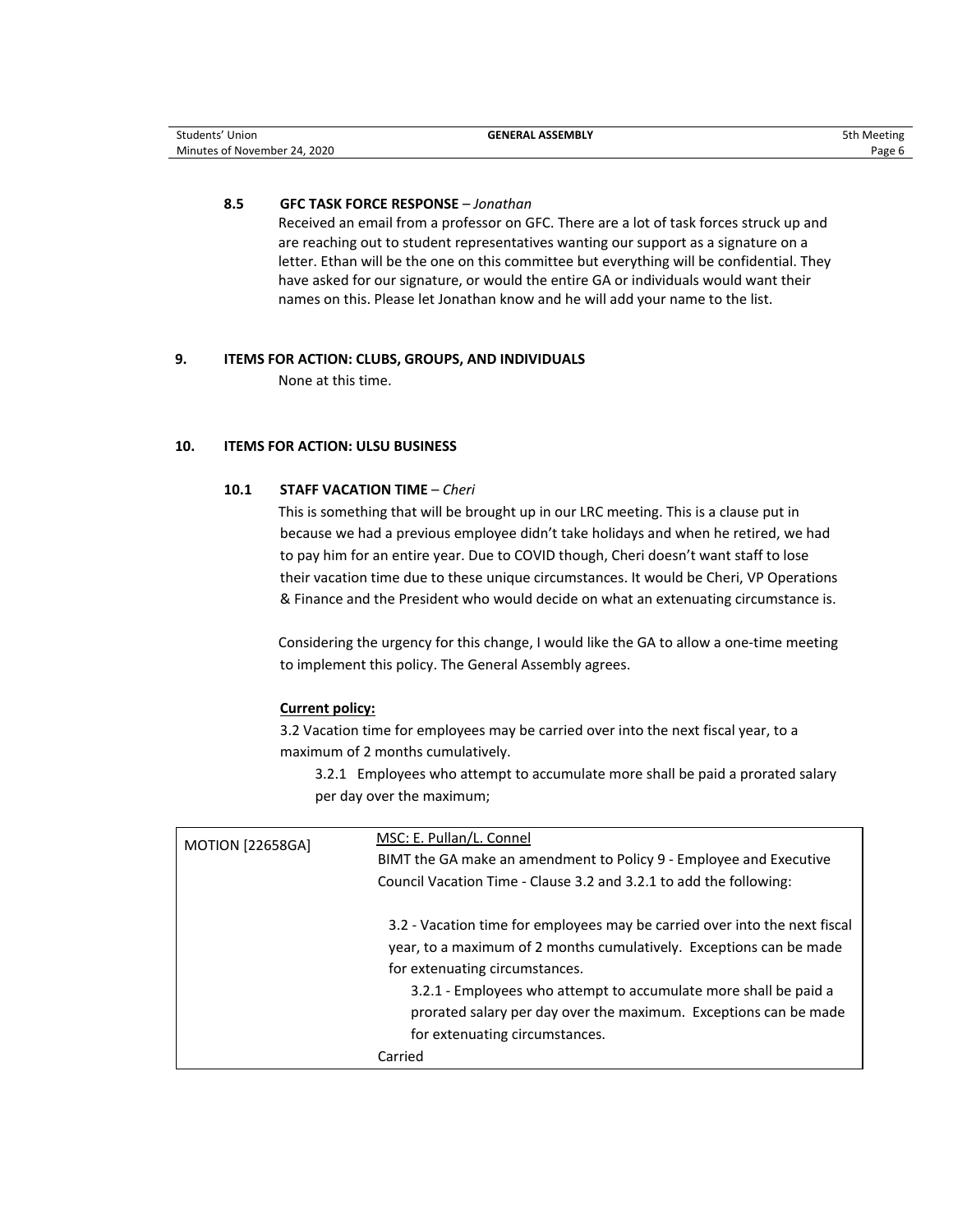# **10.2 FIREPLACE FOR THE ZOO** *– Cheri*

Our Pub Manger has been looking to improve the ambience in the Zoo.

Comments:

- I'm hesitant with spending this money for the Zoo.
- I'm also hesitant, not sure that having a fireplace is the vibe the Zoo should be going for from a student perspective. Moving forward would be to ask students what they would prefer to have in the Zoo.
- This might be a discussion to have later instead of now when we might be going into a lockdown.
- We are trying to get as many people in there that we can but we can certainly readdress this later.

| <b>MOTION FAILED</b>    | MSF: M. Serebryansky/C. Fleishman                                       |
|-------------------------|-------------------------------------------------------------------------|
|                         | BIMT the General Assembly approve the maximum expenditure of \$800 to   |
| <b>MOTION [22659GA]</b> | purchase an electric fireplace for the Zoo. Monies to come from Capital |
|                         | Replacement Fund.                                                       |
|                         | <b>Motion Failed</b>                                                    |
|                         |                                                                         |

# **10.3 LAPTOP FOR GENERAL MANAGER** *- Cheri*

I have been working from home on an iPad and it is really hard. I have found one this is on an amazing sale, it's regular twice that price.

There is a concept called deferred maintenance where people put off upgrading equipment and that is what the ULSU has done. This is a common thing across Canada with other institutions.

Would it be beneficial for the ULSU to do an inventory to ensure everyone has the equipment they need? Cheri – I think everyone is good now.

| <b>TOTAL</b>                     | \$1286.45 |
|----------------------------------|-----------|
| <b>GST</b>                       | \$61.26   |
| Lenovo T480x Ultrabook \$1225.19 |           |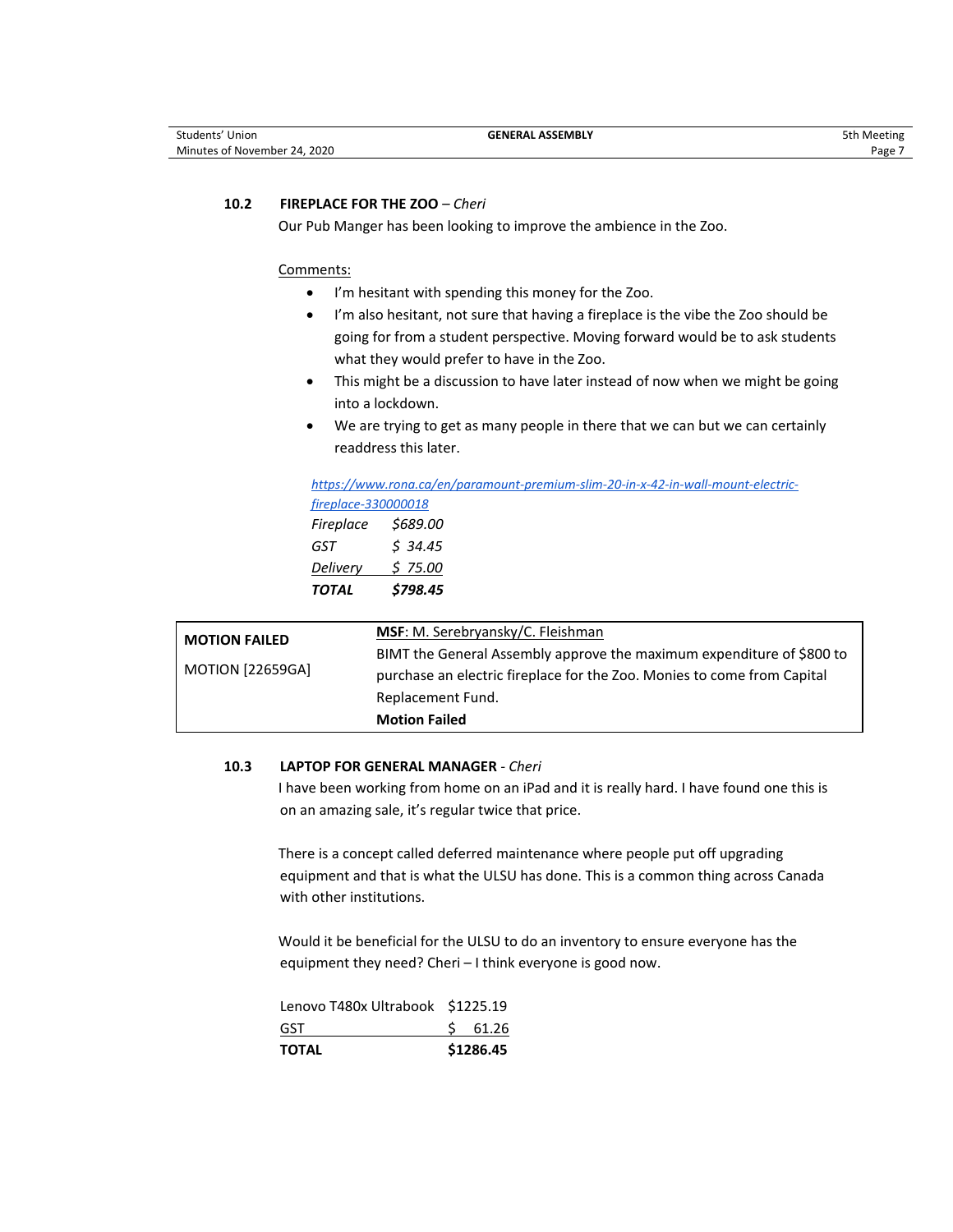| Students'<br>' Union         | <b>GENERAL ASSEMBLY</b> | 5th Meeting |
|------------------------------|-------------------------|-------------|
| Minutes of November 24, 2020 |                         | Page 8      |

| <b>MOTION [22660GA]</b> | MSC: C. Fleishman/R. Lee-Thai                                          |
|-------------------------|------------------------------------------------------------------------|
|                         | BIMT the General Assembly approve the maximum expenditure of           |
|                         | \$1286.45 to purchase a laptop for the General Manager. Monies to come |
|                         | from CRF.                                                              |
|                         | Carried                                                                |

# **10.4 IN-CAMERA** *– Richard*

MSC: R, Lee-Thai/S. Dauncey BIMT the General Assembly move in-camera. Carried

MSC: R. Lee-Thai/A. Novello BIMT the General Assembly move out of in-camera. Carried

# **11. OTHER BUSINESS**

Holly - Calling for GA members, if you want to join our efforts to swipe out hunger please let me know.

Richard – Proposing how Secret Santa could work this year is that there is a website or google form to organize gifts and they can be shipped to people's homes. Maximum cost including shipping would have to be decided upon. Haley put it in the team bonding chat, just send her a message.

Mark – is there any value for an anit-Navitas? We are looking at spring time for opportunities.

#### **12. NEXT MEETING**

December 8th at 6:30pm - (*Agenda items due Dec 1st at 4pm)*

#### **13. ADJOURNMENT**

#### **13.1 ADJOURNMENT**

| MOTION [22661GA] | MSC: N. Crespo/E. Wong                                              |
|------------------|---------------------------------------------------------------------|
|                  | BIMT the General Assembly adjourn the meeting of November 24, 2020. |
|                  | Carried                                                             |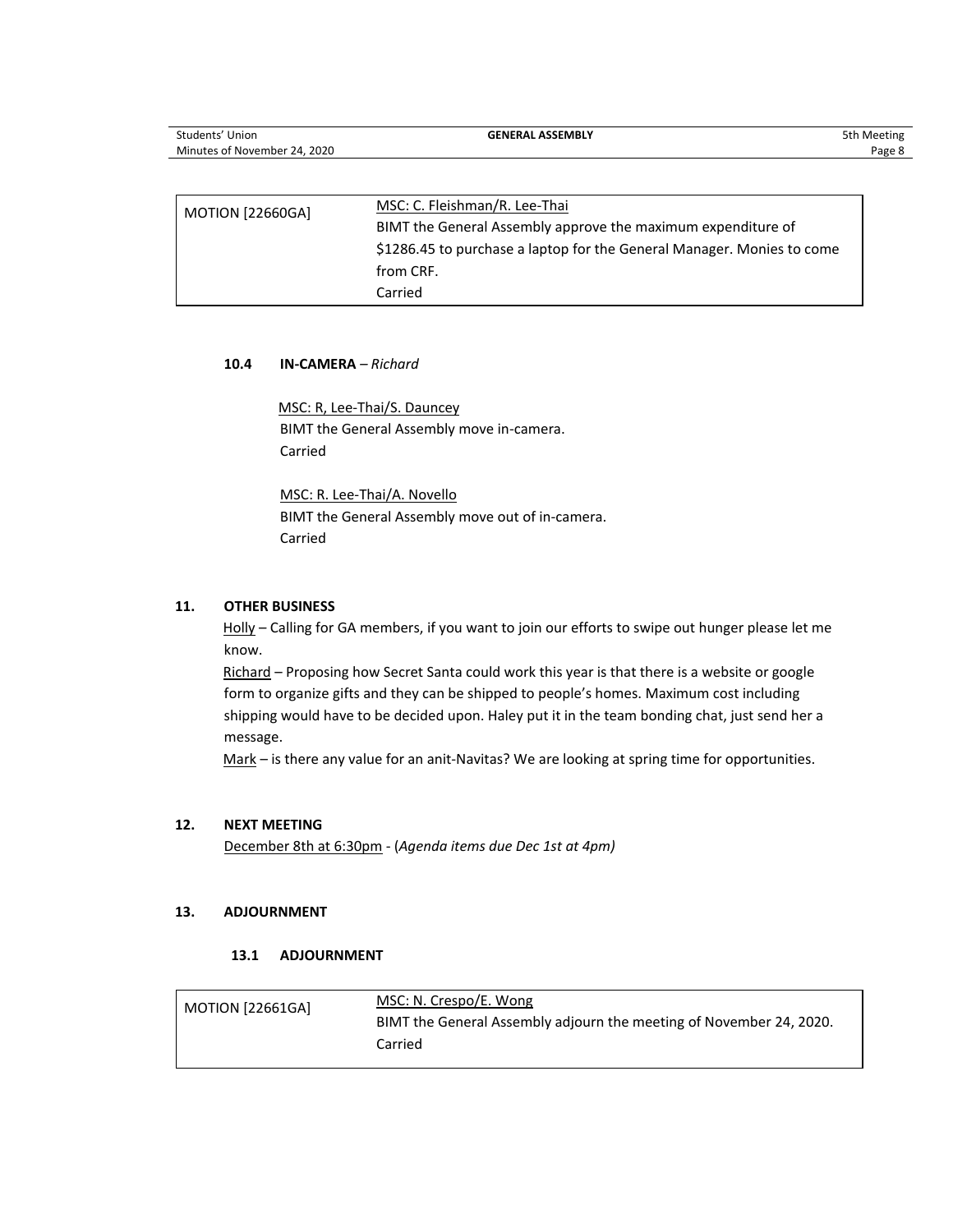**GENERAL ASSEMBLY** 5th Meeting Minutes of November 24, 2020

Page 9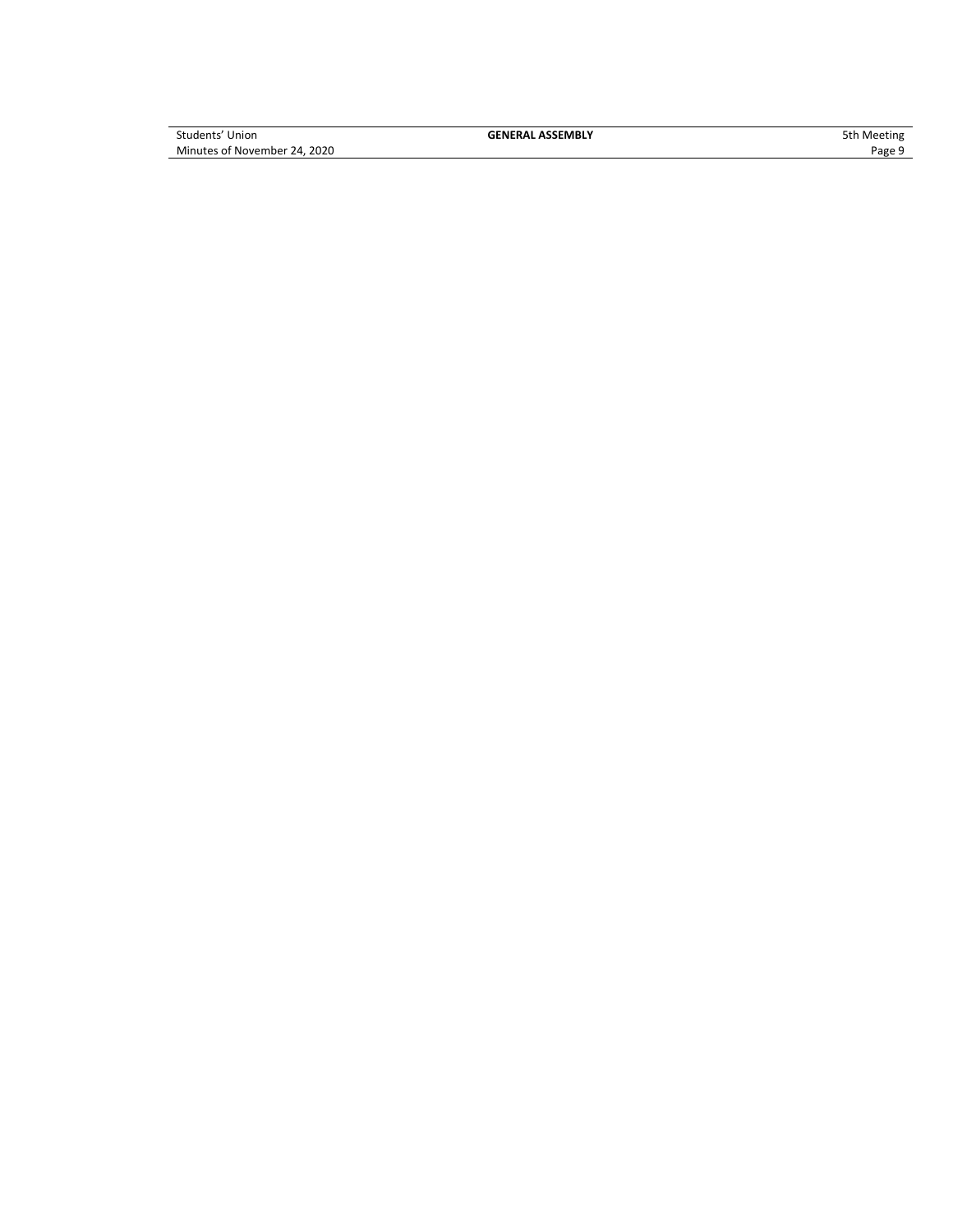# **GENERAL ASSEMBLY**



**MINUTES** 6th MEETING OF 2020-2021

**DECEMBER 8, 2020 AT 6:30-8:30 PM** ZOOM Meeting ID: 969 0974 5538 Passcode:253831

#### THE UNIVERSITY OF LETHBRIDGE **STUDENTS' UNION -** 4401 UNIVERSITY DR - RM SU180 - LETHBRIDGE AB, T1K 3M4 PH: 403-329-2222, FAX: 403-329-2224 – [WWW.ULSU.CA](http://www.ulsu.ca/)

#### **GENERAL ASSEMBLY MEMBERS - 21 VOTING MEMBERS (QUORUM IS 12 VOTING MEMBERS)**

**BRADY HORNUNG –** CHAIR**, JONATHAN DIAZ** - PRESIDENT, **ETHAN PULLAN** – VP OPERATIONS & FINANCE, **RICHARD LEE-THAI** - VP STUDENT AFFAIRS, **LIAM CONNEL** - VP ACADEMIC, **RYAN LINDBLAD** – VP EXTERNAL, **MADI ING** - A & S REP, **AMY LAMBERT** - A & S REP, **SHAE DAUNCEY** - A & S REP, **CAYLEY FLEISCHMAN** - A & S REP, **BECCA PARKKARI** – A & S REP, **SELENA BOUTILIER** - A & S REP, **KEELEY GILLESPIE** – EDUCATION REP, **MARK SEREBRYANSKY -** RESIDENCE REP, **HOLLY KLETKE –** FINE ARTS REP, **HALEY GRAY –** HEALTH SCIENCES REP, **ANDREW NOVELLO** – DHILLON SCHOOL OF BUSINESS, **MICHA BERMAS** – CALGARY CAMPUS REP, **TONI PASHE** - INDIGENOUS REP, **NICOLAS CRESPO** – INTERNATIONAL REP, **ELISHA WONG –** 1ST YEAR REP.

**ATTENDANCE: BRADY HORNUNG –** CHAIR**, JONATHAN DIAZ** - PRESIDENT, **ETHAN PULLAN** – VP OPERATIONS & FINANCE, **RICHARD LEE-THAI** - VP STUDENT AFFAIRS, **LIAM CONNEL** - VP ACADEMIC, **RYAN LINDBLAD** – VP EXTERNAL, **MADI ING** - A & S REP, **AMY LAMBERT** - A & S REP, **SHAE DAUNCEY** - A & S REP, **CAYLEY FLEISCHMAN** - A & S REP, **BECCA PARKKARI** – A & S REP, **SELENA BOUTILIER** - A & S REP, **KEELEY GILLESPIE** – EDUCATION REP, **MARK SEREBRYANSKY -** RESIDENCE REP, **HOLLY KLETKE –** FINE ARTS REP, **HALEY GRAY –** HEALTH SCIENCES REP, **ANDREW NOVELLO** – DHILLON SCHOOL OF BUSINESS, **KEIFER JENNINGS** – DHILLON SCHOOL OF BUSINESS REP, **MICHA BERMAS** – CALGARY CAMPUS REP, **TONI PASHE** - INDIGENOUS REP, **NICOLAS CRESPO**  – INTERNATIONAL REP, **ELISHA WONG –** 1ST YEAR REP.

**ABSENT: KEIFER JENNINGS** – DHILLON SCHOOL OF BUSINESS REP

**GUESTS:** MIKE FRANK

**1. LAND ACKNOWLEDGEMENT** *- Brady* Brady gave Blackfoot land acknowledgment.

# **2. ADOPTION OF THE AGENDA**

# **2.1 ADOPTION OF THE AGENDA**

| MOTION [22669GA] | MSC: B. Parkkari/A. Novello                                     |
|------------------|-----------------------------------------------------------------|
|                  | BIMT the General Assembly adopt the agenda of December 8, 2020. |
|                  | Carried                                                         |
|                  |                                                                 |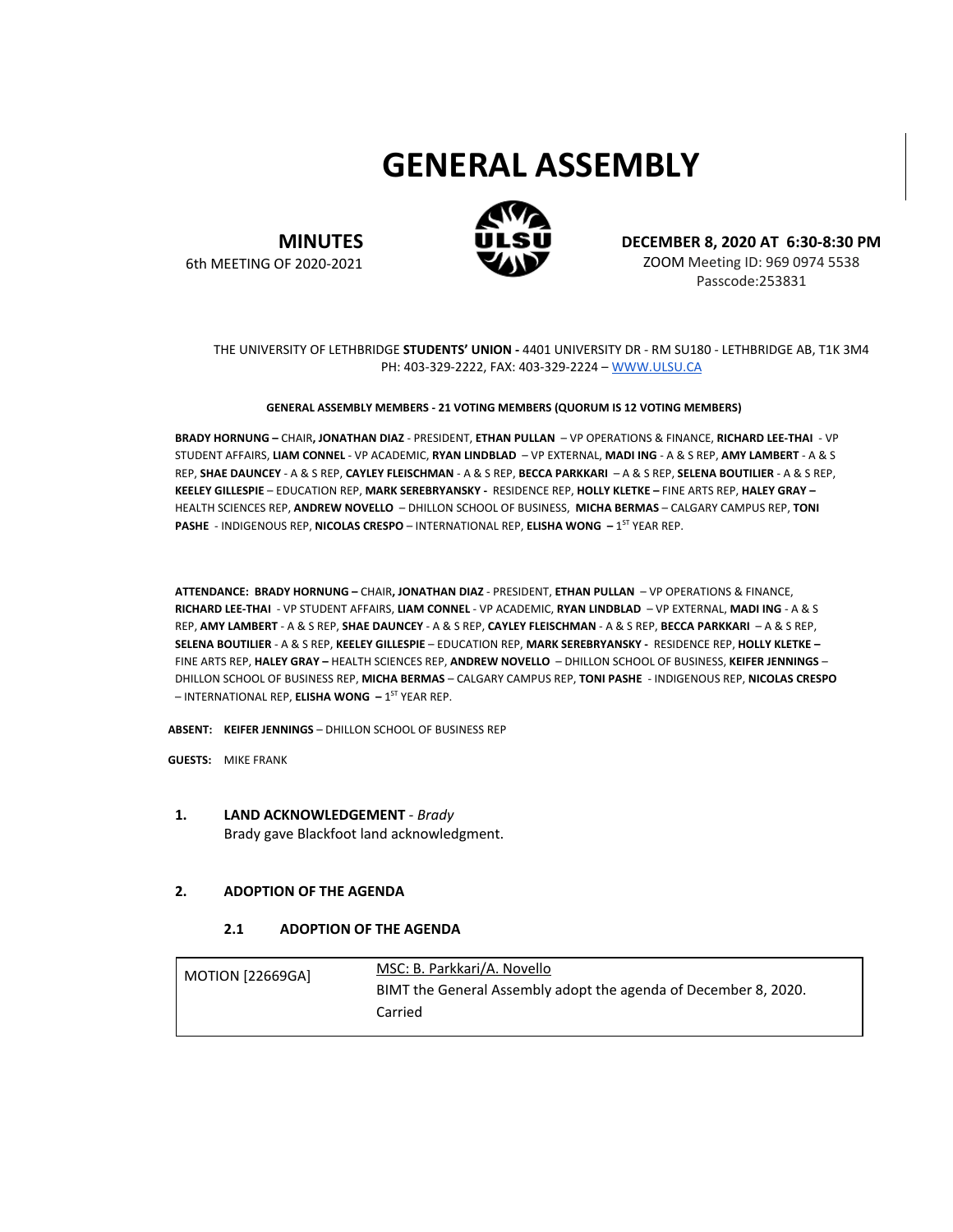| Students' Union             | <b>GENERAL ASSEMBLY</b> | 6th Meeting    |
|-----------------------------|-------------------------|----------------|
| Minutes of December 8, 2020 |                         | $P$ age $\sim$ |

# **3. APPROVAL OF MINUTES**

#### **3.1 APPROVAL OF MINUTES**

| <b>MOTION [22670GA]</b> | MSC: K. Gillespie/C. Fleishman                                      |
|-------------------------|---------------------------------------------------------------------|
|                         | BIMT the General Assembly approve the minutes of November 24, 2020. |
|                         | Carried                                                             |

#### **4. CHAIR REMARKS** *- Brady*

I hope everyone finals are going well and you are taking care of yourselves.

# **5. PRESENTATIONS TO COUNCIL**

# **5.1 INTRODUCTIONS AND WELCOME - MICHAEL FRANK** *- Jonathan*

I am the Director of Indigenous Education at the University. I'm part of the Mastercard program. I was told a long time ago to study hard and that it would pay off. I was a research assistant as an undergraduate student. I want to reset communications and build a better relationship with our undergrads.

We are going to revamp the indigenous programs. We will have some key people joining us and we will have a strong group. There will be about six new hires within the next year.

#### Comments:

- Moving forward, how will you mobilize indigenous bodies?
- Faculty is not affected by this. Communication has always been a central part. I have started to revamp on how a student can identify because I think we are missing a lot of voices. I will be reaching out to Jonathan within the next 2 weeks or so.
- Do you have any information about student voices who are sitting on the committee, those who are funded by the Mastercard program?
- The Mastercard foundation has been in place for about 2 years, they are helping globally. Student participation within the funding stream is a really good question. I would like to have an info session to answer this.
- Can you define what you determine as an indigenous student?
- There are 21 legal definitions. When a student marks the box on their application to the University, they are best served if they self-identify.

#### **6. REPORTS**

Please read each report as posted on the ULSU website. Reports are due by the 5<sup>th</sup> of each month.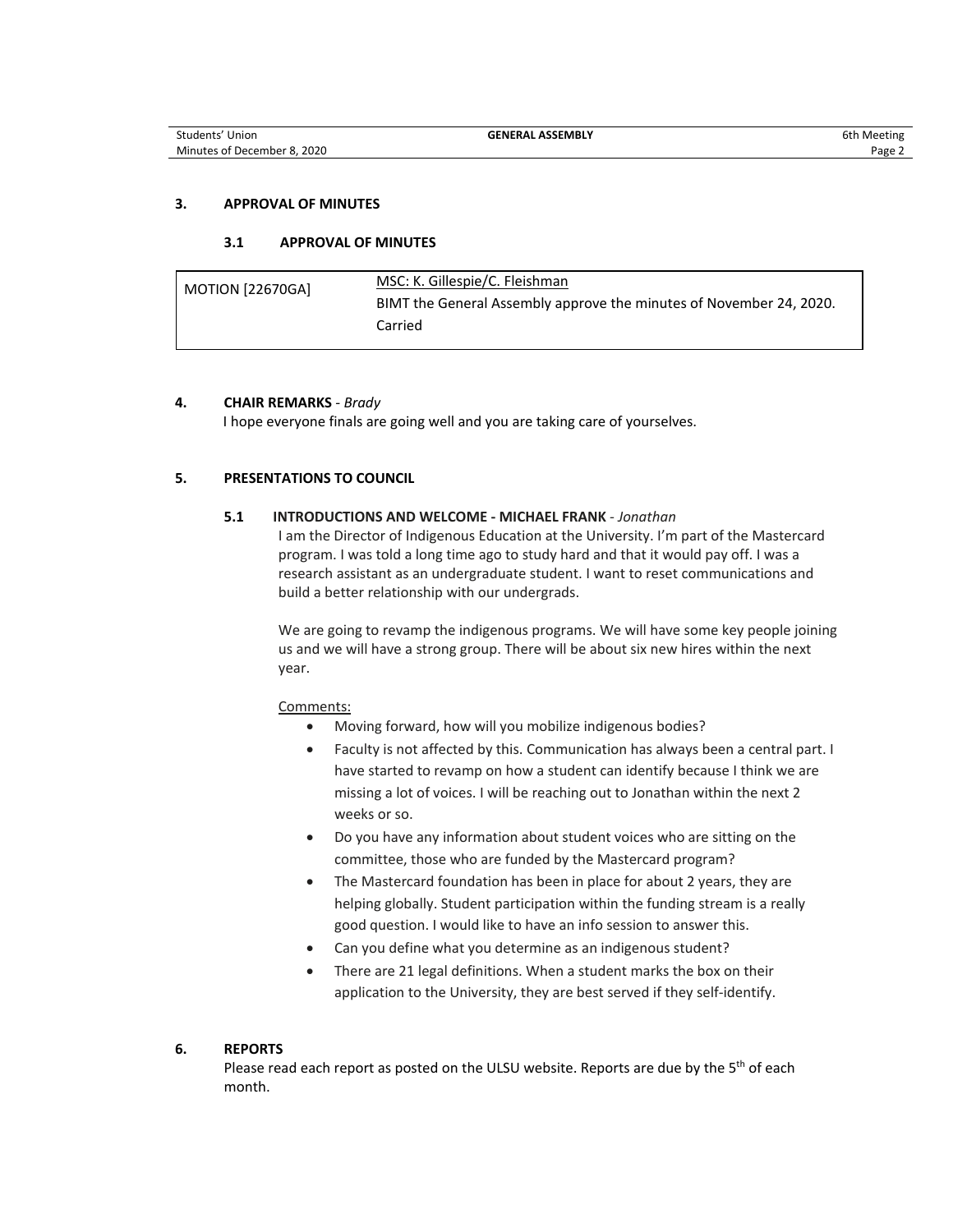# **6.1 PRESIDENT** *– Jonathan*

- I finished up advocacy meetings with CAS and CAUS.
- I am in the midst of doing the student fee review.
- Ethan and I had a BoG retreat.
- I've been attending a lot of internal committee meetings.
- I attended Senate, we will be doing "Pass the Hat" for the food bank.
- Good luck on all of your final papers and exams.

# **6.2 VP OPERATIONS & FINANCE** *– Ethan*

A. Report

- I attended Meliorist Board meetings.
- I've been working with Cheri to find ways to keep the Zoo running smoothly.
- Attended GFC.
- Jon made a Slack channel that has all of the ULSU and GFC.
- Working with Max to get some advertising out.
- I have a Board finance meeting.

# B. Financial Update Nothing to report.

# **6.3 VP STUDENT AFFAIRS** *– Richard*

- Chaired a GA transition committee meeting last Friday.
- I will be Chairing the ULSU Awards Committee tomorrow.
- There will be online games and contests running on the discord server.
- Clubs Week Jan is  $11 22^{nd}$ . I've sent out info to clubs on how they can become involved.
- I oversee the "MyExperience Transcript". I will send out an additional email so you can log your hours. I will be validating it against your monthly report posted on the website.

# **6.4 VP ACADEMIC** *– Liam*

- The Career Bridge @you is this Friday.
- The VPR Search Committee resumes on Thursday.
- Mental Health Week planning is the last week in January and then one in March.
- The Advocacy Advisory Committee has met.

# **6.5 VP EXTERNAL** *– Ryan*

- We had a meeting with Demetrios. Talked about performance-based funding.
- Indigenous Relations committee has met and have made some progress.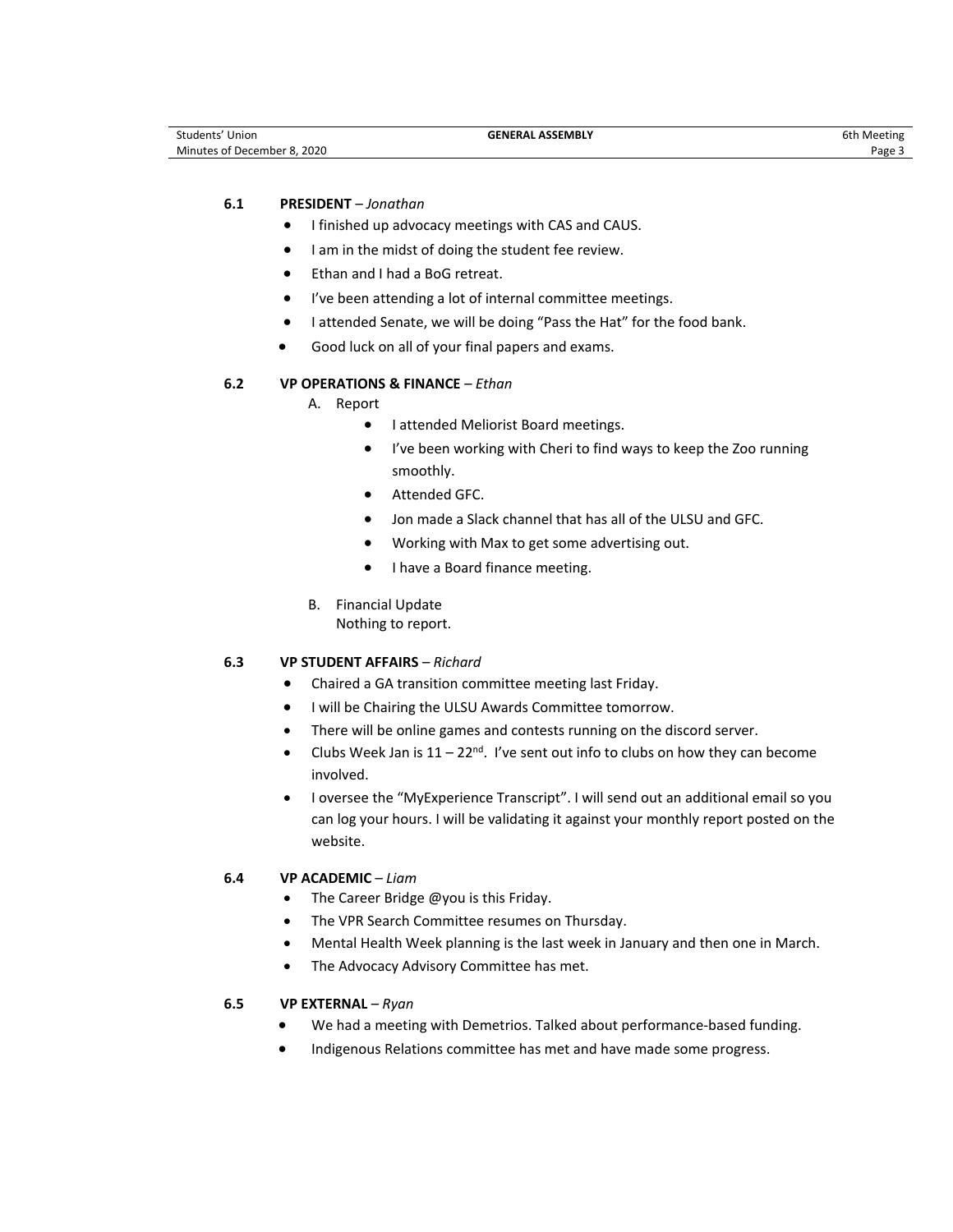| Students' Union             | <b>GENERAL ASSEMBLY</b> | 6th Meeting |
|-----------------------------|-------------------------|-------------|
| Minutes of December 8, 2020 |                         | Page 4      |

• The Advocacy Advisory Committee has met and are focused on health and safe campus.

#### **6.6 GENERAL ASSEMBLY ANNOUNCEMENTS**

- Amy: Looking to gauge interest on how to reach out to social science measures. Please let me know.
- Shea: The EC Accountably Survey will be sent our soon. There will also be a staff executive survey as well.

#### **7. ITEMS FOR INFORMATION**

#### **7.1 GA MENTORSHIP INITIATIVE** *– Cayley*

This is for an open line of communication. We are looking to do this with the Arts & Science reps first, then we will do it for the rest of them. The Deans all like this idea. Today I met with an Associate Dean and it went well, she is excited about the initiative. We discussed logistics. We talked about who would best be a mentor. Our timeline is looking at the middle of January. Please reach out to Cayley if you have questions.

#### **7.2 THE ZOO** - *Toni*

I would like to have some background of the Zoo because we talk about it and are asked to make decisions. When was it last profitable? One of the reasons the Zoo started to lose money was due to the minimum wage going up, as well as other costs increasing substantially as well. The last time the Zoo turned a profit was in 2016. Cheri goes to annual meetings with campus Managers all across Canada and it is the same with other institutions of operate a student pub/restaurant. We have had staff issues in the past who really mismanaged it which caused a dismissal. We are happy with who we have now but the minimum wage really hurt us. We lost a lot of wedding bookings, partly because the university wants them to purchase insurance at \$400 and customers didn't want to pay that fee. Then also, food prices have skyrocketed. We now have two Managers in the Zoo which is great and needed but that has also increased the costs. We are in the red right now because of COVID but we could potentially get up to \$75,000 back from the government. There is also potential to apply for other government funding in January. We have tried a lot of different things to encourage students to come to the Zoo in the evenings.

This is just part of it and Cheri has a lot more details if you want more information. In January some of the plans we want to put in place  $-$  we will be minimizing the menu so the food costs are lower. We are cutting back on staff. We are looking into doing "Skip the Dishes" but our hours will only be  $11$  am  $-2$ pm.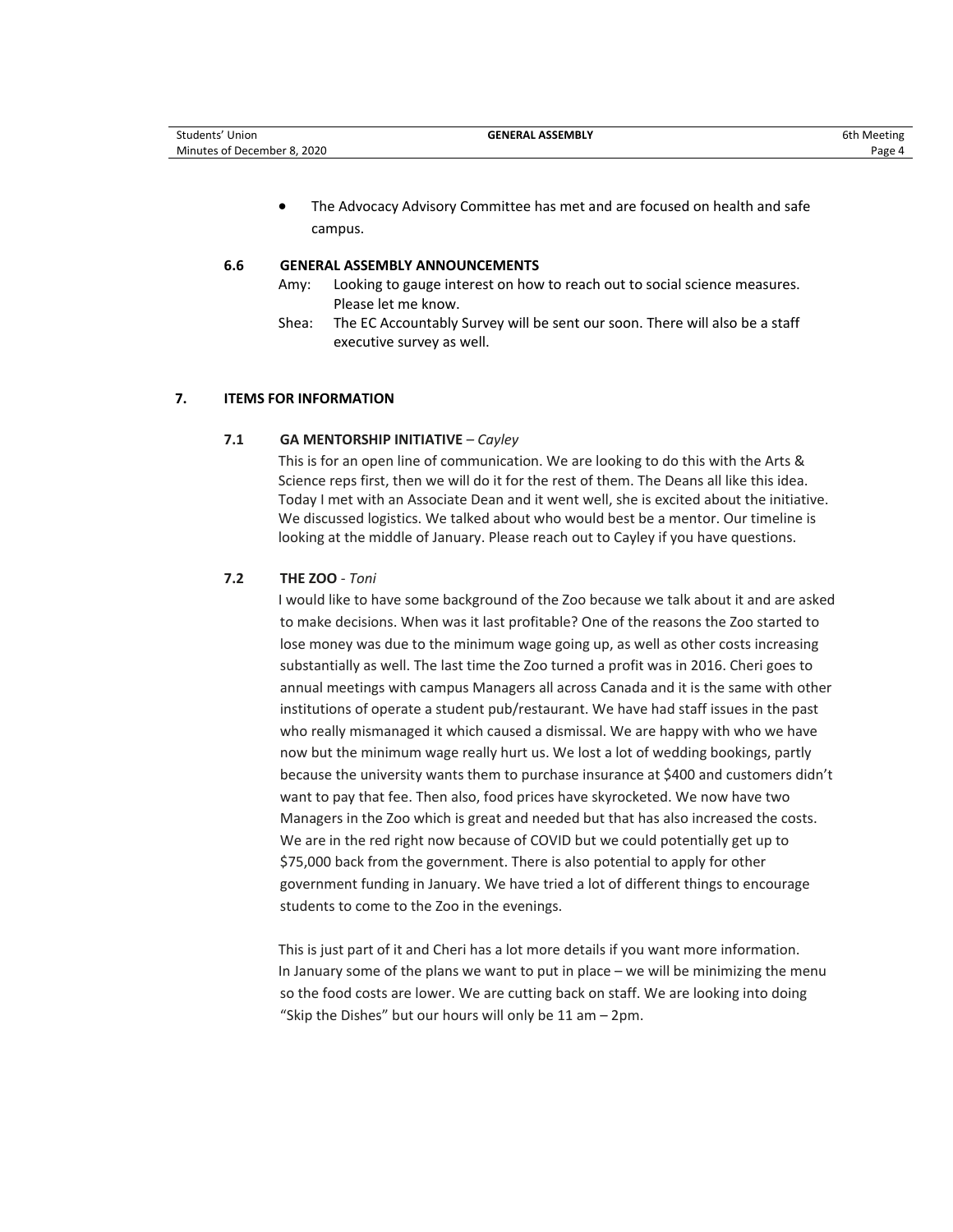I would like to hear your viewpoint on a possible Indigenous levy. Indigenous students are paying for spaces. Why don't we think about putting an Indigenous levy in place? Nothing really happens until there is money attached to it. Do you think a levy would be a good idea for something like an Indigenous building?

# Comments:

- Would this be for all student or just indigenous?
- If we did it for all students it would have to go to referendum. It could be a university non instructional fee.
- You are identifying a huge problem but I just can't fathom Indigenous students having to pay for this. This is a problem from the institution. A referendum shouldn't be the solution.
- It would be awful put this fee in place but sometimes it is a solution, a step towards something. It would be tough to get the word out and to get support. The Meliorist tried to get \$1 from a referendum and it did not pass. It would be easier to get a small amount like .50 cents.
- This should be a last case scenario. We should look at other places for funding first. I don't feel right about asking indigenous students to have to pay to go to university on their land.

# **7.4 CLARITY OF ACADEMIC STANDARDS & CONSISTENCY** *- Toni*

Because we were online from COVID, there are a lot of inconsistency amongst classes. Some extra fees are part of it. How do we talk about standardization with the university so they aren't over charging students?

# Comments:

- Maybe it's a matter of talking to the faculty Deans. Maybe look into course evaluations.
- If you have other thoughts to share please talk with Liam so you can come up with a plan to move forward.

# **9. ITEMS FOR ACTION: CLUBS, GROUPS, AND INDIVIDUALS** None at this time.

# **10. ITEMS FOR ACTION: ULSU BUSINESS**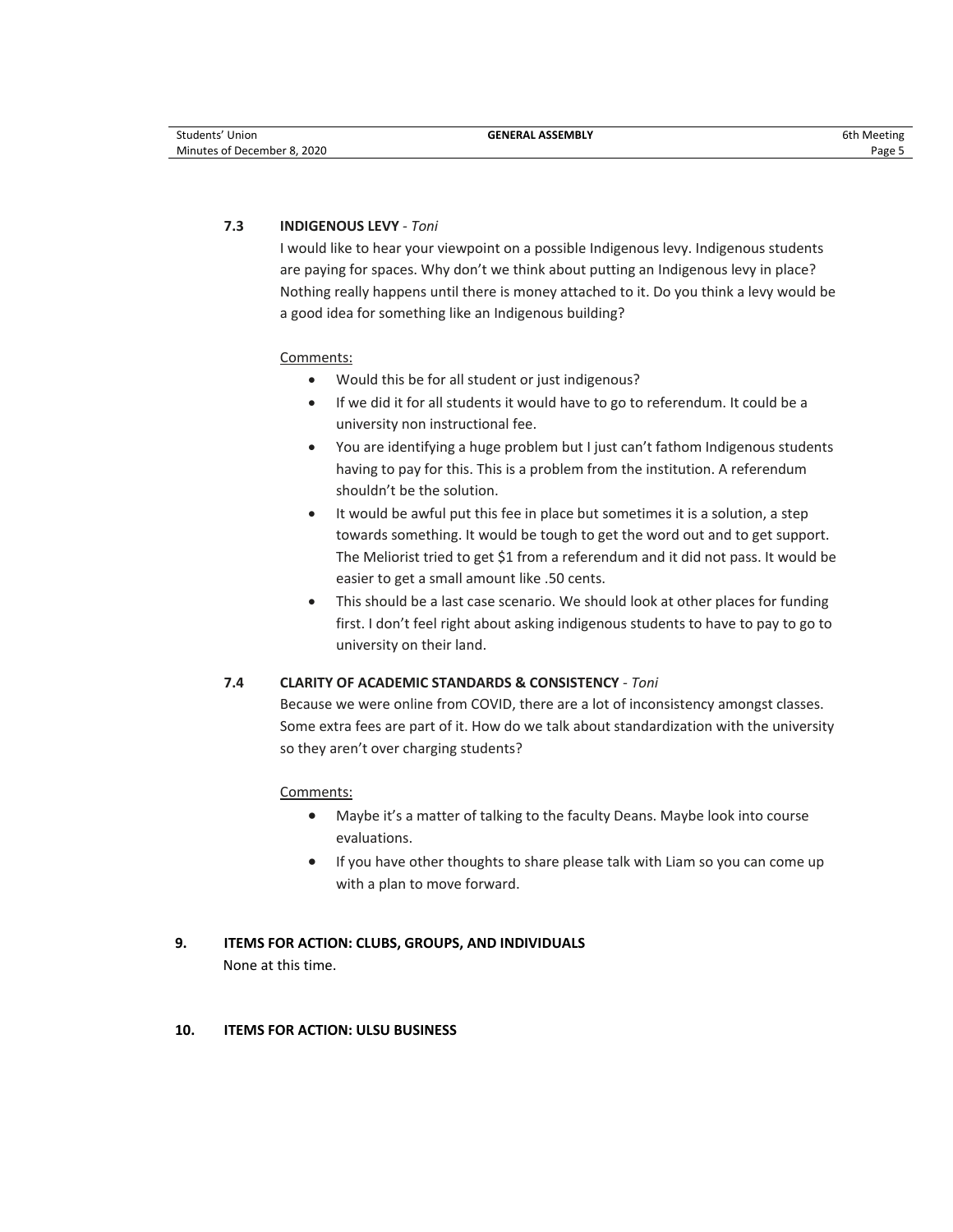| Students' Union             | <b>GENERAL ASSEMBLY</b> | 6th Meeting        |
|-----------------------------|-------------------------|--------------------|
| Minutes of December 8, 2020 |                         | <sup>o</sup> age b |

#### **10.1 RATIFICATION OF NOVEMBER'S BY-ELECTION** – *Cheri*

We welcome Keifer to the team and are happy that he is joining us. Looking forward to a great semester.

| <b>MOTION [22671GA]</b> | MSC: C. Fleishman/R. Lee-Thai                                               |
|-------------------------|-----------------------------------------------------------------------------|
|                         | BIMT the General Assembly ratify the December 2020 By-election results      |
|                         | with Keifer Jennings as the Students' Union Dhillon School of Business Rep. |
|                         | Carried                                                                     |

# **10.2 NEW COOLER FOR ROCKERMAN'S** (Insert 10.2) *– Cheri*

All of the coolers in Rockerman's are owned by Coca Cola except for one that has our dairy products. It's really old and it broke down beyond repair, we need to replace it.

| Cooler                    | \$3,123.28 |  |
|---------------------------|------------|--|
| <b>GST &amp; Delivery</b> | S 100.00   |  |
| <b>TOTAL</b>              | \$3,233.28 |  |

|                         | MSC: H. Kletke/S. Dauncey                                           |
|-------------------------|---------------------------------------------------------------------|
| <b>MOTION [22672GA]</b> | BIMT the General Assembly approve the maximum expenditure of        |
|                         | \$3,233.28 to purchase a new cooler for Rockerman's Service Centre. |
|                         | Monies to come from the Capital Replacement Fund.                   |
|                         | Carried                                                             |

#### **10.3 GENDER-BASED ANALYSIS+ CONFERENCE** *- Richard*

**Explanatory Note:** The conference provides a wide breadth of training around equity, diversity, and inclusion, and the usage of GBA+ as a methodology in organizations. More info here:<https://canadianequality.ca/training/gba-conference/>

I was contacted through email and looked at their conference schedule. If we have less people attending than what is budgeted for in the motion, we won't spend that much. Also, if more people want to attend, we can revisit the motion to include extra costs. We can pass more funds in EC if need be. The staff part of the motion is for student staff members.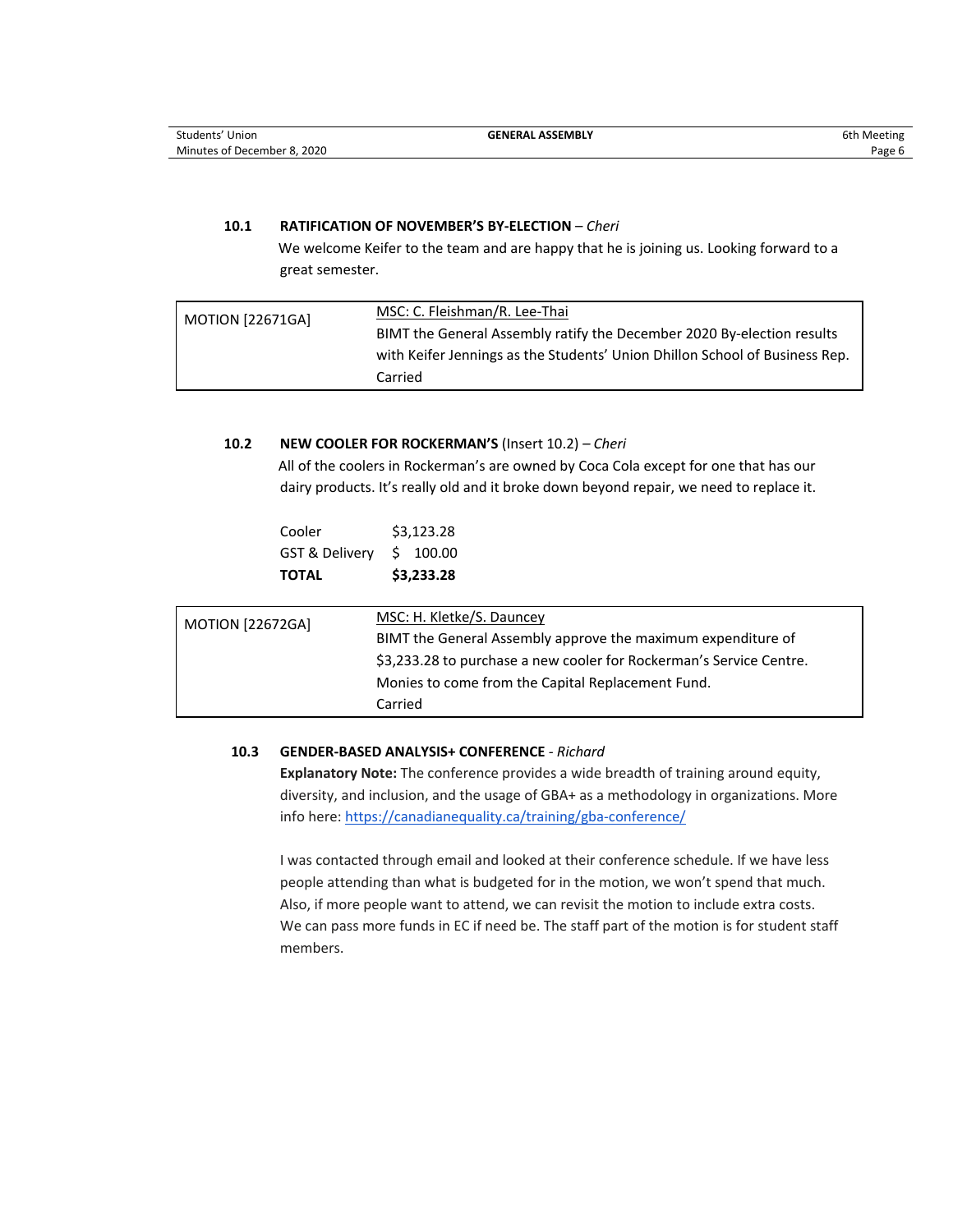| Students' Union             | <b>GENERAL ASSEMBLY</b> | 6th Meeting |
|-----------------------------|-------------------------|-------------|
| Minutes of December 8, 2020 |                         | Page:       |
|                             |                         |             |
|                             |                         |             |

| <b>MOTION [22673GA]</b> | MSC: R. Lee-Thai/N. Crespo                                          |
|-------------------------|---------------------------------------------------------------------|
|                         | BIMT the General Assembly approve the maximum expenditure of \$1575 |
|                         | to cover the costs of sending GA members and ULSU staff to the GBA+ |
|                         | (Gender-based Analysis+) Conference on Tuesday, January 12 and      |
|                         | Wednesday, January 13. Monies to come from Special Funding.         |
|                         | Carried                                                             |

# **10.4 NEW MANDATORY INSTRUCTIONAL FEE FOR 2021 - FACULTY OF FINE ARTS**  (Insert 10.4) **-** *Jonathan*

To introduce a new MNIF, institutions must receive formal approval from their student council(s). Institutions must demonstrate approval prior to introducing a new MNIF by attaching a resolution passed by its student council(s) with the following basic elements of the new fee:

- The fee title
- The fee level, and
- The goods and services supported by the fee revenue

Currently in the established student fee policy, it doesn't include anything for mandatory instructional fees. We voted only on this fee during the committee meeting but the General Assembly still needs to vote on it. It is a new fee. Up to 50% of all tickets can be reserved for students. All remaining tickets with two weeks left to the event will be release for free to students. This is to make Fine Arts events more accessible. It would be put into effect starting in May 2021.

| <b>MOTION [22674GA]</b> | MSC: J. Diaz/E. Pullan                                                   |
|-------------------------|--------------------------------------------------------------------------|
|                         | BIMT the General Assembly approve the Faculty of Fine Arts Access Fee as |
|                         | presented in Attachment 10.4, effective May 1, 2021, and the proposed    |
|                         | fees for the years 2022-2023, 2023-24 in principle.                      |
|                         | Carried                                                                  |
|                         |                                                                          |

# **10.5 IN-CAMERA –** *Richard*

MSC: R. Lee-Thai/M. Serebryanski BIMT the General Assembly move in-camera. Carried

MSC: M Serebryanski/C. Fleishman BIMT the General Assembly move out of in-camera. Carried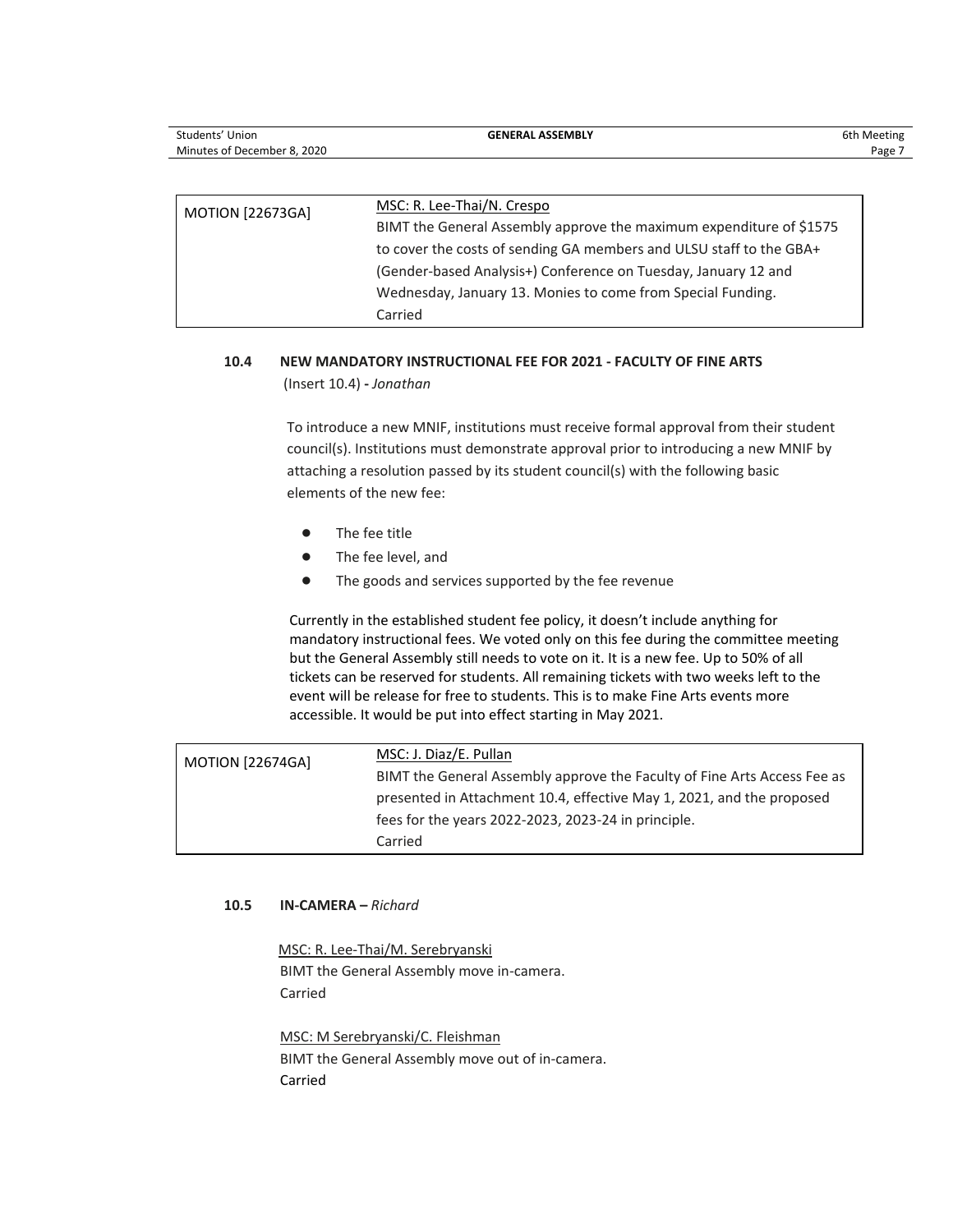# **11. OTHER BUSINESS**

| Richard -    | Secret Santa information was sent out Monday. Shipping reimbursements will     |
|--------------|--------------------------------------------------------------------------------|
|              | be added to your monthly honoraria. I would like to set up a Zoom call to open |
|              | gifts.                                                                         |
| <u>Jon</u> - | Please email me if you want to be put on the GFC/ULSU slack channel.           |
| Shae-        | What happened to our ULSU clothing order? It should arrive any day now and     |
|              | we will let you know when it comes in.                                         |
| Cheri -      | Thanks for all of you, it's been an amazing semester. Please be safe over the  |
|              | holidays.                                                                      |

#### **12. NEXT MEETING**

January 2021, date TBD

# **13. ADJOURNMENT**

# **13.1 ADJOURNMENT**

| MOTION [22675GA] | MSC: L. Connel/S. Boutilier                                        |
|------------------|--------------------------------------------------------------------|
|                  | BIMT the General Assembly adjourn the meeting of December 8, 2020. |
|                  | Carried                                                            |
|                  |                                                                    |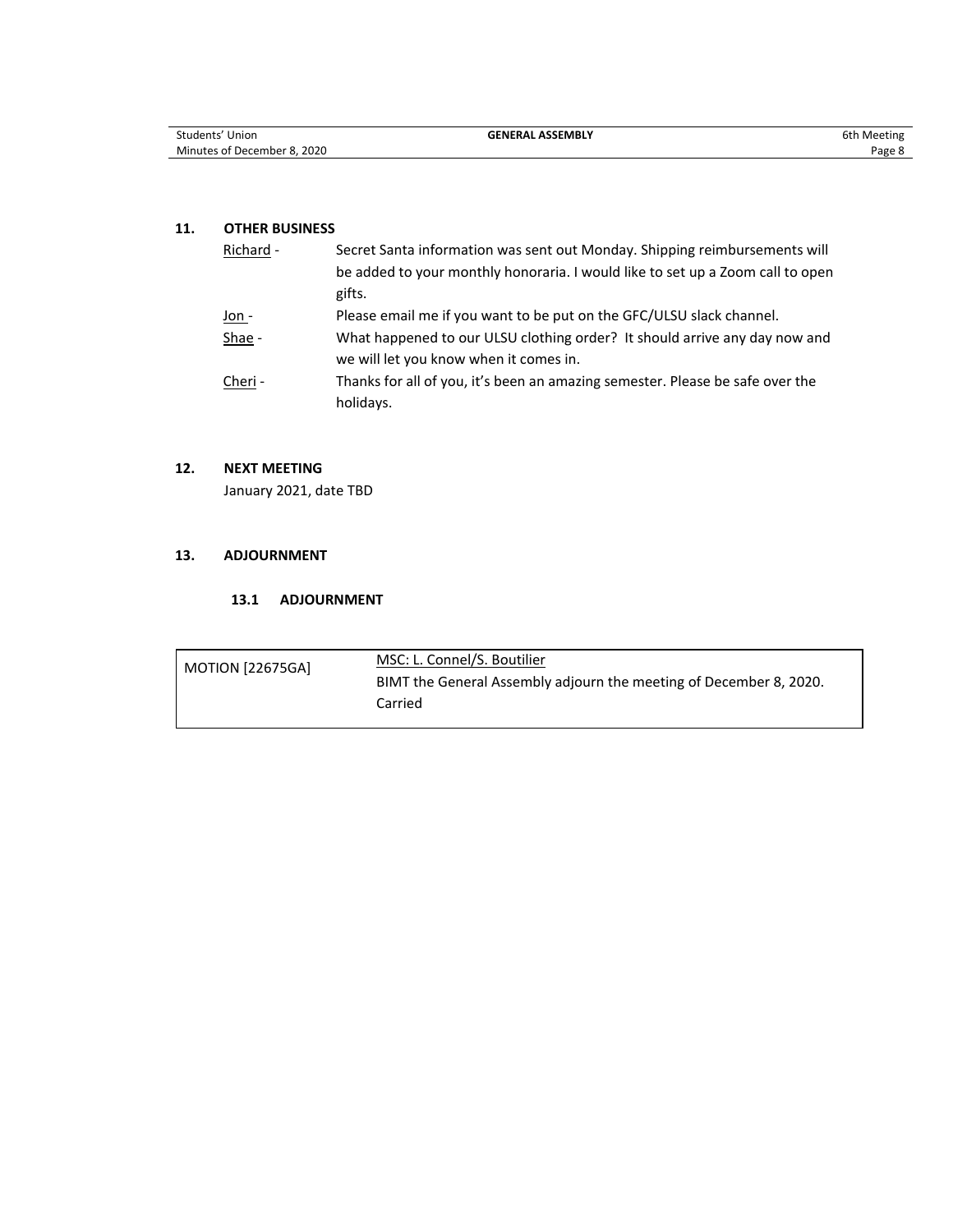# **GENERAL ASSEMBLY**



**MINUTES** 7th MEETING OF 2020-2021 **JANUARY 18, 2021 AT 6:00-8:00 PM** ZOOM Meeting ID: 944 2560 5844 Passcode: 795107

# THE UNIVERSITY OF LETHBRIDGE **STUDENTS' UNION -** 4401 UNIVERSITY DR - RM SU180 - LETHBRIDGE AB, T1K 3M4 PH: 403-329-2222, FAX: 403-329-2224 – [WWW.ULSU.CA](http://www.ulsu.ca/)

#### **GENERAL ASSEMBLY MEMBERS - 21 VOTING MEMBERS (QUORUM IS 12 VOTING MEMBERS)**

**BRADY HORNUNG –** CHAIR**, JONATHAN DIAZ** - PRESIDENT, **ETHAN PULLAN** – VP OPERATIONS & FINANCE, **RICHARD LEE-THAI** - VP STUDENT AFFAIRS, **LIAM CONNEL** - VP ACADEMIC, **RYAN LINDBLAD** – VP EXTERNAL, **MADI ING** - A & S REP, **AMY LAMBERT** - A & S REP, **SHAE DAUNCEY** - A & S REP, **CAYLEY FLEISCHMAN** - A & S REP, **BECCA PARKKARI** – A & S REP, **SELENA BOUTILIER** - A & S REP, **KEELEY GILLESPIE** – EDUCATION REP, **MARK SEREBRYANSKY -** RESIDENCE REP, **HOLLY KLETKE –** FINE ARTS REP, **HALEY GRAY –** HEALTH SCIENCES REP, **ANDREW NOVELLO** – DHILLON SCHOOL OF BUSINESS, **KEIFER JENNINGS** – DHILLON SCHOOL OF BUSINESS REP, **MICHA BERMAS** – CALGARY CAMPUS REP, **TONI PASHE**  - INDIGENOUS REP, **NICOLAS CRESPO** – INTERNATIONAL REP, **ELISHA WONG –** 1ST YEAR REP.

**ATTENDANCE: BRADY HORNUNG –** CHAIR**, JONATHAN DIAZ** - PRESIDENT, **ETHAN PULLAN** – VP OPERATIONS & FINANCE, **LIAM CONNEL** - VP ACADEMIC, **RYAN LINDBLAD** – VP EXTERNAL, **MADI ING** - A & S REP, **AMY LAMBERT** - A & S REP, **SHAE DAUNCEY** - A & S REP, **CAYLEY FLEISCHMAN** - A & S REP, **BECCA PARKKARI** – A & S REP, **SELENA BOUTILIER** - A & S REP, **KEELEY GILLESPIE** – EDUCATION REP, **MARK SEREBRYANSKY -** RESIDENCE REP, **HOLLY KLETKE –** FINE ARTS REP, **HALEY GRAY –** HEALTH SCIENCES REP, **ANDREW NOVELLO** – DHILLON SCHOOL OF BUSINESS, **KEIFER JENNINGS** – DHILLON SCHOOL OF BUSINESS REP, **MICHA BERMAS** – CALGARY CAMPUS REP, **NICOLAS CRESPO** – INTERNATIONAL REP.

**ABSENT: RICHARD LEE-THAI** - VP STUDENT AFFAIRS, **TONI PASHE** - INDIGENOUS REP, **ELISHA WONG –** 1ST YEAR REP.

**GUESTS:**

# **1. LAND ACKNOWLEDGEMENT** *– Brady*

Brady gave Blackfoot land acknowledgement.

# **2. ADOPTION OF THE AGENDA**

#### **2.1 ADOPTION OF THE AGENDA**

| <b>MOTION [22688GA]</b> | MSC: K. Gillespie/A. Novello                                    |
|-------------------------|-----------------------------------------------------------------|
|                         | BIMT the General Assembly adopt the agenda of January 18, 2021. |
|                         | Carried                                                         |

#### **3. APPROVAL OF MINUTES**

**3.1 APPROVAL OF MINUTES**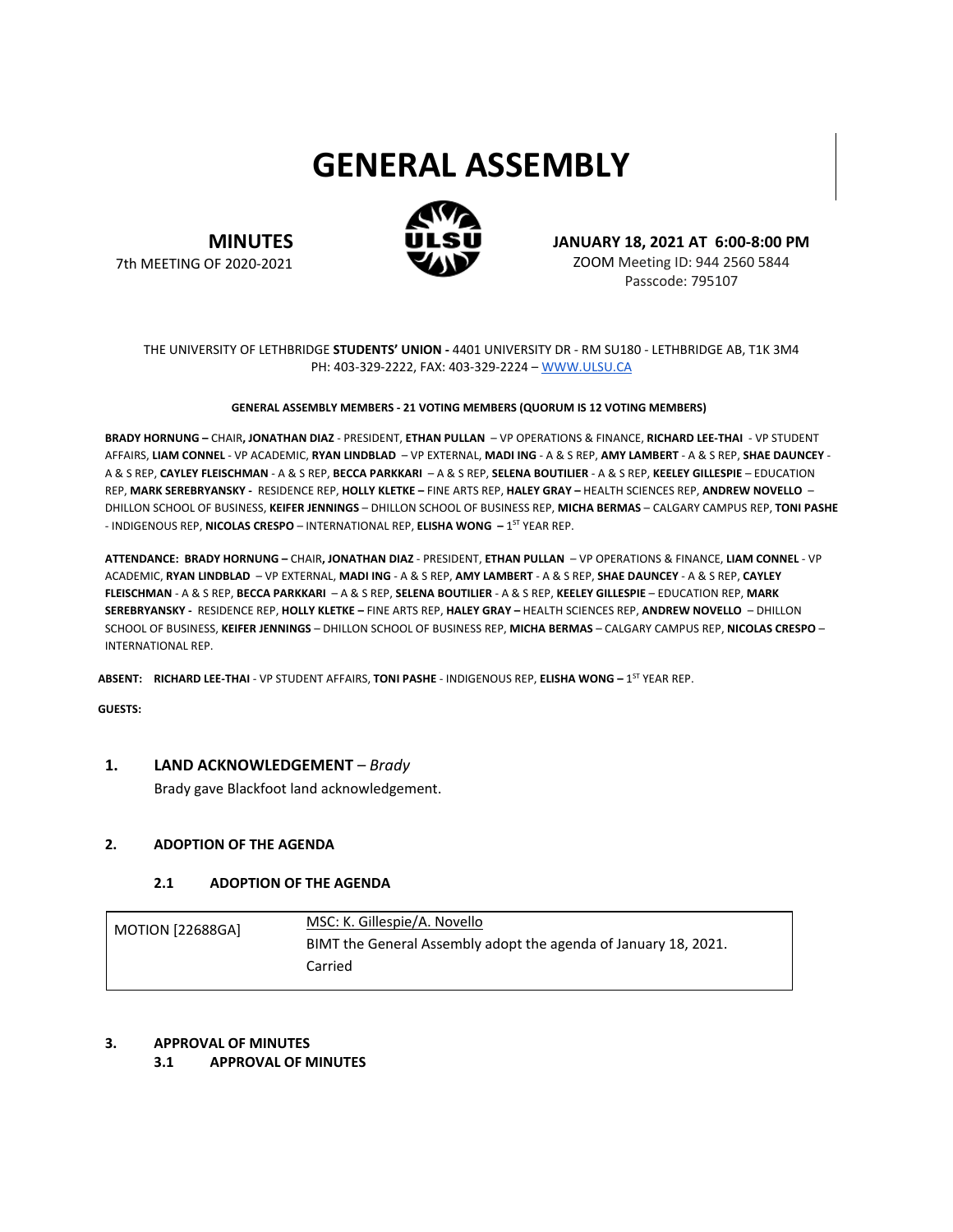| Students' Union             | <b>GENERAL ASSEMBLY</b>                                            | 7th Meeting |
|-----------------------------|--------------------------------------------------------------------|-------------|
| Minutes of January 18, 2021 |                                                                    | Page 2      |
|                             |                                                                    |             |
|                             |                                                                    |             |
| <b>MOTION [22689GA]</b>     | MSC: C. Fleishman/K. Jennings                                      |             |
|                             | BIMT the General Assembly approve the minutes of December 8, 2020. |             |
|                             | Carried                                                            |             |

#### **4. CHAIR REMARKS** *- Brady*

Welcome back folks, I hope your break was great and ready to start 2021.

#### **5. PRESENTATIONS TO COUNCIL**

None at this time.

# **6. REPORTS**

Please read each report as posted on the ULSU website. Reports are due by the 5<sup>th</sup> of each month.

# **6.1 PRESIDENT** *– Jonathan*

- Ryan and I attended a meeting with Faculty Association regarding a campaign about the state of post-secondary.
- Attended the GBA+ conference.
- Attended search meetings for the VP Advancement position.
- Reviewed our ULSU investments.
- GFC is next Monday.
- VP Development search.
- Please send in your class schedule so we can set the GA meetings for the rest of the semester.

# **6.2 VP OPERATIONS & FINANCE** *– Ethan*

#### A. Report

- I attended the Board Finance meeting.
- Had some Navitas discussions.
- Attended the GBA+ conference.
- Clubs are sending in grant requests.
- B. Financial Update Finances are in good shape.

# **6.3 VP STUDENT AFFAIRS** *– Richard*

Jon gave Richards report.

- VPSA position elections are coming up, please contact me if you are interested.
- My experience transcript, deadline is the  $31^{st}$ .
- Clubs week is going on until January 22<sup>nd</sup>.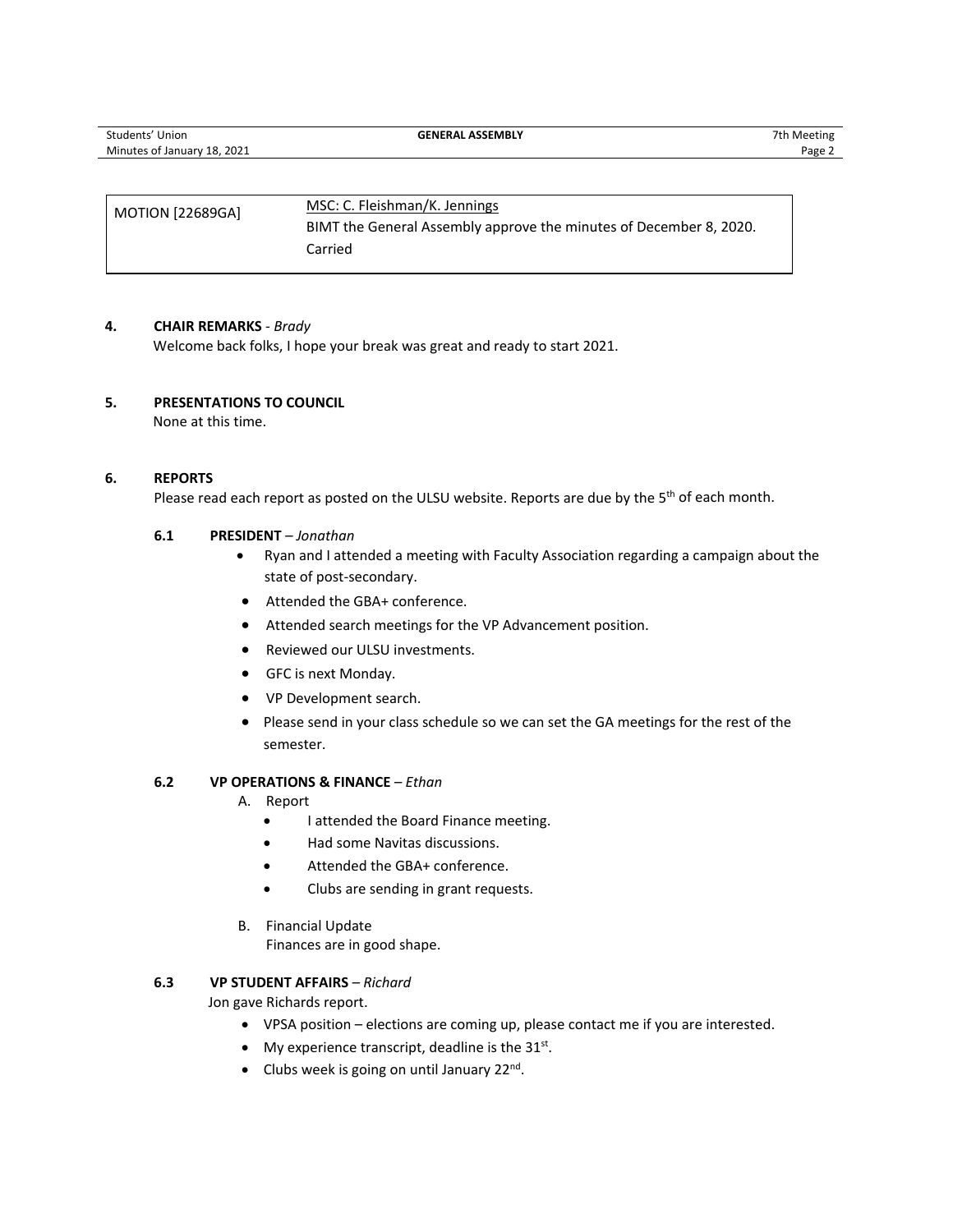| Students'<br>Union                 | <b>GENERAL ASSEMBLY</b> | 7th.<br>Meeting ו |
|------------------------------------|-------------------------|-------------------|
| Minutes of January 1<br>2021<br>18 |                         | $Page -$          |

- Information about finding identity is in the email I sent out, please check it out.
- Working with students to advocate to the university to request a legal name change with the Registrar's office.
- Working group task force.
- ULSU Awards,
- LCB will be sending an email out.
- Working on Transition.

# **6.4 VP ACADEMIC** *– Liam*

- Mental Health Week is next week. Check out TAO online.
- Daily workouts with the fitness Centre.
- Keynote speaker at the end of the month.
- @You on the Career Bridge.

# **6.5 VP EXTERNAL** *– Ryan*

- CTV Interview on student affordability. Students need more money than ever.
- Met about consolidation.
- A group is building lawn signs, we will be sending signs to any MLA who want one.
- Had a meeting with AB Health Services last week.
- Advocacy Advisory meeting will be meeting soon.
- AB 2030 is delayed another four months.

# **6.6 GENERAL ASSEMBLY ANNOUNCEMENTS**

Haley – received an email from York university about a survey to post graduate students.

# **7. ITEMS FOR INFORMATION**

# **7.1 STUDENT MENTORSHIP INITIATIVE** - *Cayley*

Met with Jennifer, I was supposed to have the outlined documents. I will have them done by the end of January. They will be outlining expectation. Jennifer said she has found mentors. If you have any information that would be important for me to know, please contact me.

# **7.2 ROYAL BANK OF CANADA (RBC)** *– Cheri*

Met with Facilities last week. RBC would really like to have some space in the Students' Union building. They would like to be in the corner of the food court where the computers are but they want 700 square feet and that would take too much space up. They are interested in taking close to half of Galileo's. They would pay for all of the renovations and we would get funds for rent. The only downside is the space we would lose in Galileo's. The potential for revenue is good though. It was suggested the maybe we could put in some caveats like them giving financial seminars to students and we could ask for scholarships.

# Comments:

• Think this is a wonderful idea.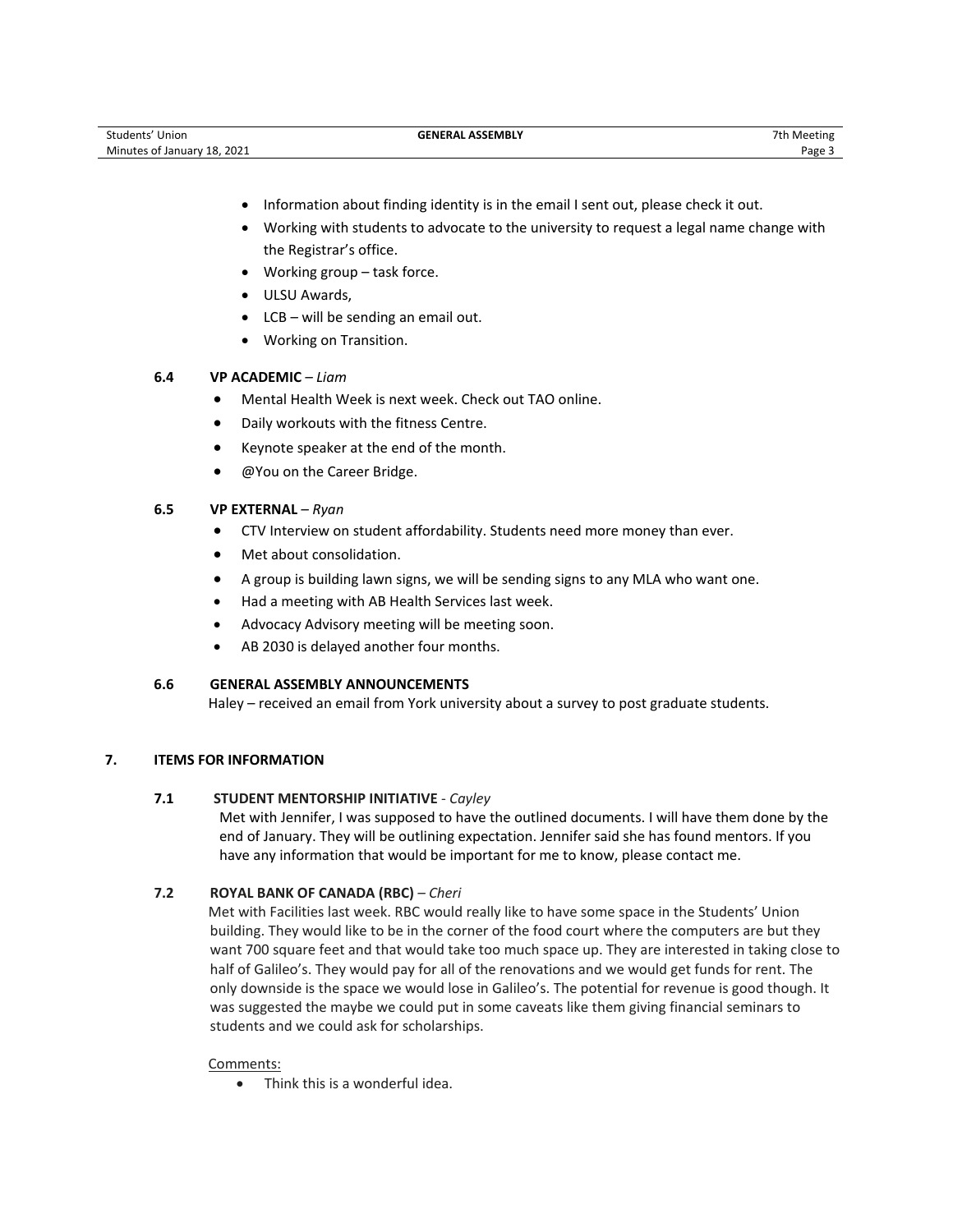| Students' Union             | <b>GENERAL ASSEMBLY</b> | 7th Meeting |
|-----------------------------|-------------------------|-------------|
| Minutes of January 18, 2021 |                         | Page 4      |

- I like the idea of a scholarship.
- RBC would be paying a monthly rent.
- We need to decide what is more important, the space for students or revenue from RBC. Maybe students could get some kind of an exclusive deal from RBC.
- I think it's a win all around for the ULSU.
- GA is all OK with Cheri moving forward with this.

# **7.3 MAILBOX BALLOT** (Insert 7.3) *- Liam*

January 7, 2021 **MENTAL HEALTH WEEK** MSC: L. Connel/R. Lee-Thai BIMT the General Assembly approve the maximum expenditure of \$4186.88 for Mental Health Week. Monies to come from Mental Health Funding. Carried

# **9. ITEMS FOR ACTION: CLUBS, GROUPS, AND INDIVIDUALS** None at this time.

# **10. ITEMS FOR ACTION: ULSU BUSINESS**

# **10.1 ULSU GENERAL ELECTION BUDGET** (Insert 10.1) – *Cheri*

It probably won't come to this amount but I left printing costs in the budget just in case we decide to go ahead of hanging banners and posters.

| <b>ITEM NAME</b>              | <b>ITEM DESCRIPTION</b>          | <b>COST</b> |
|-------------------------------|----------------------------------|-------------|
| Posters                       | 25 posters                       | \$50.00     |
| <b>Banners</b>                | 4 large banners                  | \$150.00    |
| Exec. Cand. Reimbursement     | \$50.00 each for approx. 6 cand. | \$300.00    |
| Office supplies/miscellaneous |                                  | \$150.00    |
| Marketing / Advertising       |                                  | \$150.00    |
|                               | <b>TOTAL:</b>                    | \$800.00    |

| <b>MOTION [22690GA]</b> | MSC: C. Fleishman/J. Diaz                                              |
|-------------------------|------------------------------------------------------------------------|
|                         | BIMT the General Assembly approve the maximum expenditure of \$800 for |
|                         | the Students' Union general elections held during February & March of  |
|                         | 2021. Monies to come from the Election budget line.                    |
|                         | Carried                                                                |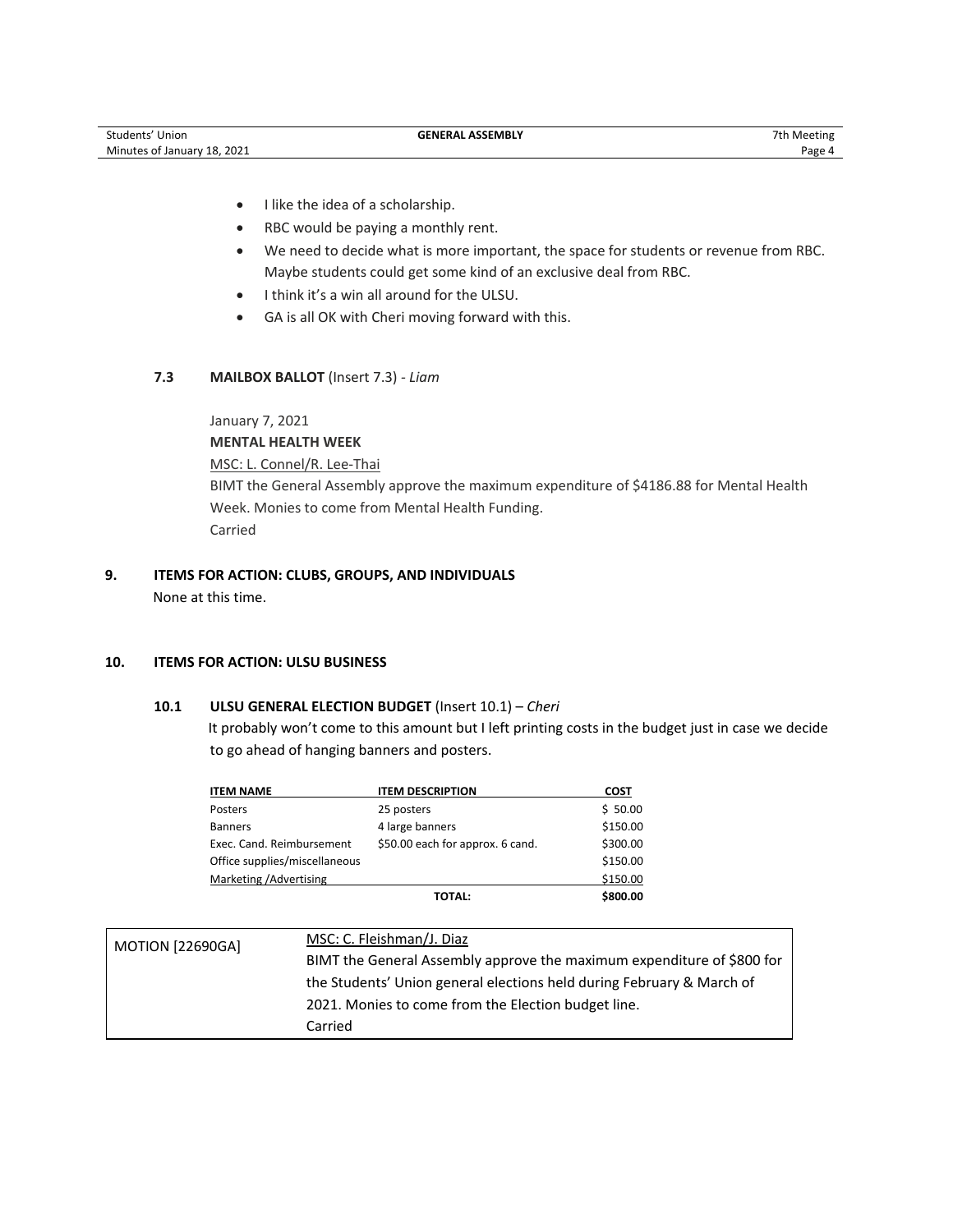# **11. OTHER BUSINESS**

Shae - Please submit the executive accountability survey, I will give you until the end of the week. Liam - the faculty is going through the same problems that the students are going through. They brought up to me the idea of inviting students to the spark 2021 teaching conference. They will be reviewing both working on line and living on line.

Comments:

- Sounds fun but then students could follow it up with a place on zoom to grab a refreshment and hang-out.
- Students would like some direction on how to manage their online time. It's getting hard for students to work around every one's schedules.
- Liam will keep everyone updated.

# **12. NEXT MEETING**

Please send your schedules to Jonathan.

# **13. ADJOURNMENT**

# **13.1 ADJOURNMENT**

| <b>MOTION [22691GA]</b> | MSC: L. Connel/M. Serebryansky                                     |
|-------------------------|--------------------------------------------------------------------|
|                         | BIMT the General Assembly adjourn the meeting of January 18, 2021. |
|                         | Carried                                                            |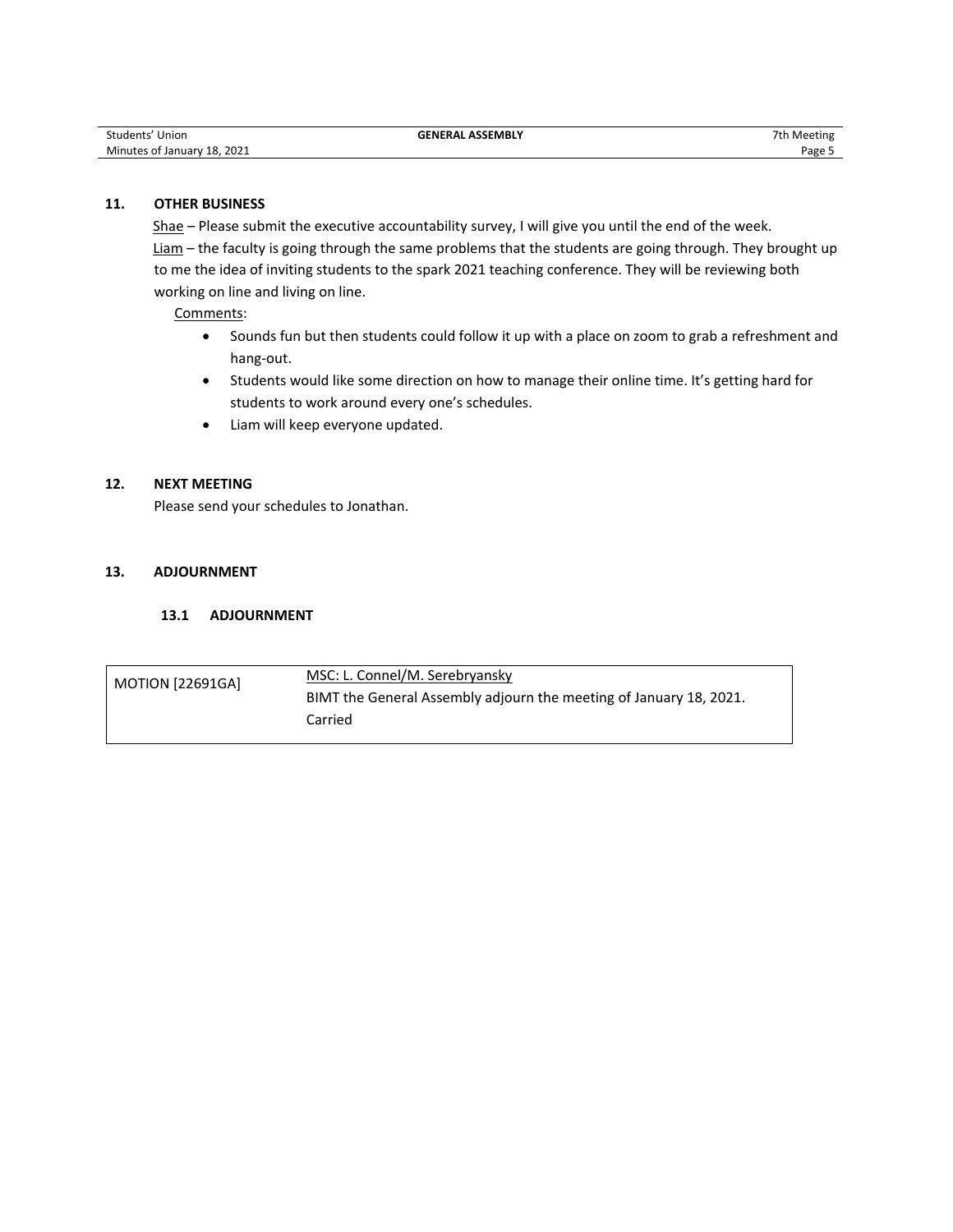# **GENERAL ASSEMBLY**



**MINUTES** 8th MEETING OF 2020-2021

**FEBRUARY 24, 2021 AT 6:00-8:00 PM** ZOOM Meeting ID: 944 2560 5844 Passcode: 795107

#### THE UNIVERSITY OF LETHBRIDGE **STUDENTS' UNION -** 4401 UNIVERSITY DR - RM SU180 - LETHBRIDGE AB, T1K 3M4 PH: 403-329-2222, FAX: 403-329-2224 – [WWW.ULSU.CA](http://www.ulsu.ca/)

#### **GENERAL ASSEMBLY MEMBERS - 21 VOTING MEMBERS (QUORUM IS 12 VOTING MEMBERS)**

**BRADY HORNUNG –** CHAIR**, JONATHAN DIAZ** - PRESIDENT, **ETHAN PULLAN** – VP OPERATIONS & FINANCE, **RICHARD LEE-THAI** - VP STUDENT AFFAIRS, **LIAM CONNEL** - VP ACADEMIC, **RYAN LINDBLAD** – VP EXTERNAL, **MADI ING** - A & S REP, **AMY LAMBERT** - A & S REP, **SHAE DAUNCEY** - A & S REP, **CAYLEY FLEISCHMAN** - A & S REP, **BECCA PARKKARI** – A & S REP, **SELENA BOUTILIER** - A & S REP, **KEELEY GILLESPIE** – EDUCATION REP, **MARK SEREBRYANSKY -** RESIDENCE REP, **HOLLY KLETKE –** FINE ARTS REP, **HALEY GRAY –** HEALTH SCIENCES REP, **ANDREW NOVELLO** – DHILLON SCHOOL OF BUSINESS, **KEIFER JENNINGS** – DHILLON SCHOOL OF BUSINESS REP, **MICHA BERMAS** – CALGARY CAMPUS REP, **TONI PASHE**  - INDIGENOUS REP, **NICOLAS CRESPO** – INTERNATIONAL REP, **ELISHA WONG –** 1ST YEAR REP.

**ATTENDANCE: BRADY HORNUNG –** CHAIR**, JONATHAN DIAZ** - PRESIDENT, **ETHAN PULLAN** – VP OPERATIONS & FINANCE, **RICHARD LEE-THAI** - VP STUDENT AFFAIRS, **LIAM CONNEL** - VP ACADEMIC, **RYAN LINDBLAD** – VP EXTERNAL, **MADI ING** - A & S REP, **AMY LAMBERT** - A & S REP, **SHAE DAUNCEY** - A & S REP, **CAYLEY FLEISCHMAN** - A & S REP, **SELENA BOUTILIER** - A & S REP, **KEELEY GILLESPIE** – EDUCATION REP, **MARK SEREBRYANSKY -** RESIDENCE REP, **HOLLY KLETKE –** FINE ARTS REP, **HALEY GRAY –** HEALTH SCIENCES REP, **ANDREW NOVELLO** – DHILLON SCHOOL OF BUSINESS, **KEIFER JENNINGS** – DHILLON SCHOOL OF BUSINESS REP, **ELISHA WONG –** 1ST YEAR REP.

**ABSENT: TONI PASHE** - INDIGENOUS REP, **NICOLAS CRESPO** – INTERNATIONAL REP, **BECCA PARKKARI** – A & S REP, **MICHA BERMAS** – CALGARY CAMPUS REP.

**GUESTS: JOHN CARTER**

# **1. LAND ACKNOWLEDGEMENT** *- Brady* Brady gave Blackfoot land acknowledgement.

#### **2. ADOPTION OF THE AGENDA**

# **2.1 ADOPTION OF THE AGENDA**

MOTION [22710GA] MSC: M. Serebryanski/C. Fleischman BIMT the General Assembly adopt the agenda of February 24, 2021. Carried

# **3. APPROVAL OF MINUTES**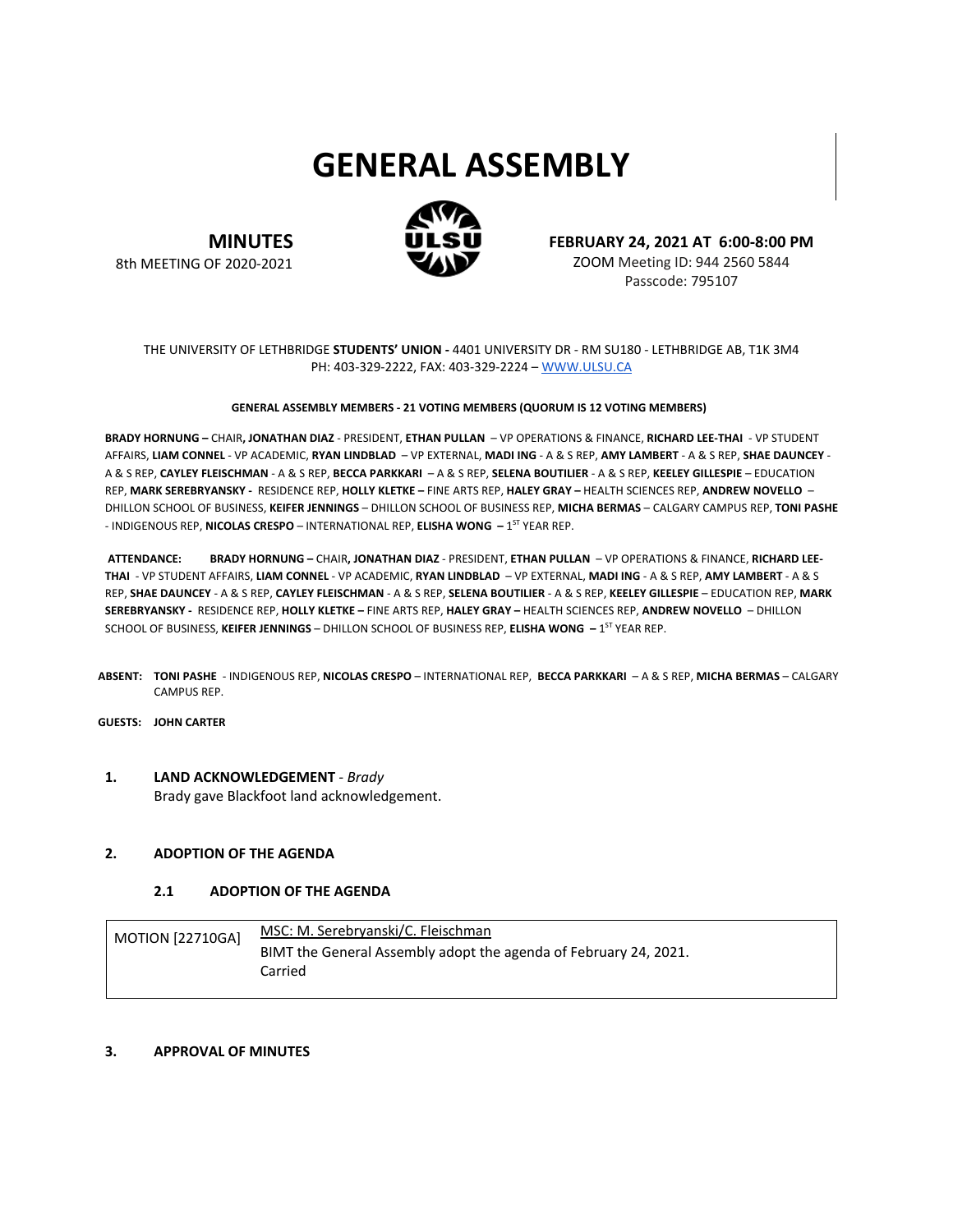#### **3.1 APPROVAL OF MINUTES**

| <b>MOTION [22711GA]</b> | MSC: K. Gillespie/R. Lee-Thai                                      |
|-------------------------|--------------------------------------------------------------------|
|                         | BIMT the General Assembly approve the minutes of January 18, 2021. |
|                         | Carried                                                            |

#### **4. CHAIR REMARKS** *- Brady*

Keep up the great work everyone for running in the elections.

#### **5. PRESENTATIONS TO COUNCIL**

None at this time.

#### **6. REPORTS**

Please read each report as posted on the ULSU website. Reports are due by the 5<sup>th</sup> of each month.

# **6.1 PRESIDENT** *– Jonathan*

- Fall 2021 Taskforce to increase the in-person activity on campus.
- Taking part in a committee for CAUS, transformation group.
- VP Development and Alumni relations meetings.
- Helped review applications for some awards.
- Met with the Minister of Advanced Education about tuition and AB 2030.
- Attended a GFC convocation meeting.
- Thank you to the EAC for doing the survey and talking with me about it.

# **6.2 VP OPERATIONS & FINANCE** *– Ethan*

#### A. Report

- Thanks to Nicole for working on a wage subsidy from the government.
- Working on a new inhouse pharmacy provider. It could possibly mean a pharmacy on campus.
- We had our year-end review of our Health and Dental plan, it was is the red. Next year the EC will have to make some tough decisions regarding the plan.
- We met with our Health and Dental plan provider.
- The Zoo has been doing really well since it has reopened.
- The Board finance meeting happened.
- Big news on our hiring front, looking into hiring a new accountant for Nicole's maternity leave by May 1st.
- We are finishing up our LRC review and will bring it to the next GA meeting.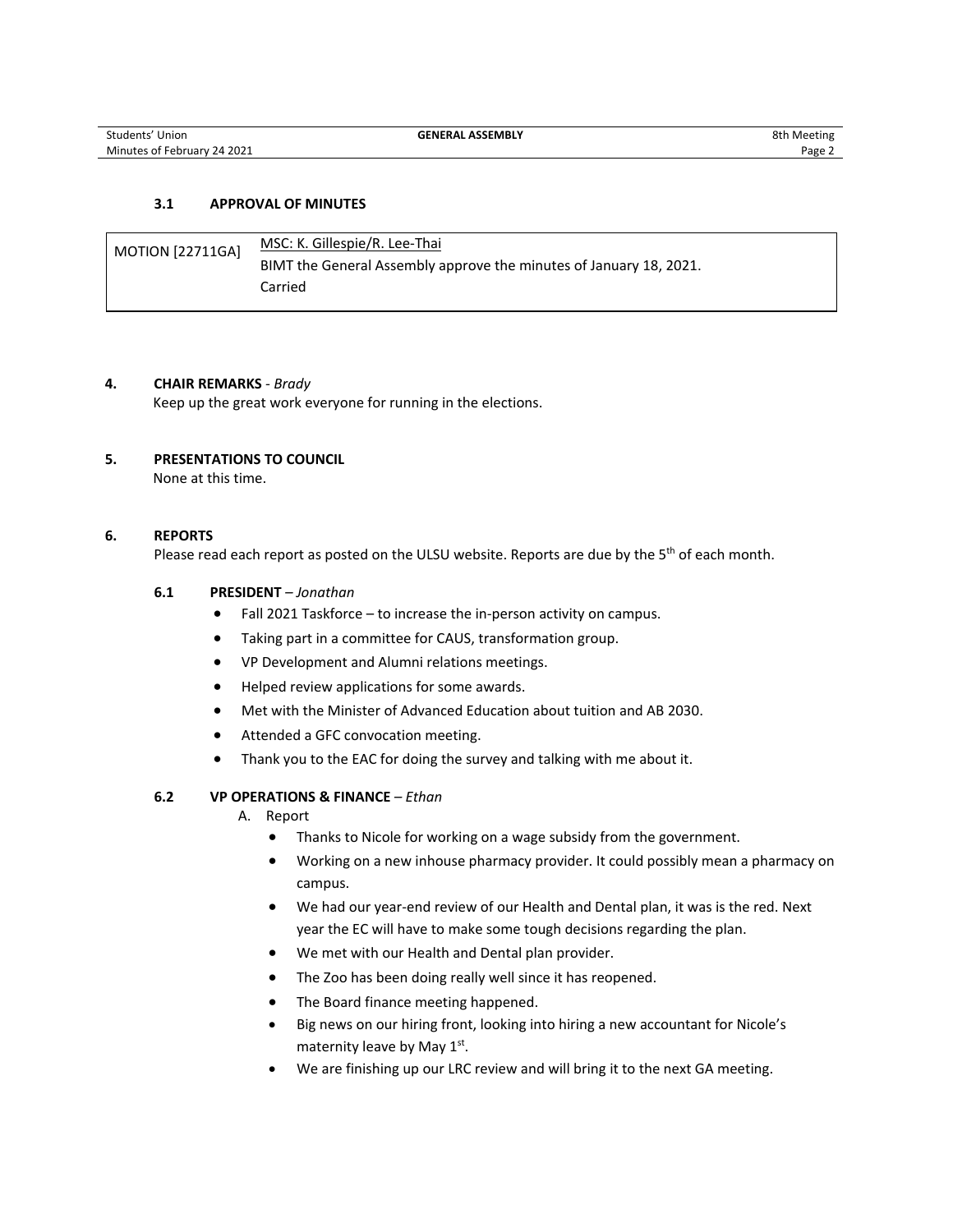# B. Financial Update

• Ethan gave a financial update.

# **6.3 VP STUDENT AFFAIRS** *– Richard*

- The GA Transition Committee and the Awards Committee have met.
- Sat on the Fall 2021 task group, community building.
- Sat on the PSVAC committee, programing awareness on International Women's Day.
- Programming had our Finding Identity Speakers Panel. Hosting a trivia night with the Art Gallery. Also, two RBC financial workshops on financial planning and debt. We plan on hosting another workshop.
- We are expanding our discord server. Tried hosting a moving night.
- We had Club's Week.
- Appreciated the feedback from the EAC.
- Sat on a hunger committee. We plan on running an online campaign to raise awareness for food insecurity.
- Sat on the Laurence Decore Awards committee.

# **6.4 VP ACADEMIC** *– Liam*

- Met with Mark to go over the EAC results and feedback.
- Had two preliminary meetings, one was about the last lecture.
- Have been working on a committee master document. It will be a more comprehensive document for GA to have access to. It will make the process a lot more streamlined.
- Attended the GFC Library meeting.
- Deana McMartin is the new VP Research.

#### **6.5 VP EXTERNAL** *– Ryan*

- Thanks for the work the EAC has done and for the feedback.
- Attended a committee about sexual violence.
- Indigenous relations committee met.
- Big shout-out to Madi for helping with the penguins.
- Distributed about 40% of the lawn signs.

# **6.6 COMMITTEES** *– Richard*

#### **6.1 ONLINE ENGAGEMENT COMMITTEE - FIRST YEAR NIGHT** – *Elisha*

In discussion about having a  $1<sup>st</sup>$  year night. We would like students to be aware of the programs that they have access to and would like to have people speak at this event. If you have any ideas who would be good to speak, please send their contact information to me.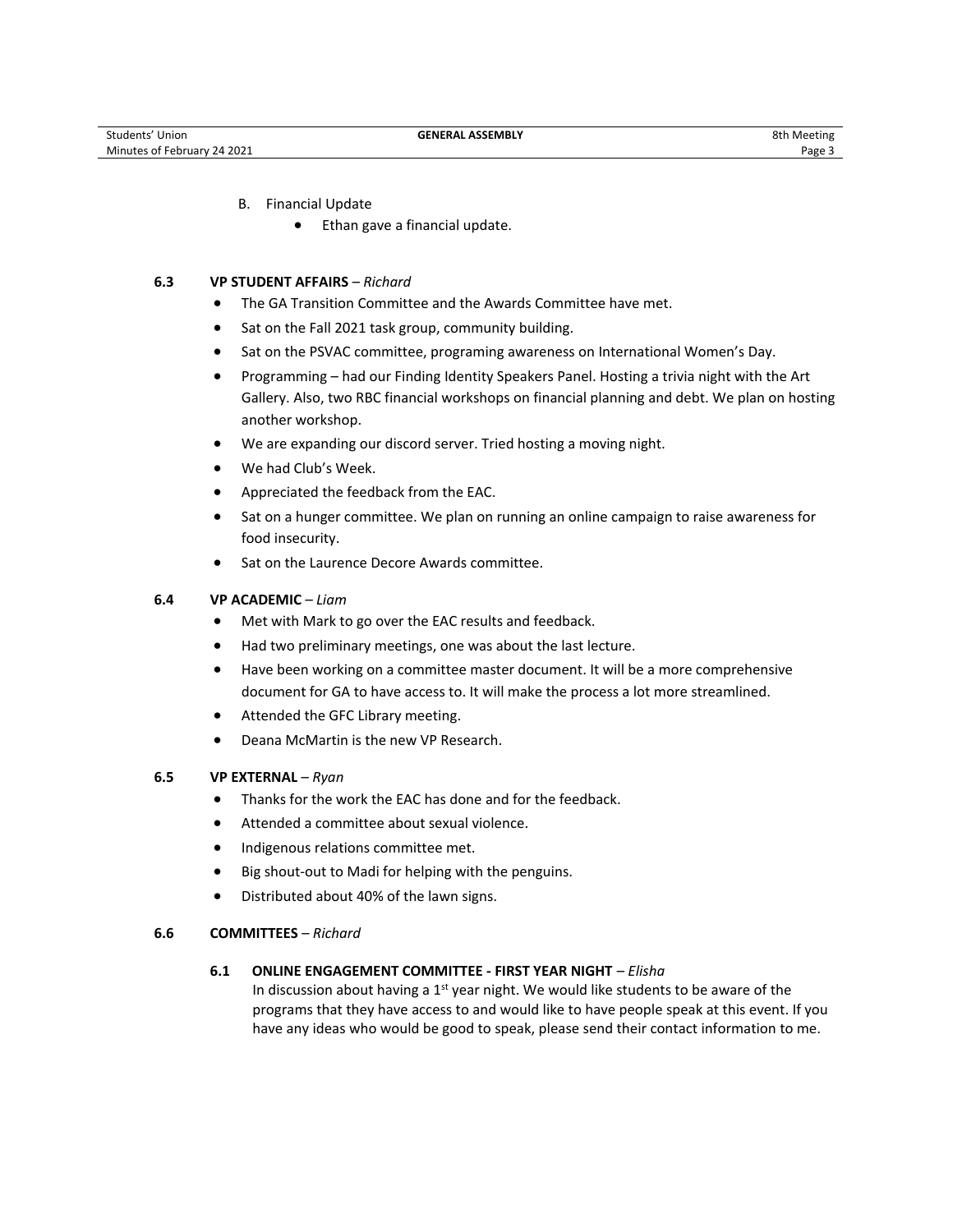# **6.7 GENERAL ASSEMBLY ANNOUNCEMENTS**

Amy - I talked to the EC about three weeks ago. I was thinking of some structural changes and would like us to hold about three meetings so outgoing and incoming GA can talk about their experience. I've noticed some structural issues with monthly reports and transparency as well as GA honoraria. A pay increase for GA Reps has been brought forward to the LRC. We are looking at GA meetings and if there is enough time for GA members to talk.

# **7. ITEMS FOR INFORMATION**

# **7.1 STUDENT MENTORSHIP INITIATIVE** *– Cayley* Met with the faculty and the reps, there is a lot of interest. I have an agenda and a guiding document.

# **7.2 NEWLY RATIFIED CLUBS** *– Richard*

Q*-Space was formally the Pride Centre, it has just been rebranded.*

- Q-Space
- The FentaNIL Project, University of Lethbridge Chapter

#### **7.3 TRANSITION SCHEDULE & RESPONSIBILITIES** (Insert 7.3) *– Richard*

- The transition schedule has a monthly schedule and an itinerary.
- The green highlighted items are optional.
- Kumo Space test run, I will explain how it works in other business.
- April there are a lot of other events.
- Transition retreat is tentative during the last week of April 24<sup>th</sup> & 25<sup>th</sup>
- I have been working with Susan on the development of a transition manual that you can refer to throughout the year.
- I will be looking for volunteers.
- There will be a staff session.
- There will be a presentation for GA members.
- Would like presentations from Levy groups.
- Would like a presentation on our sexual assault policy.
- The last day of classes was originally scheduled for April 12<sup>th</sup>. but is now April 13<sup>th</sup>.
- There is a separate document template for all outgoing council members to fill out and submit to Susan so we can document it and have it for future years.

# **7.4 STRESS LESS WEEK** *– Liam*

I was faced with options and there is enough money in the budget to hire two speakers. But what I want to do instead, is host some game nights, maybe bingo. I would like prizes to be so students can buy groceries or something needed. I would like people to send in pictures of drawings and people could win prizes. I would like prizes to be based on followers to increase our social media presence. The GA like this idea. Liam will need help with the game nights.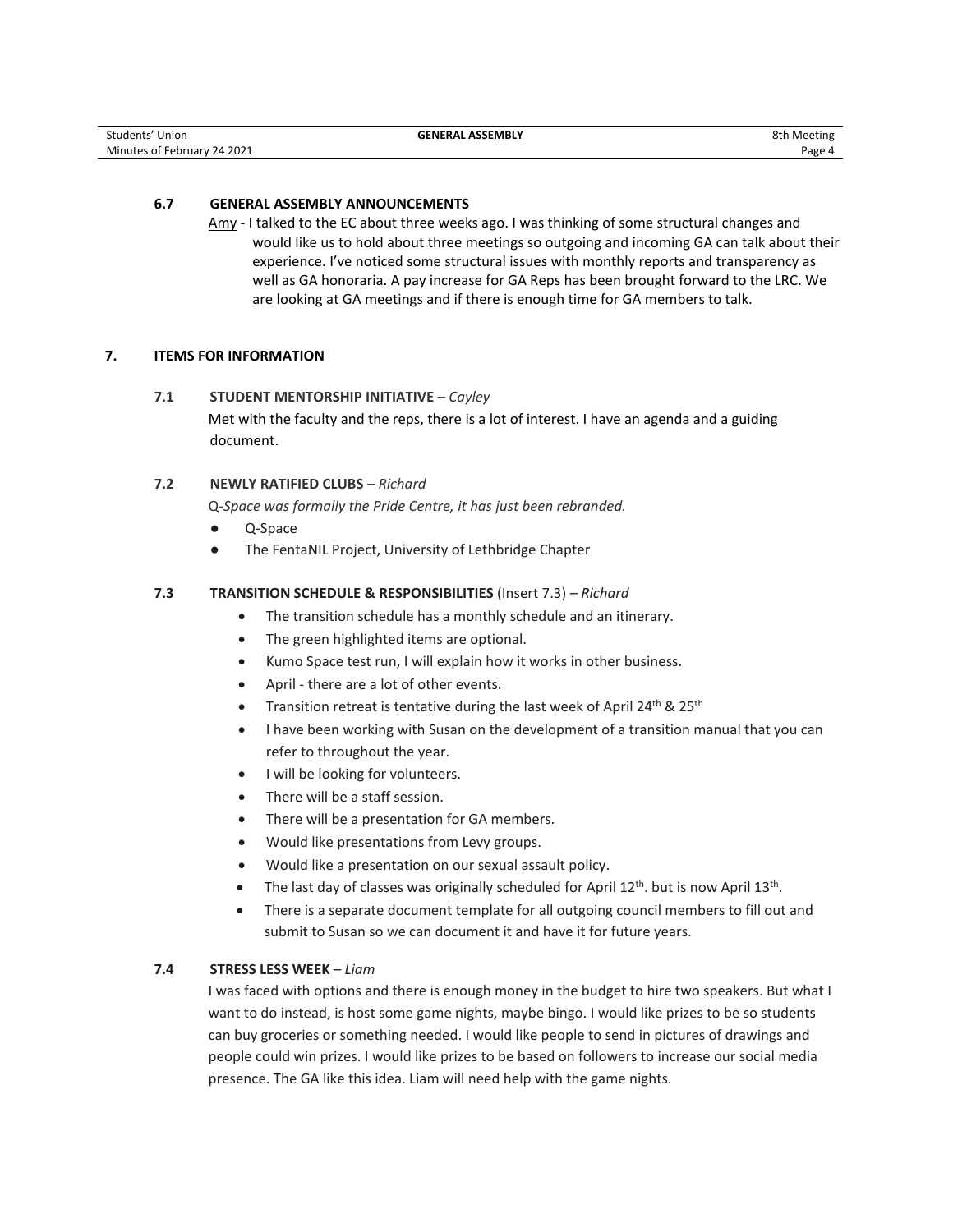# **7.5 NEW COUNCIL REPORT TEMPLATE** (Insert 7.5) – *Richard*

This is in response to institutional continuity and goal setting. My intention was to provide more structure. This is not a final draft yet and I'd love some feedback being as it would take more time for GA members to complete.

# Comments:

- I really like this new template, it's a good idea.
- I would love to see the monthly reports attached to the GA agenda as one document. Richard – they will all be on Basecamp.
- **9. ITEMS FOR ACTION: CLUBS, GROUPS, AND INDIVIDUALS** None at this time.

# **10. ITEMS FOR ACTION: ULSU BUSINESS**

#### **10.1 QIP - LAST CLASS BASH - 2021** (Insert 10.1) *– Richard*

I was thinking of hosting an online party with DJs. I attended a living room concert in December and I reached out to the organizers of it. They are very interested in doing this. The artists are not headline artists. I would also like to have giveaways to students because the success of the event will be dependent upon students showing up.

| MSC: R. Lee-Thai/S. Boutilier<br><b>MOTION [22712GA]</b>                           |  |
|------------------------------------------------------------------------------------|--|
| BIMT the General Assembly approve the maximum expenditure of \$8111.80 to host the |  |
| 2021 Last Class Bash. Monies to come from QIP - Student Experience Initiative.     |  |
| Carried                                                                            |  |

#### **10.2 ULSU DINNER & AWARDS NIGHT** (Insert 10.2) *- Richard*

We have an annual awards dinner and since we can't do it in person, we are doing it online. We will be giving out Skip the Dishes gift cards to the award recipients.

| <b>MOTION [22713GA]</b> | MSC: R. Lee-Thai/M. Serebryanski                                                 |
|-------------------------|----------------------------------------------------------------------------------|
|                         | BIMT the General Assembly approve the maximum expenditure of \$5610 for the 2021 |
|                         | ULSU Awards Dinner. Monies to come from Changeover Dinner                        |
|                         | Carried                                                                          |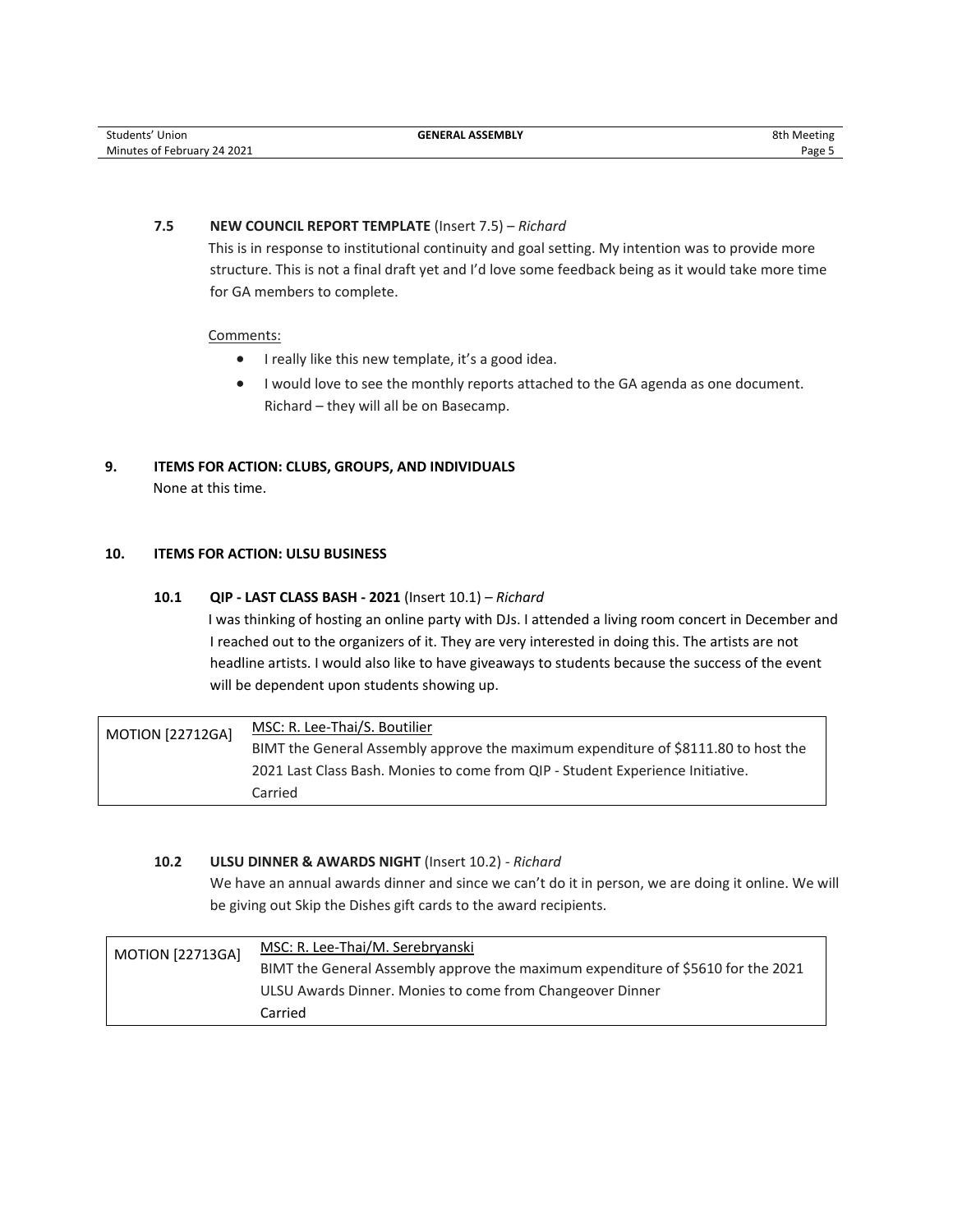| Students' Union             | <b>GENERAL ASSEMBLY</b> | 8th Meeting |
|-----------------------------|-------------------------|-------------|
| Minutes of February 24 2021 |                         | Page b      |

# **10.3 GA TRANSITION RETREAT** (Insert 10.3) *– Richard*

The retreat will be on April 24<sup>th</sup> and 25<sup>th</sup>. We will be giving out Skip the Dishes gift cards since we won't be meeting in person.

| <b>MOTION [22714GA]</b> | MSC: R. Lee-Thai/E. Wong                                                         |
|-------------------------|----------------------------------------------------------------------------------|
|                         | BIMT the General Assembly approve the maximum expenditure of \$6440 for the 2021 |
|                         | GA Transition Retreat. Monies to come from Council Transition.                   |
|                         | Carried                                                                          |

# **10.4 BASECAMP & SOFTWARE** (Insert 10.4) *– Richard*

Richard reviewed Basecamp and showed a video.

It is a flat cost to however many people we have on it. If we decide to past this, we could start using it and have it working and in place for the for incoming council. We could have passed this in EC but decided to bring it to GA so we could get your feedback.

#### Comments:

- Not sure what would happen to the documents if we don't renew it but I will look into it. It does come in an app form for the phone.
- There is a not-for-profit pricing but it's only for the US, nothing for Canadians.
- I've been working with Basecamp with CAUS and CASA. It's not really good for communications but is really good for shared topics.
- We would still need to use slack for communications and one-on-one chats.
- For a non-COVID year, a need for conversations will be reduced.
- I think for GA communication, I propose we move away from slack since they are both new communication channels. We should stick with something more common than slack.
- Basecamp would be more successful if the incoming council would be interested in.
- Suggest to spend \$99 for a one-month subscription and then discuss it with the incoming GA.

#### *Holly/Andrew Moved to table item 10.4 to the March GA meeting. 9/8/0 TABLED*

| <b>MOTION [22715GA]</b> | MST: R. Lee-Thai/E. Pullan                                                      |
|-------------------------|---------------------------------------------------------------------------------|
|                         | BIMT the General Assembly approve the maximum expenditure of \$1331.75 for a 1- |
| <b>TABLED</b>           | year subscription to Basecamp, a project management and team communication      |
|                         | software, from March 2021 to March 2022. Monies to come from Computer Supplies. |
|                         | <b>TABLED</b>                                                                   |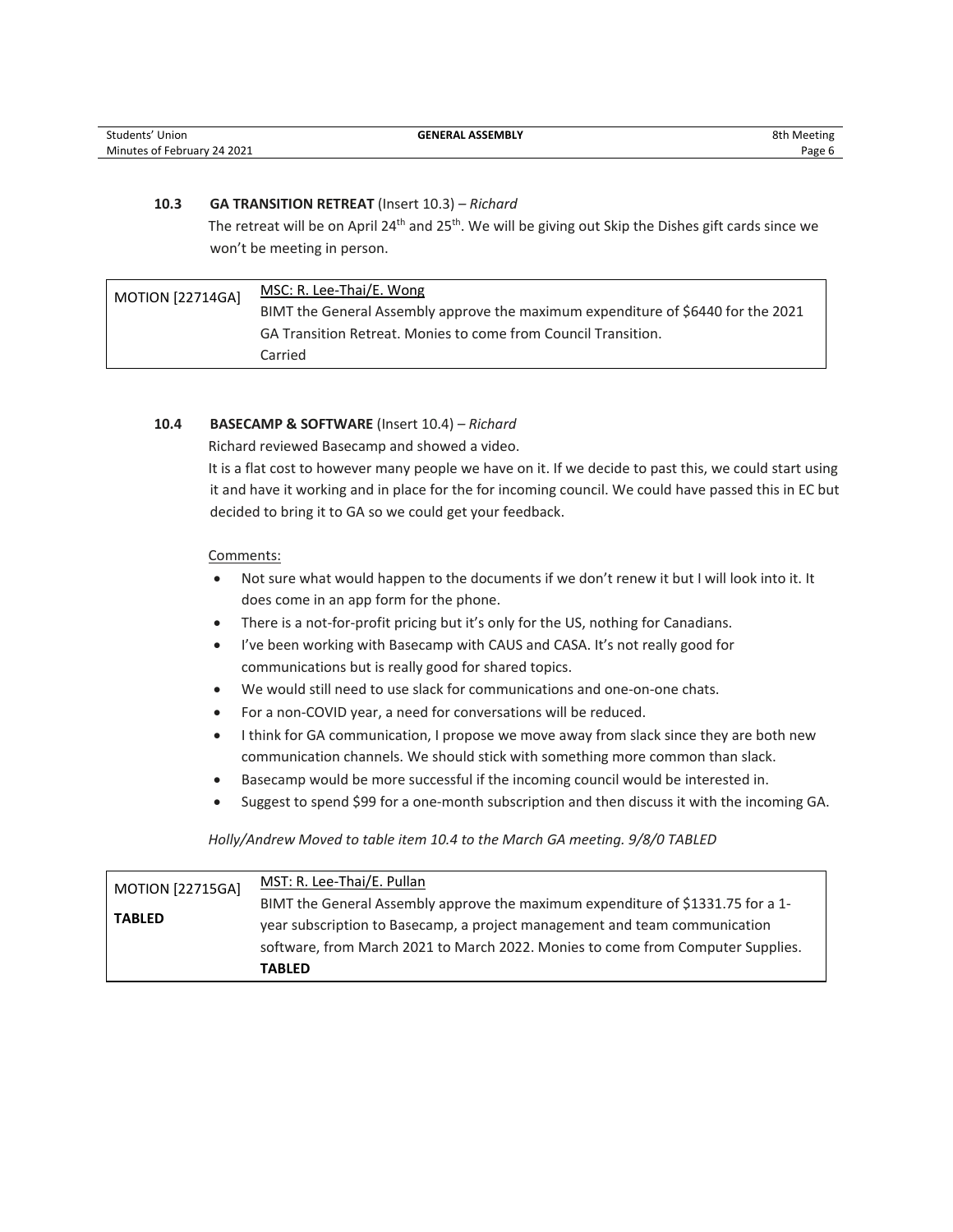| Students' Union             | <b>GENERAL ASSEMBLY</b> | 8th Meeting |
|-----------------------------|-------------------------|-------------|
| Minutes of February 24 2021 |                         | Page        |

#### **10.5 DISHWASHER FOR THE ZOO** (Insert 10.5) *– Cheri*

This particular model was recommended to us by our repair guy and by Crown Foods. This should last at least a decade

Dishwasher \$8394.75 Shipping  $$100.00$ Installation \$ 200.00 **TOTAL \$8694.75**

MOTION [22716GA] MSC: E. Pullan/C. Fleischman BIMT the General Assembly approve the maximum expenditure of \$8694.75 for a new dishwasher for the Zoo. Monies to come from Capital Replacement Fund. Carried

#### **10.6 IN-CAMERA** *– Cayley*

MSC: C. Fleishman/S. Dauncey BIMT the General Assembly move in-camera. Carried

MSC: C. Fleishman/E. Wong BIMT the General Assembly move out of in-camera. Carried

# **11. OTHER BUSINESS**

Liam – Committee document - I will be reaching out to each of you on your experience sitting on committees. Spark conference 29<sup>th</sup> & 30<sup>th</sup>. Last Lecture – we will be meeting to go over the format, we will be doing our first planning meeting this Friday.

Jonathan – at that student leaders meeting, we asked if there was anyone close to getting covid-19 if they could be considered in phase 1 of the vaccine rollout and they said no.

Amy – curious if there are any updates on ULSU swag? Tracy – Amy your swag item is not available. There are a few others coming in but I don't know the date. There have been a few reasons why it has been delayed. One was a lost shipment, another is COVID and Christmas. Upon talking with the company, I tried to re-order certain things.

Richard – Richard showed a Kumospace video.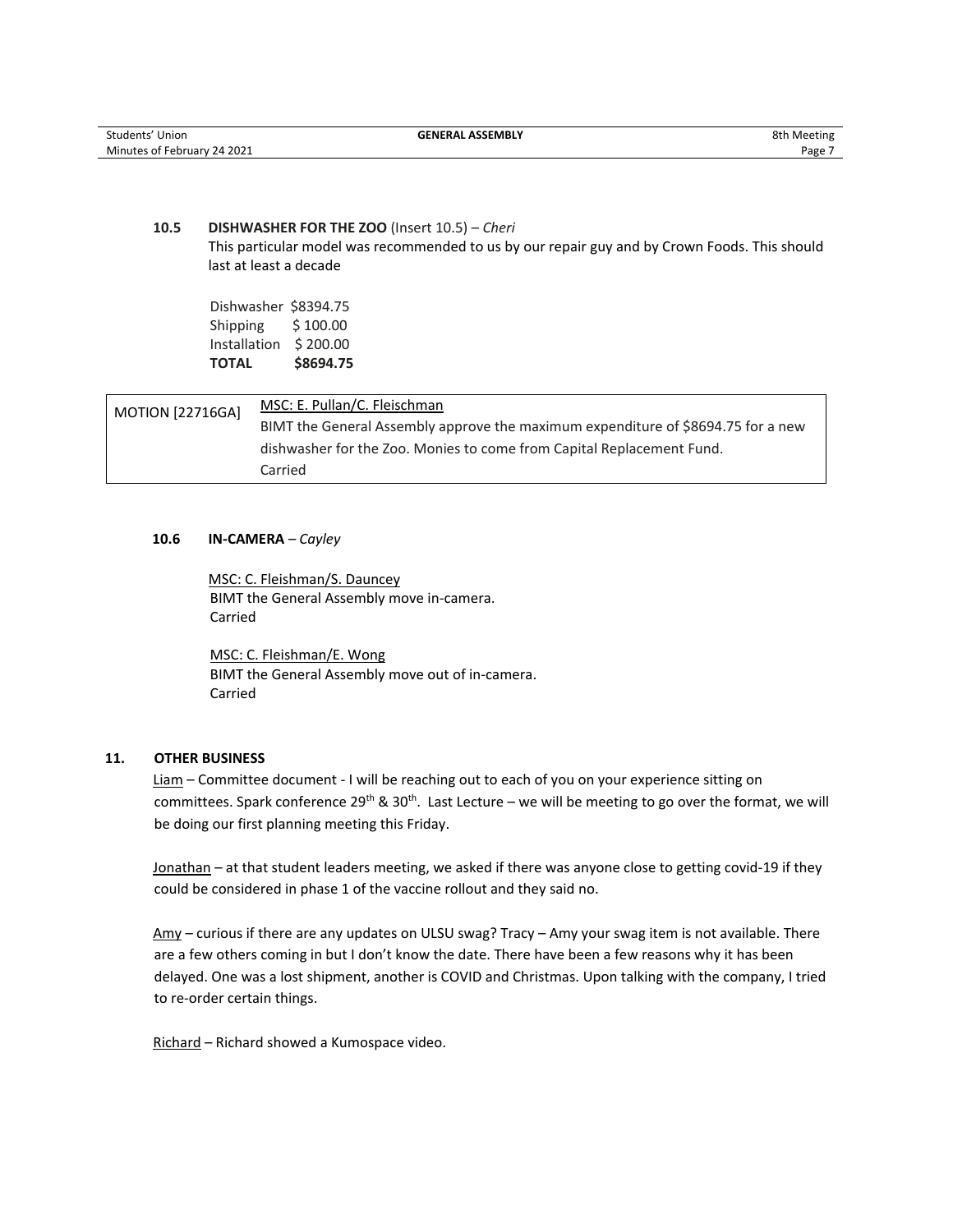# **13. ADJOURNMENT**

# **13.1 ADJOURNMENT**

April 14, 2021 at 6pm

| <b>MOTION [22717GA]</b> | MSC: L. Connel/H. Kletke                                            |
|-------------------------|---------------------------------------------------------------------|
|                         | BIMT the General Assembly adjourn the meeting of February 24, 2021. |
|                         | Carried                                                             |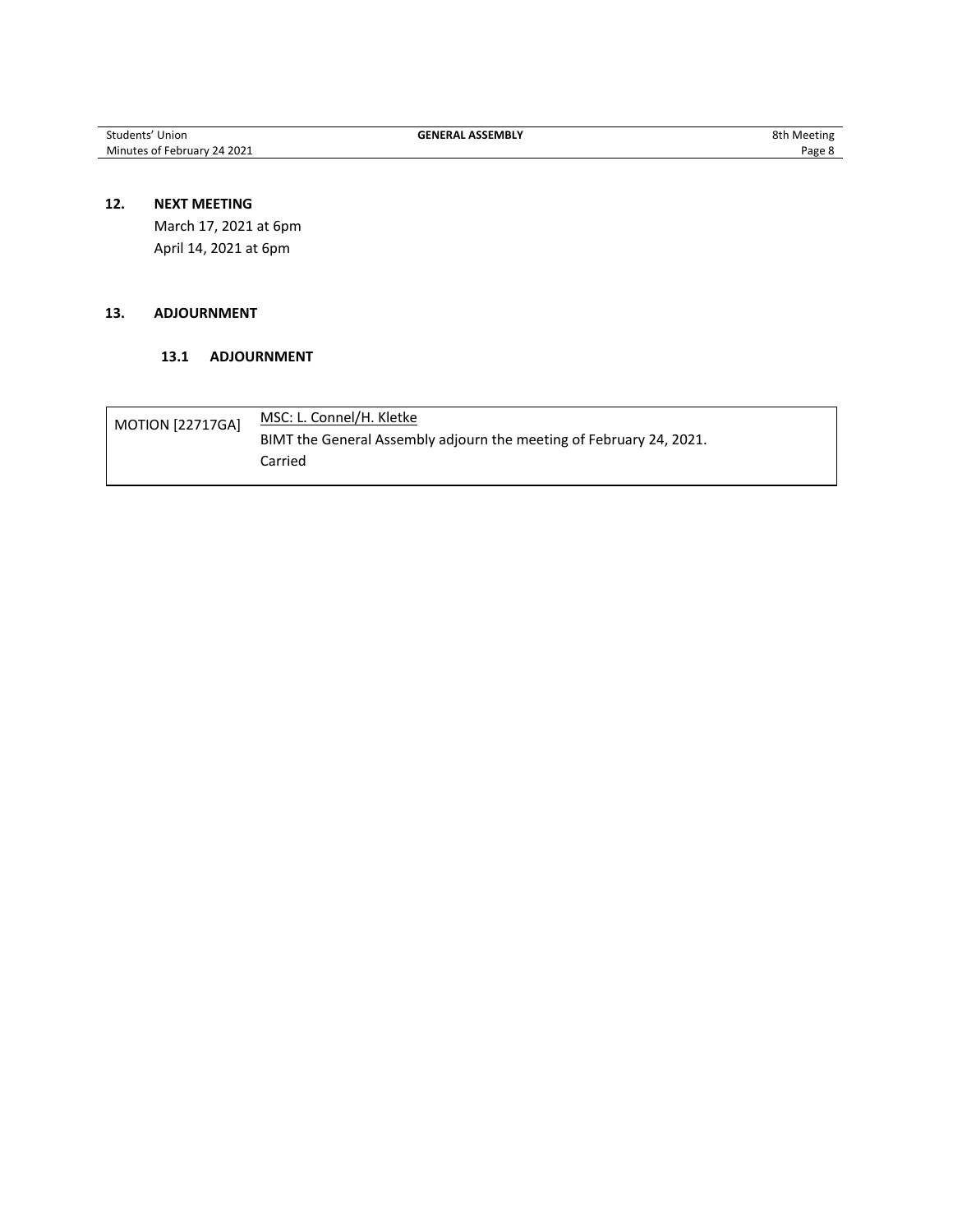# **GENERAL ASSEMBLY**



**MINUTES** 9th MEETING OF 2020-2021

**MARCH 17, 2021 AT 6:00-8:00 PM** ZOOM Meeting ID: 955 8238 1441

Passcode: 064613

#### THE UNIVERSITY OF LETHBRIDGE **STUDENTS' UNION -** 4401 UNIVERSITY DR - RM SU180 - LETHBRIDGE AB, T1K 3M4 PH: 403-329-2222, FAX: 403-329-2224 – [WWW.ULSU.CA](http://www.ulsu.ca/)

#### **GENERAL ASSEMBLY MEMBERS - 21 VOTING MEMBERS (QUORUM IS 12 VOTING MEMBERS)**

**BRADY HORNUNG –** CHAIR**, JONATHAN DIAZ** - PRESIDENT, **ETHAN PULLAN** – VP OPERATIONS & FINANCE, **RICHARD LEE-THAI** - VP STUDENT AFFAIRS, **LIAM CONNEL** - VP ACADEMIC, **RYAN LINDBLAD** – VP EXTERNAL, **MADI ING** - A & S REP, **AMY LAMBERT** - A & S REP, **SHAE DAUNCEY** - A & S REP, **CAYLEY FLEISCHMAN** - A & S REP, **BECCA PARKKARI** – A & S REP, **SELENA BOUTILIER** - A & S REP, **KEELEY GILLESPIE** – EDUCATION REP, **MARK SEREBRYANSKY -** RESIDENCE REP, **HOLLY KLETKE –** FINE ARTS REP, **HALEY GRAY –** HEALTH SCIENCES REP, **ANDREW NOVELLO** – DHILLON SCHOOL OF BUSINESS, **KEIFER JENNINGS** – DHILLON SCHOOL OF BUSINESS REP, **MICHA BERMAS** – CALGARY CAMPUS REP, **TONI PASHE**  - INDIGENOUS REP, **NICOLAS CRESPO** – INTERNATIONAL REP, **ELISHA WONG –** 1ST YEAR REP.

**ATTENDANCE: BRADY HORNUNG –** CHAIR**, JONATHAN DIAZ** - PRESIDENT, **ETHAN PULLAN** – VP OPERATIONS & FINANCE **LIAM CONNEL** - VP ACADEMIC, **RYAN LINDBLAD** – VP EXTERNAL, **MADI ING** - A & S REP, **AMY LAMBERT** - A & S REP, **SHAE DAUNCEY** - A & S REP, **CAYLEY FLEISCHMAN** - A & S REP, **BECCA PARKKARI** – A & S REP, **SELENA BOUTILIER** - A & S REP, **KEELEY GILLESPIE** – EDUCATION REP, **MARK SEREBRYANSKY -** RESIDENCE REP, **HOLLY KLETKE –** FINE ARTS REP, **HALEY GRAY –** HEALTH SCIENCES REP, **ANDREW NOVELLO** – DHILLON SCHOOL OF BUSINESS, **KEIFER JENNINGS** – DHILLON SCHOOL OF BUSINESS REP, **MICHA BERMAS** – CALGARY CAMPUS REP, **TONI PASHE** - INDIGENOUS REP, **NICOLAS CRESPO** – INTERNATIONAL REP, **ELISHA WONG –** 1ST YEAR REP.

**ABSENT: RICHARD LEE-THAI** - VP STUDENT AFFAIRS

**GUESTS: AMY MENDENHALL – VPSA ELECT, NATHANIAL – GLOBAL DRUMS**

# **1. LAND ACKNOWLEDGEMENT** *- Brady* Brady gave a Blackfoot land acknowledge.

# **2. ADOPTION OF THE AGENDA**

#### **2.1 ADOPTION OF THE AGENDA**

MOTION [22732GA] MSC: J. Diaz/E. Pullan BIMT the General Assembly adopt the agenda of March 17, 2021. Carried

#### **3. APPROVAL OF MINUTES**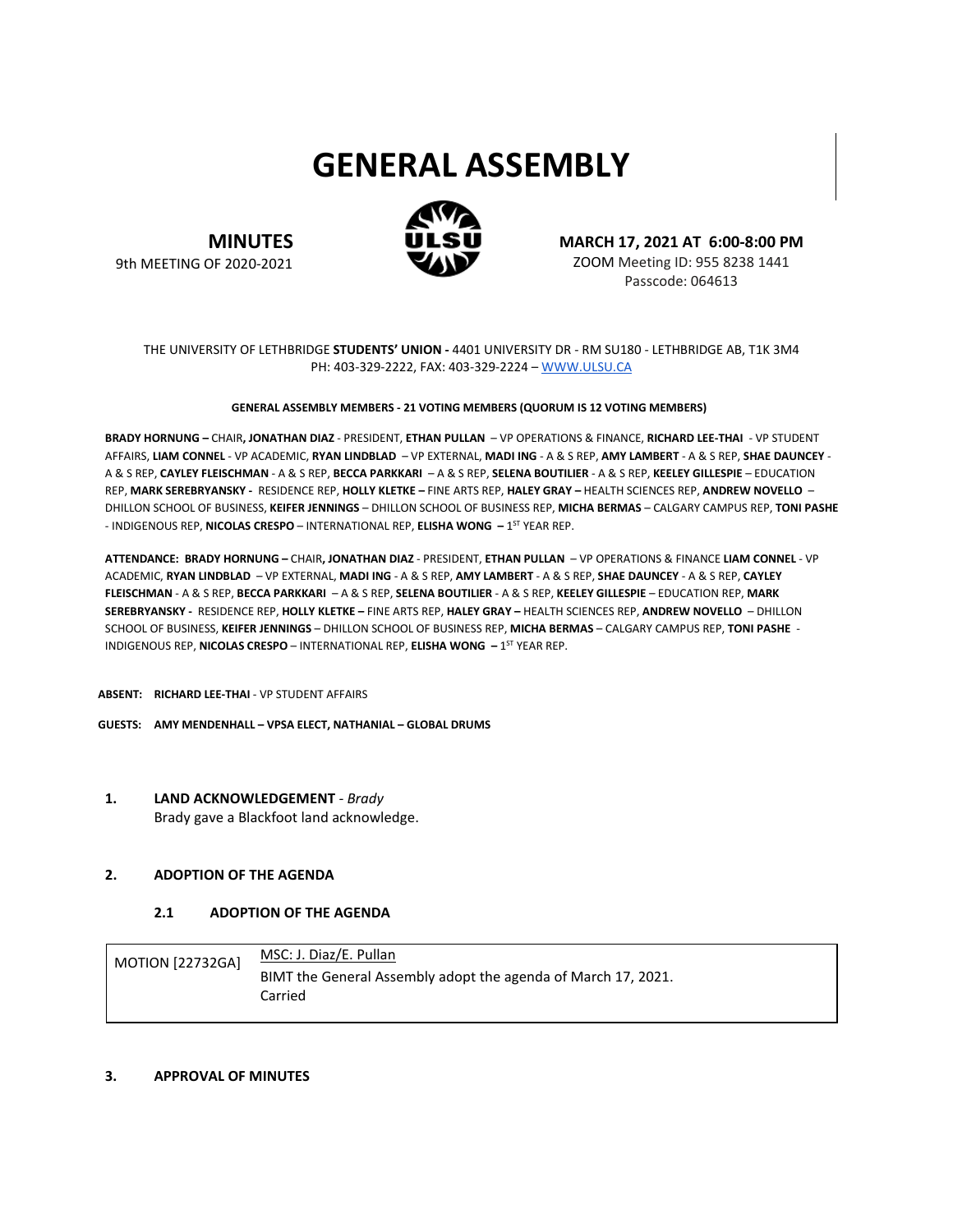#### **3.1 APPROVAL OF MINUTES**

MOTION [22733GA] MSC: C. Fleischman/H. Kletke BIMT the General Assembly approve the minutes of February 24, 2021. Carried

#### **4. CHAIR REMARKS** *- Brady*

I'm using a digital copy of the agenda, if I miss anything please let me know.

# **5. PRESENTATIONS TO COUNCIL**

# **5.1 QIP - GLOBAL DRUMS** (Insert 5.1) *- Ethan*

#### *Presentation by Nathanial*

We are both a club and a class. Everywhere in the world has a different culture and our goal is to take all of those cultures and bring it back to Alberta. Participants and listeners experience an overwhelming feeling of joy and excitement. Every year we travel somewhere in the world.

The grant would go towards the expansion of Global Drums to include Zimbabwean Marimbas. We have members who have actually gone to Africa and have been taught but we don't have the instruments. With this grant, we could also bring in more members.

Who will benefit? Everyone will benefit but more specific; music students, non-music students, audience, workshop kids/students, Lethbridge-at-large and Canadian artisans.

The total budget comes to \$8,646. If we can't receive the entire amount, \$3,940 would be the minimum that we could move forward with.

#### Comments:

- How much is in our QIP? We have \$11,000 and haven't spent any of it this year.
- How long does the equipment last? We put a lot of care into handling the equipment and I can't image them ever wearing out, they are really well made.

#### **6. REPORTS** (Insert 6)

Please read each report as posted on the ULSU website. Reports are due by the 5<sup>th</sup> of each month.

#### **6.1 VP OPERATIONS & FINANCE** *– Ethan*

- A. Report
	- I've been working with legal council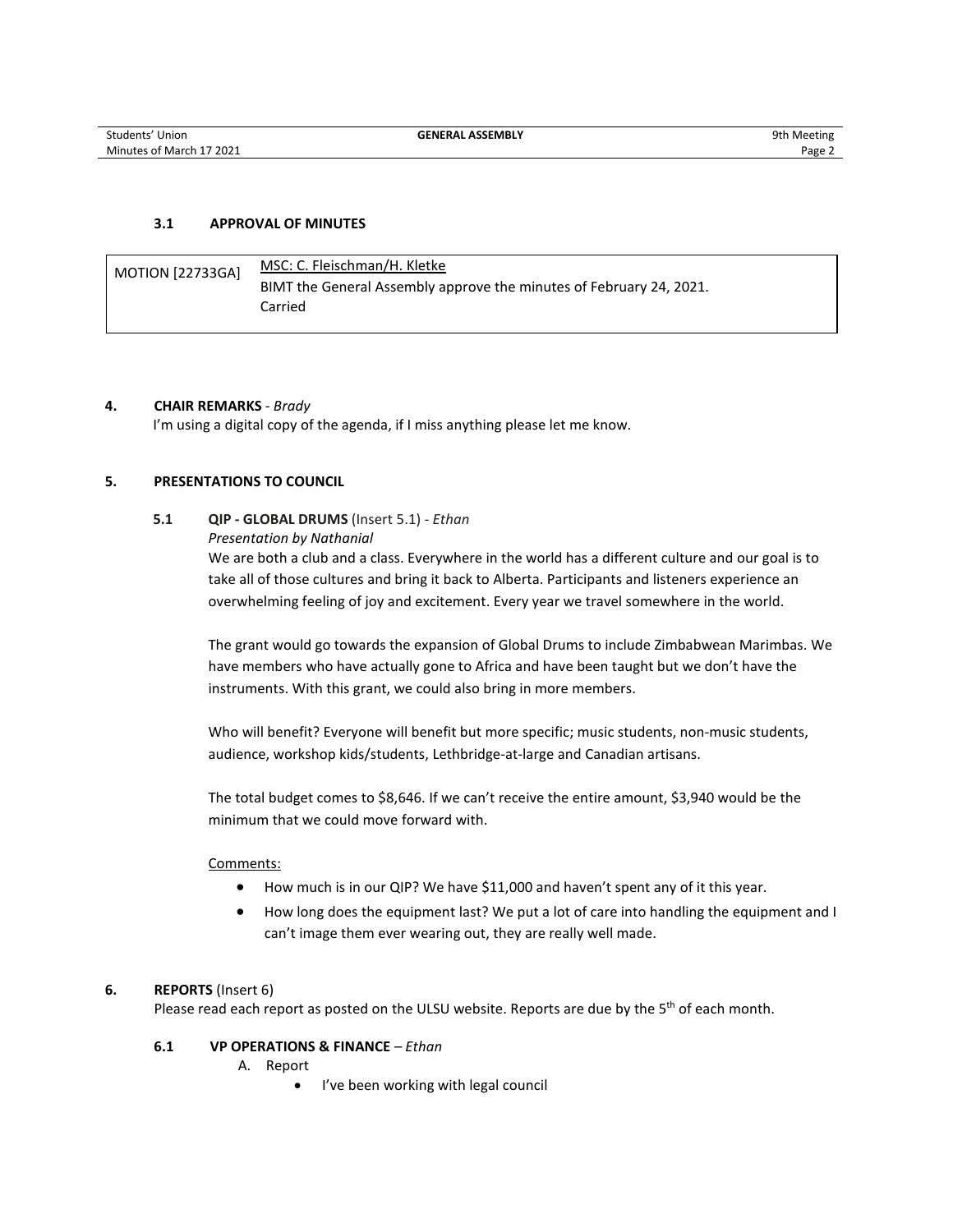- Finished up some LCB work.
- Working on QIP.
- Finishing up the last details of Fresh Fest 2020.
- Committee work.
- Focused on getting materials ready for the transition.
- Health & Dental plan details.
- B. Financial Update Ethan gave a financial update.
- **6.2 VP STUDENT AFFAIRS** *– Richard* Absent

# **6.3 VP ACADEMIC** *– Liam*

- I've been taking care of a lot of emails and talking with students.
- Preparing for transition.
- Working on Stress Less Week.
- U of L Committees things are in a state of limbo with the campus opening up in the fall.

# **6.4 VP EXTERNAL** *– Ryan*

- Congrats to everyone who is returning and the new incoming people.
- If you have any questions about the AB budget let me know.
- Campus sexual violence there isn't a budget line for this but he didn't say there wasn't funding for it. We have to wait until AB 2030 comes out.
- On the 23<sup>rd</sup>, the faculty association and graduation association will be doing a lawn sign event.
- On the 27<sup>th</sup>, CAUS is having an emergency conference session on the budget.
- One March  $30<sup>th</sup>$ , there will be a virtual townhall and a lengthy discussion on PSE.

# **6.5 PRESIDENT** *– Jonathan*

- Congratulations to those who will be on council next year.
- Involved with the internal hiring with internal director.
- Attended GFC.
- I've been going through reports on various task forces.
- COVID & Vaccine as of March  $15<sup>th</sup>$  students undertaking placement are eligible for a vaccine.
- I was contacted by instructors and professors regarding students who are removed from enrollment and are unable to pay their fees. Kathleen is looking into who is working on that. She wants to know what we think.
- GFC folks were contacted by Megan. The Learning Centre is looking for tutors. I will email you on which classes are looking for tutor partners.
- I will be meeting with Pronghorn student council.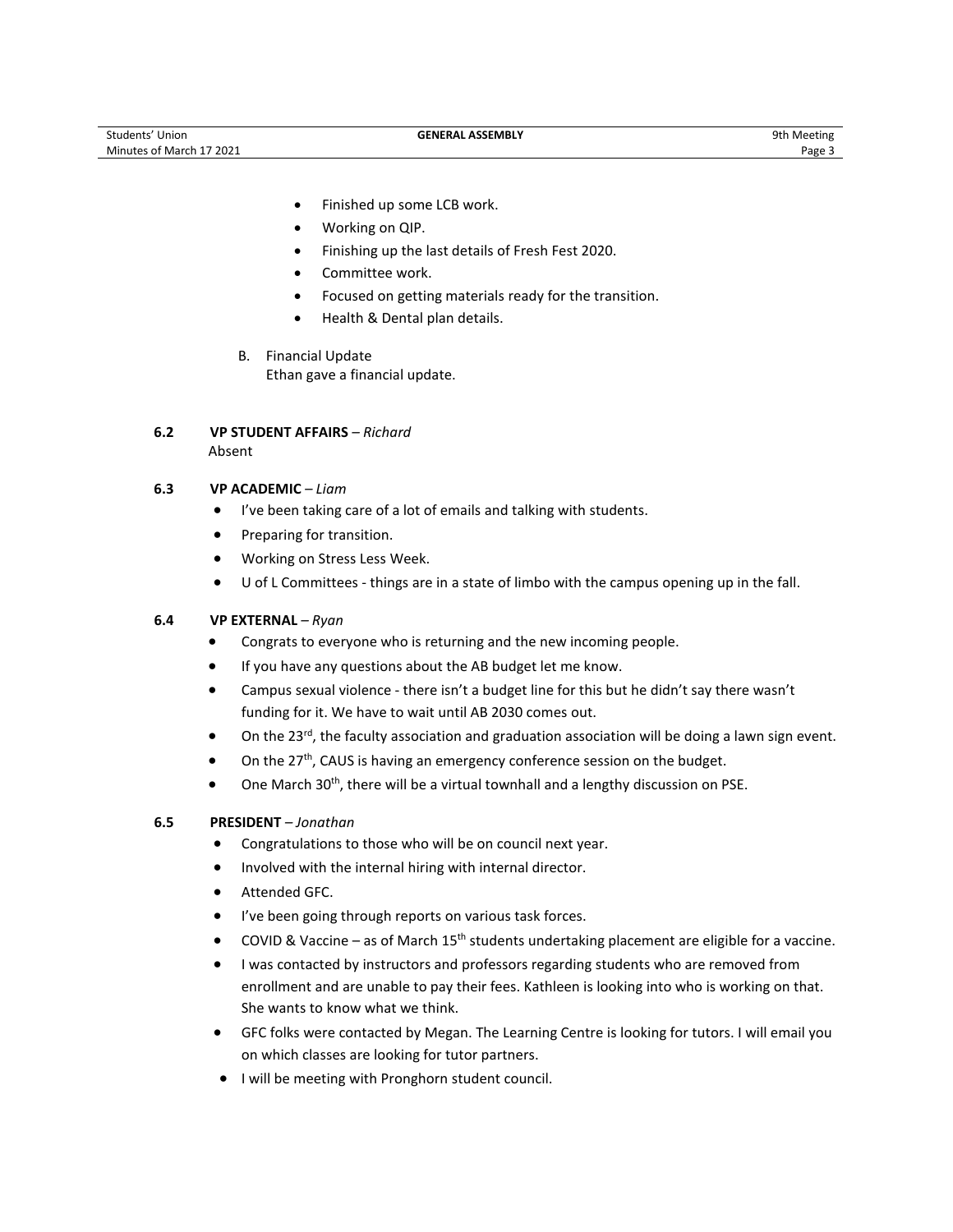• I'm working on transition materials.

#### **6.6 GENERAL ASSEMBLY REPRESENTATIVES -** *GA Reps*

Amy – structural changes: I will be talking with everyone on that. Cayley *–* Please reply to the email, we are trying to come up with a plan and your input is appreciated.

#### **6.7 COMMITTEES**

#### **6.7.1 GA TRANSITION** *– Jonathan*

The speakers have all been booked. We are in discussion on which levy groups to invite. If you haven't completed the documents that Richard has previously sent out, please do so. Please take a look at the email Susan sent out on the Year in review, everyone has something to submit for it.

#### **6.7.2 SU AWARDS** *– Cheri*

We have a meeting tomorrow morning to decide on who will be receiving the awards. We are still in the process of organizing our Awards Night. We are excited to finalize those recipients tomorrow.

#### **7. ITEMS FOR INFORMATION**

**7.1 MAILBOX BALLOT** (Insert 7.1) *- Jonathan*

*March 8-10, 2021*

**UMAMI SHOP MEAL KITS**

MSC: R. Lee-Thai/J. Diaz

BIMT the General Assembly approves the maximum expenditure of \$2980.31 to cover the costs of students purchasing Umami Shop Meal Kits for an online cooking event. Monies to come from *Council Events*.

Carried

**Additional Notes:** For the GA members who discussed and passed the ORS motion yesterday evening, you will notice that my proposal indicates 175 meal kits rather than 150. Prior to receiving the \$1000 Food for Thought grant, the ULSU was planned to contribute \$2924.41. After receiving the grant, the working group decided it would make sense for the ULSU to put forward close to their original amount. This is so that we could cover the cost of more than 150 meal kits if we get a lot of interest. Accordingly, I have indicated that we will be covering the costs of up to **175** meal kits total. This is so that the math makes sense, as I want to have a detailed breakdown of the expenditures and contributions from each of the partnering organizations, and how many meal kits that could cover. The final anticipated ULSU contribution is \$2980.31 instead.

#### **8. ITEMS FOR ACTION: CLUBS, GROUPS, AND INDIVIDUALS**

**8.1 QIP - GLOBAL DRUMS** (Insert 5.1) *– Ethan*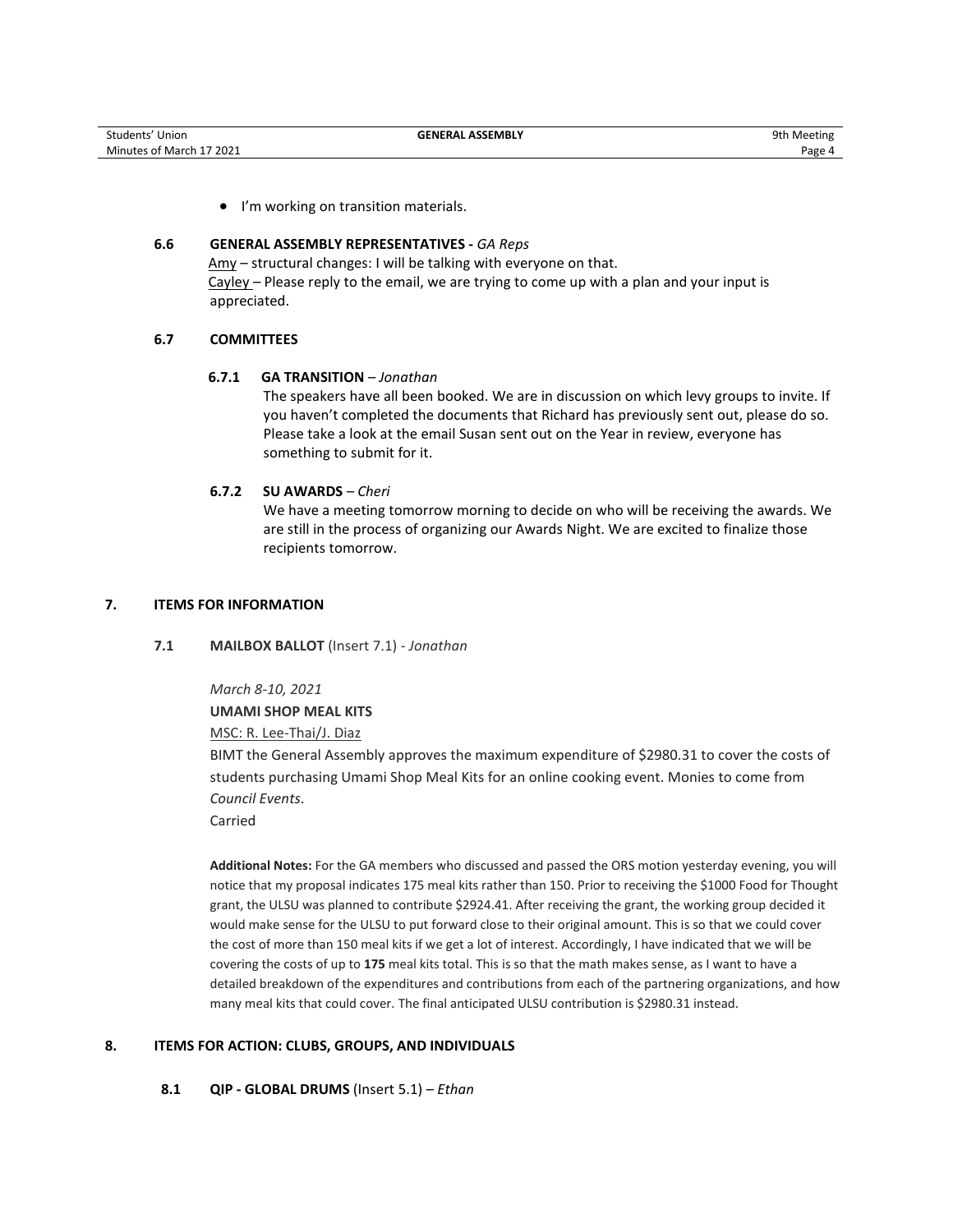| Students' Union          | <b>GENERAL ASSEMBLY</b> | 9th Meeting |
|--------------------------|-------------------------|-------------|
| Minutes of March 17 2021 |                         | $Page \sim$ |

It's very meaningful that this request is coming from students. It shows their passion and tangible effect that this group has had on students. They are ambassadors for music and bring culture to the university. Showing our support to Global Drums will be a testament to the U of L. A lot of times proposals are for events, but with this funding request going towards the purchase of tangible objects that will last indefinitely, is amazing.

MOTION [22734GA] MSC: E. Pullan/Haley BIMT the General Assembly approves the maximum expenditure of \$8646.00 for the Global Drums club to purchase new materials. Monies to come from QIP Student Clubs and Organizations. Carried

# **9. ITEMS FOR ACTION: ULSU BUSINESS**

#### **9.1 ELECTION RESULTS** (Insert 9.1) *– Cheri*

Congratulations to all of our winning candidates. We had a good number of candidates and we will have a by-election in the fall for the missing positions. Welcome to our new team and thank you all for a great year.

MOTION [22735GA] MSC: J. Diaz/Keeley BIMT the General Assembly ratifies the ULSU General Election results for 2021-2022. Carried

# **9.2 BASECAMP SOFTWARE** (Insert 9.2) *– Jonathan*

Richard looked into this after the last meeting and was able to procure a discount as a non-profit organization. We would get two months free on the set-up and will have one terabyte. The intention is so the SU will have a year to test out to see if we can work with and will be beneficial.

| <b>MOTION [22736GA]</b> | MSC: J. Diaz/L. Connel                                                               |
|-------------------------|--------------------------------------------------------------------------------------|
|                         | BIMT the General Assembly approves the maximum expenditure of \$1197.87 for a 1-year |
|                         | subscription to Basecamp, a project management and team communication software,      |
|                         | from March 2021 to March 2022. Monies to come from Computer Supplies.                |
|                         | Carried                                                                              |

#### **9.3 BYLAW REVISIONS - 1ST of TWO READINGS** (Insert 9.3) **–** *Ethan*

The revisions will include the sexual violence training for Zoo staff. Amy wrote in to request a criminal record check before council begin their term. We talked to our lawyer and they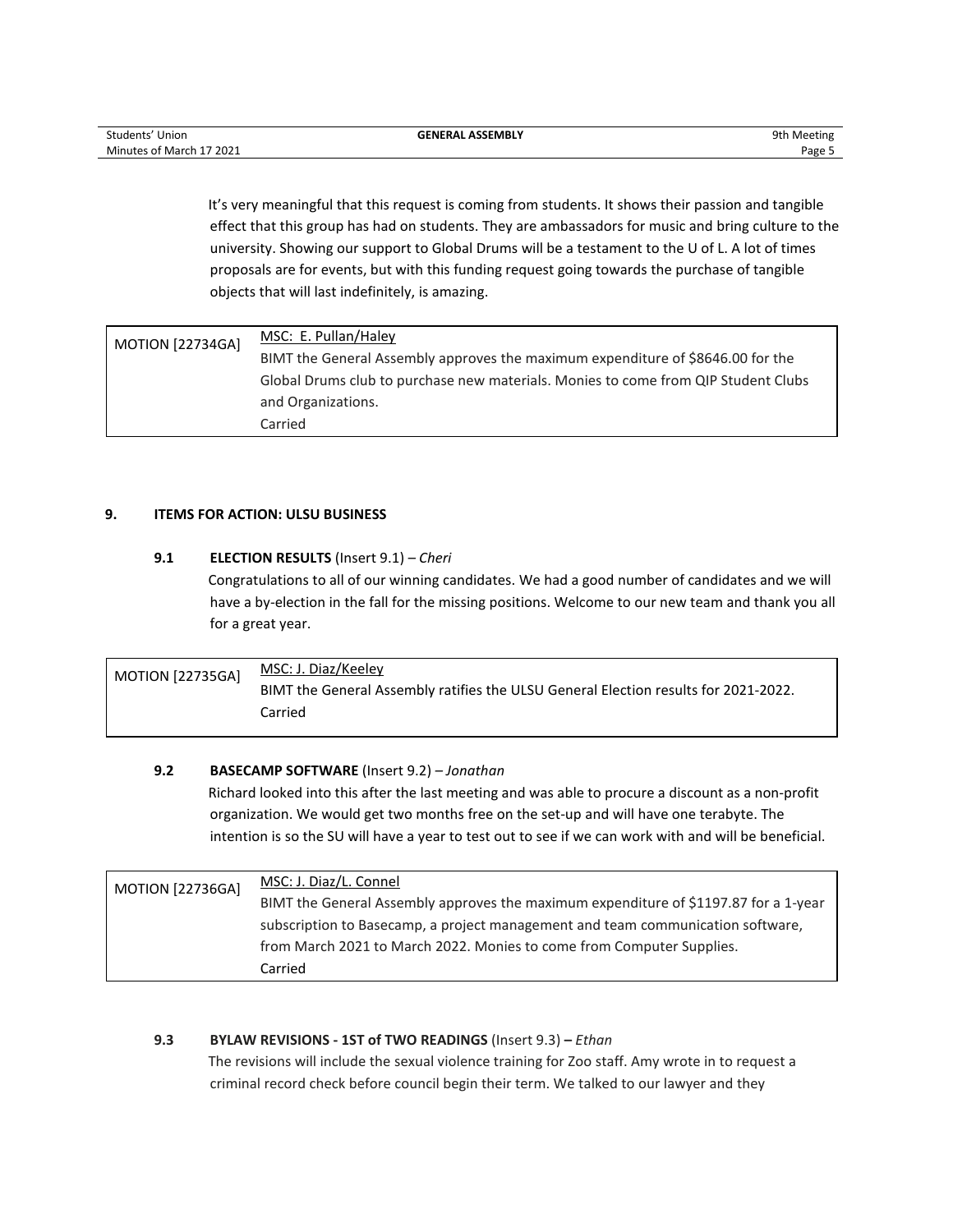| Students'<br>Union       | L ASSEMBLY<br><b>GENERAL</b> | 9th<br>ı Meeting |
|--------------------------|------------------------------|------------------|
| 2021<br>Minutes of March |                              | Page L           |

recommended against it because it goes against their rights. We recommend the LRC look into it next year to see what else we could do that is more fitting. Another revision we made is that clubs have to have the majority of club executives to be undergraduates.

| <b>MOTION [22737GA]</b> | MSC: E. Pullan/C. Fleishman                                                       |
|-------------------------|-----------------------------------------------------------------------------------|
|                         | BIMT the General Assembly approves the first of two readings to adopt the         |
|                         | ULSU Bylaw revisions, excluding Bylaw 20 Honoraria, as presented by the 2020/2021 |
|                         | Legislative Review Committee.                                                     |
|                         | Carried                                                                           |
|                         |                                                                                   |

**9.4 BYLAW 20 HONORARIA REVISION – 1ST OF TWO READING** (Insert 9.3*) – Ethan* The committee talked about raising the GA honoraria and decided to raise it to \$150/month. That works out to minimum wage. The upcoming budget meetings will take this into account. Did we look at the Calgary Campus as well since they do more hours? Yes, because we lowered their hours so it works out.

| MSC: E. Pullan/M. Ing<br><b>MOTION [22738GA]</b>                                    |  |
|-------------------------------------------------------------------------------------|--|
| BIMT the General Assembly approve the first of two readings to adopt the ULSU Bylaw |  |
| revisions to Bylaw 20 Honoraria, as presented by the 2020/2021 Legislative Review   |  |
| Committee.                                                                          |  |
| Carried – returning GA Shae, Cayley, Madi, Elisha abstained                         |  |

# **9.5 POLICY REVISIONS - 1ST OF TWO READINGS** (Insert 9.4) – *Ethan*

Some changes include the Health and Dental plan appeal committee. It didn't seem right that the EC, as students, review those claims and now it will just be the GM and the Health & Dental plan Administrator. Increased per diem expenses. Travel and conference grant, it says they have to travel so we added digital conferences too.

| <b>MOTION [22739GA]</b> | MSC: E. Pullan/L. Connel                                                              |
|-------------------------|---------------------------------------------------------------------------------------|
|                         | BIMT the General Assembly approves the first of two readings to adopt the ULSU Policy |
|                         | revisions as presented by the 2020/2021 Legislative Review Committee.                 |
|                         | Carried                                                                               |
|                         |                                                                                       |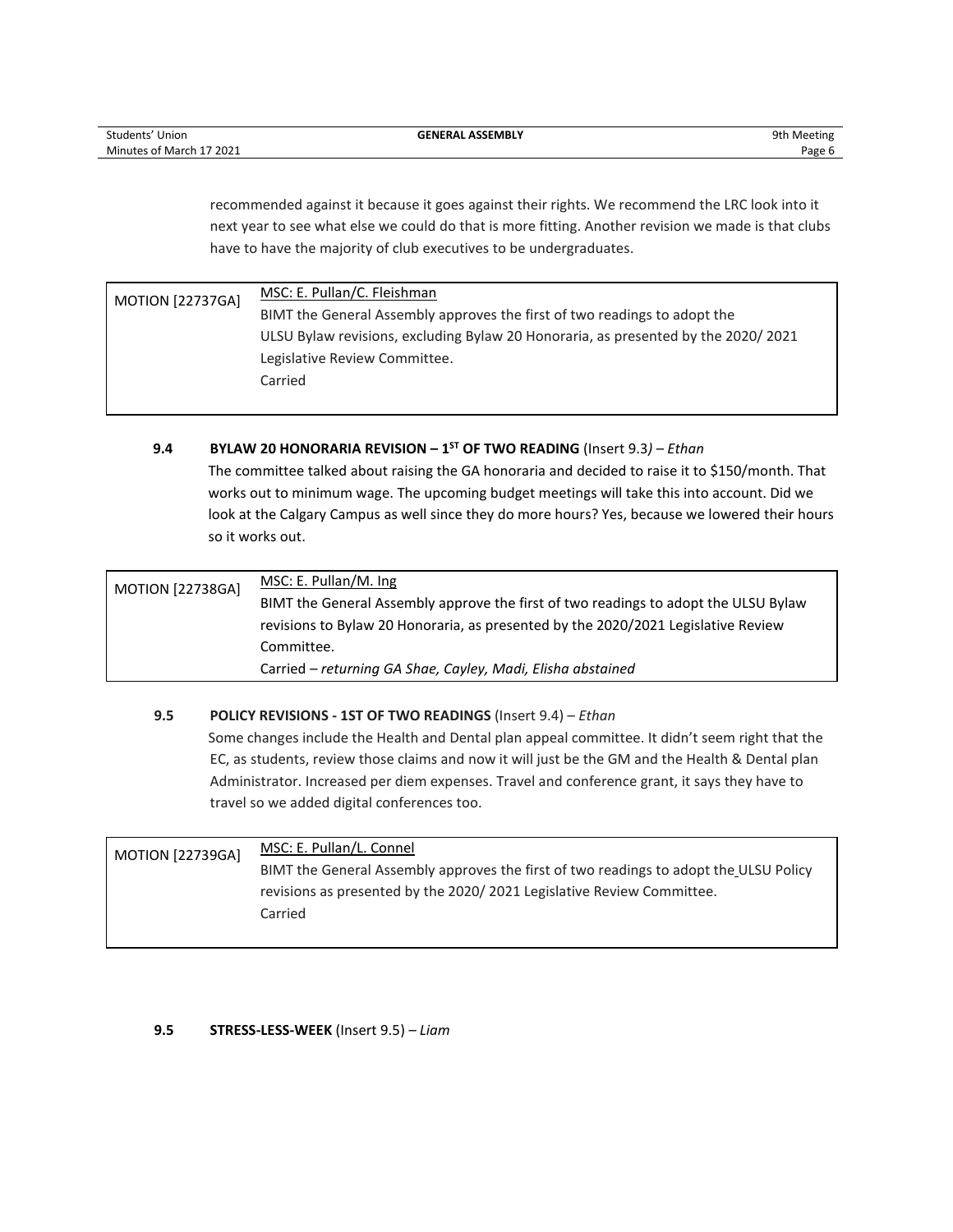There have been some changes in formatting but the spirit of the event remains the same. We still have a lot of money in the budget line. Shawn is requesting that the lower-level prizes be gift cards to the Zoo.

# Comments:

- That would be a good idea for the gift cards be for the Zoo, but we should ask the prize winner first to see if they would prefer a different gift card. Liam will make that happen and leave it up to the winner to choose.
- A \$1,000 prize for only 4 people kind of sounds like a lottery. Are we cutting off the opportunity for more people to participate?
- Yes, I thought about this and the main difference is that there is no buyout, it's just participating, we aren't asking anyone to gamble. The grant prize is only a suggestion and as much as it bolsters the participation, we still have a lot of prizes for other winners.
- Giving out 4 large prizes is a lot easier for administrative purposes.
- I'm concerned that we are paying this amount of money and there is nothing about it on social media. If this event is by word of mouth then it limits who knows about it and who gets the prizes.
- Is this money use it or lose it?
- Is the incoming GA eligible or not?
- Since the videos are prerecorded should we move it to finals since mid-terms have already come and gone?
- There isn't a huge problem because there isn't a selection process. The reason I didn't want to push it back to finals is because I didn't want students to be distracted from studies. I also needed approval before it can be promoted.
- Feasibility to push the date back based off the style of event and it's 100% online, it is possible to push it back.
- Date change would be open for a vote.
- I'm fine with having it next week. I would feel more comfortable to have eight \$500 prizes instead of four \$1,000.
- Money doesn't go very far especially if it's only \$100. As far as timing, with being a management student, there is no perfect time of calmness.
- It could be a good idea to extend the submission deadline by a couple of weeks so we have more time to promote it.
- What happens if we don't use up the money?
- It will get absorbed into the next year's operating budget.
- Liam likes the idea of having eight instead of four large prizes. Open to the idea of pushing back the submission deadline. I think we should keep the event date though.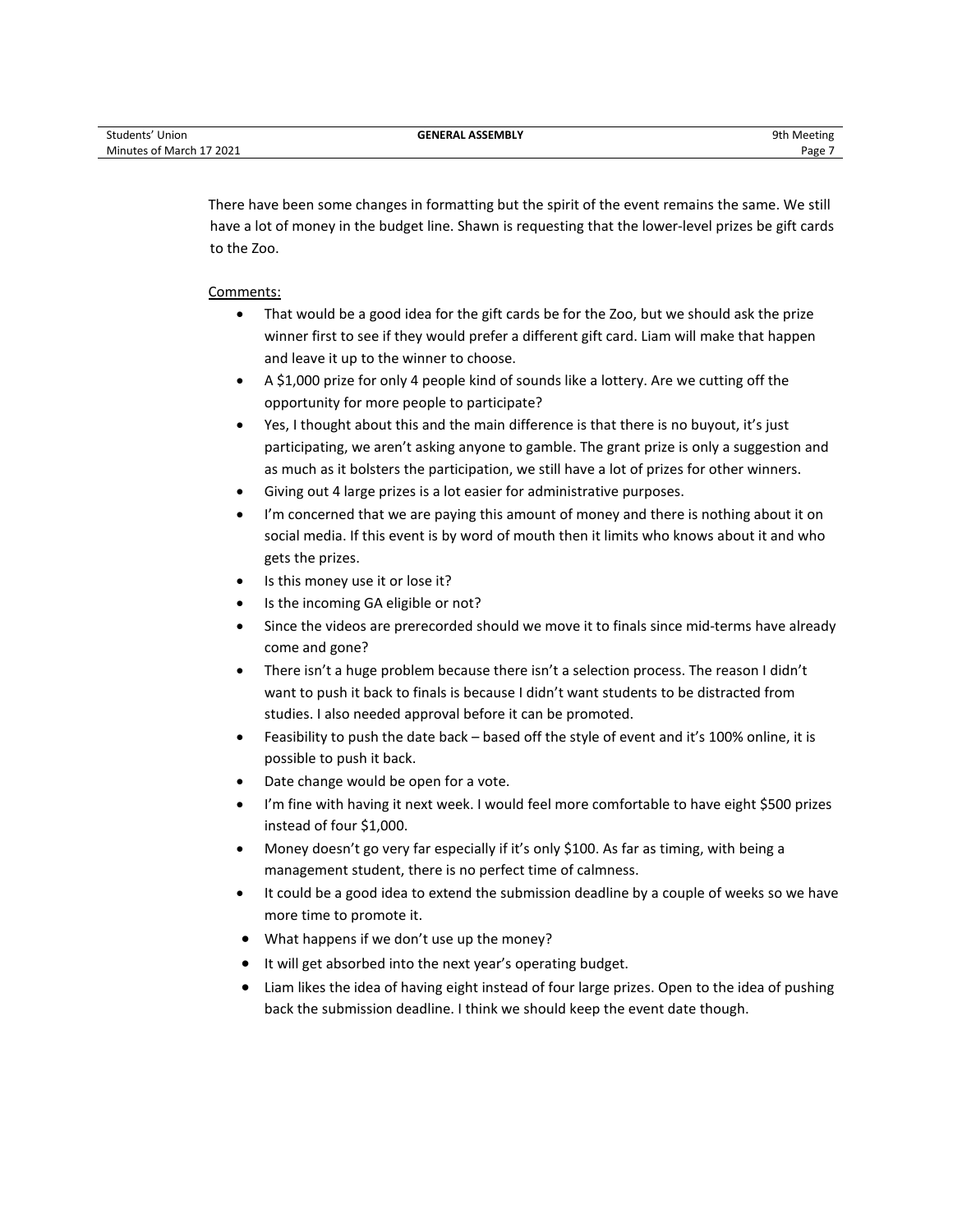| Students' Union          | <b>GENERAL ASSEMBLY</b>                                                                  | 9th Meeting |
|--------------------------|------------------------------------------------------------------------------------------|-------------|
| Minutes of March 17 2021 |                                                                                          | Page 8      |
|                          |                                                                                          |             |
|                          |                                                                                          |             |
| <b>MOTION [22740GA]</b>  | MSC: L. Connel/Andrew                                                                    |             |
|                          | BIMT the General Assembly approves the maximum expenditure of \$5,250.00 to              |             |
|                          | purchase prizes for stress less week. Monies to come from the mental health budget line. |             |

# **9.6 IN-CAMERA** *- Selena*

ULSU Staff is invited to stay.

Carried

MSC: S. Boutilier/R. Lindblad BIMT the General Assembly move in-camera. Carried

MSC: E. Pullan/ K. Gillespie BIMT the General Assembly move out of in-camera. Carried

# **10. OTHER BUSINESS**

Nicolas – I've been planning an event with International Centre and we want to do an event to teach sign language. If you are interested please send me an email.

#### **11. NEXT MEETING**

April 14, 2021 at 6pm

#### **12. ADJOURNMENT**

#### **12.1 ADJOURNMENT**

| <b>MOTION [22741GA]</b> | MSC: K. Gillespie/H. Gray                                        |
|-------------------------|------------------------------------------------------------------|
|                         | BIMT the General Assembly adjourn the meeting of March 17, 2021. |
|                         | Carried                                                          |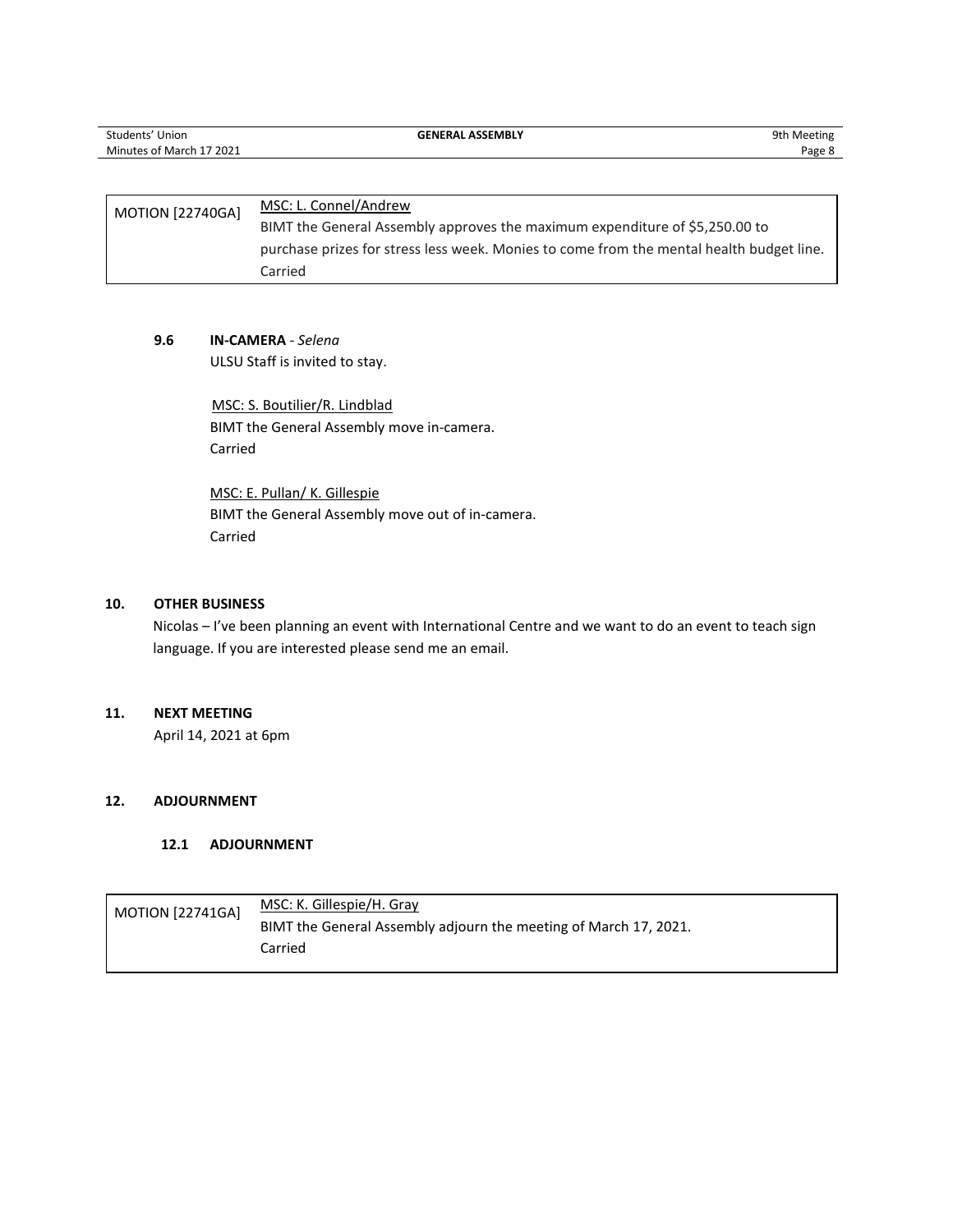# **GENERAL ASSEMBLY**



**MINUTES** 10th MEETING OF 2020-2021 **APRIL 14, 2021 AT 6:00-8:00 PM**

ZOOM Meeting ID: 955 8238 1441 Passcode: 064613

# THE UNIVERSITY OF LETHBRIDGE **STUDENTS' UNION -** 4401 UNIVERSITY DR - RM SU180 - LETHBRIDGE AB, T1K 3M4 PH: 403-329-2222, FAX: 403-329-2224 – [WWW.ULSU.CA](http://www.ulsu.ca/)

#### **GENERAL ASSEMBLY MEMBERS - 20 VOTING MEMBERS (QUORUM IS 11 VOTING MEMBERS)**

**BRADY HORNUNG –** CHAIR**, JONATHAN DIAZ** - PRESIDENT, **ETHAN PULLAN** – VP OPERATIONS & FINANCE, **POSITION VACANT** - VP STUDENT AFFAIRS, **LIAM CONNEL** - VP ACADEMIC, **RYAN LINDBLAD** – VP EXTERNAL, **MADI ING** - A & S REP, **AMY LAMBERT** - A & S REP, **SHAE DAUNCEY** - A & S REP, **CAYLEY FLEISCHMAN** - A & S REP, **BECCA PARKKARI** – A & S REP, **SELENA BOUTILIER** - A & S REP, **KEELEY GILLESPIE** – EDUCATION REP, **MARK SEREBRYANSKY -** RESIDENCE REP, **HOLLY KLETKE –** FINE ARTS REP, **HALEY GRAY –** HEALTH SCIENCES REP, **ANDREW NOVELLO** – DHILLON SCHOOL OF BUSINESS, **KEIFER JENNINGS** – DHILLON SCHOOL OF BUSINESS REP, **MICHA BERMAS** – CALGARY CAMPUS REP, **TONI PASHE**  - INDIGENOUS REP, **NICOLAS CRESPO** – INTERNATIONAL REP, **ELISHA WONG –** 1ST YEAR REP.

**ATTENDANCE: BRADY HORNUNG –** CHAIR**, JONATHAN DIAZ** - PRESIDENT, **ETHAN PULLAN** – VP OPERATIONS & FINANCE, **POSITION VACANT** - VP STUDENT AFFAIRS, **LIAM CONNEL** - VP ACADEMIC, **RYAN LINDBLAD** – VP EXTERNAL, **MADI ING** - A & S REP, **AMY LAMBERT** - A & S REP, **SHAE DAUNCEY** - A & S REP, **CAYLEY FLEISCHMAN** - A & S REP, **BECCA PARKKARI** – A & S REP, **KEELEY GILLESPIE** – EDUCATION REP, **MARK SEREBRYANSKY -** RESIDENCE REP, **HOLLY KLETKE –** FINE ARTS REP, **HALEY GRAY –** HEALTH SCIENCES REP, **ANDREW NOVELLO** – DHILLON SCHOOL OF BUSINESS, **KEIFER JENNINGS** – DHILLON SCHOOL OF BUSINESS REP, **MICHA BERMAS** – CALGARY CAMPUS REP, **NICOLAS CRESPO** – INTERNATIONAL REP, **ELISHA WONG** - 1<sup>ST</sup> YEAR REP.

**ABSENT: SELENA BOUTILIER** - A & S REP, **TONI PASHE** - INDIGENOUS REP

**GUESTS:** KATHRYN DELUCIA, AMY MENDENHALL, JOHN CARTER

# **1. LAND ACKNOWLEDGEMENT** *- Brady*

Brady gave Blackfoot land acknowledgement.

# **2. ADOPTION OF THE AGENDA**

#### **2.1 ADOPTION OF THE AGENDA**

MOTION [22755GA] MSC: K. Gillespie/C. Fleischman BIMT the General Assembly adopts the agenda of April 14, 2021. Carried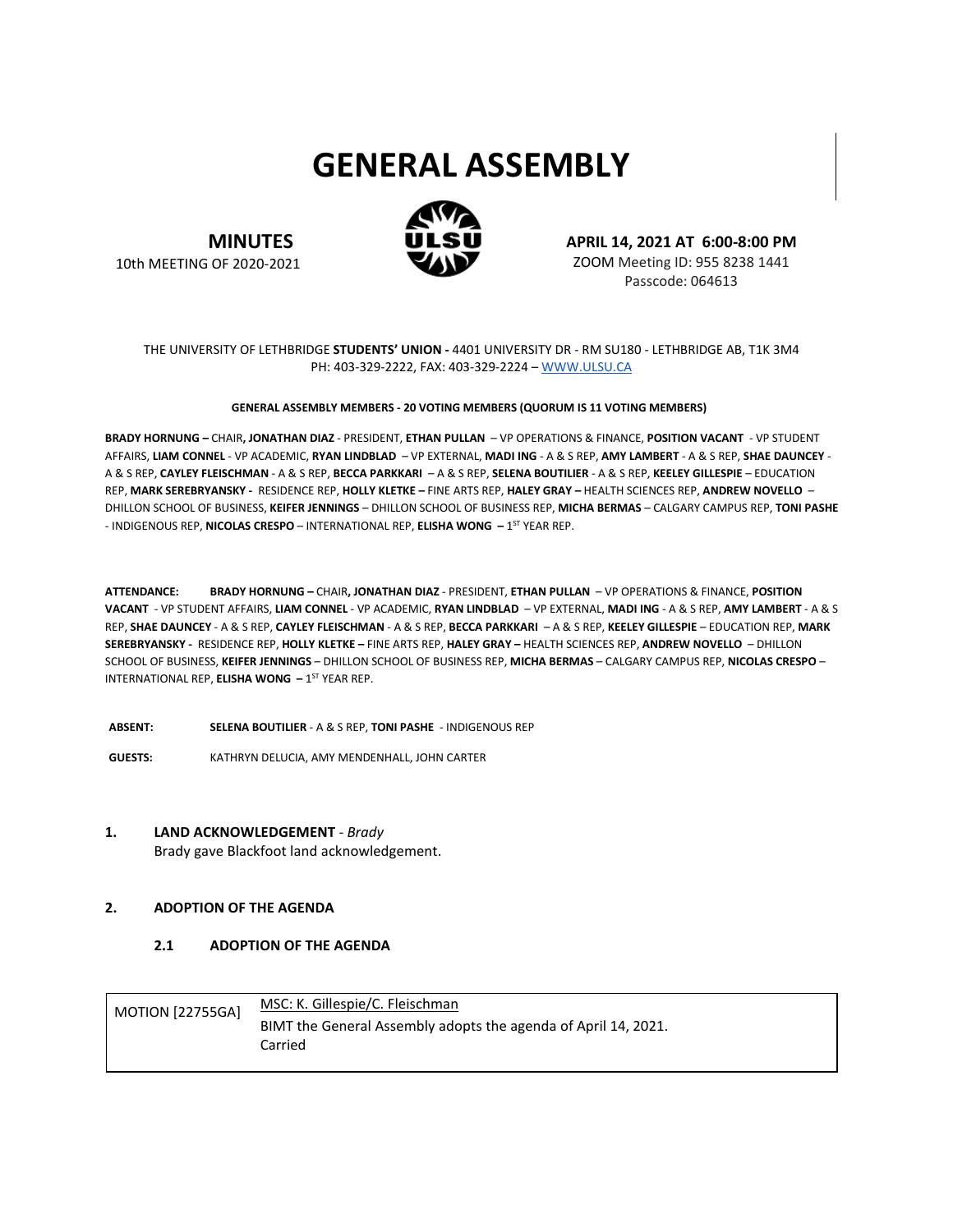#### **3. APPROVAL OF MINUTES**

#### **3.1 APPROVAL OF MINUTES**

| <b>MOTION [22756GA]</b> | MSC: B. Parkkari/ E. Wong                                         |
|-------------------------|-------------------------------------------------------------------|
|                         | BIMT the General Assembly approves the minutes of March 17, 2021. |
|                         | Carried                                                           |

#### **4. CHAIR REMARKS** *- Brady*

This is the last GA meeting of the year. It's been a treat Chairing these meetings. You all are doing a fantastic job. Thank you for voting for me for the Volunteer of the Year award. Thank you to those of you who bought me a gavel with my name engraved.

#### **5. PRESENTATIONS TO COUNCIL**

#### **5.1 HEALTH & DENTAL PLAN SYSTEMIC ISSUES** *- Amy* Presented by Kathryn DeLucia

Gender is separate than sex that is assigned at birth. Hormone replacement therapy is a medical treatment prescribed by physicians for transgender individuals. Spironolactone and Estradiol are the medications that doctors prescribe. There is a \$500 cap on Estradiol. This would only be prescribed for trans women.

Why was this cap accepted initially? Why has it not been challenged?

#### Comments:

- Thank you for presenting these issues.
- We don't know why that cap was put in place. We do have to have caps otherwise the health plan wouldn't be sustainable, but don't know why that cap in particularly was put in place.
- Moving forward, we are hoping to have a chat with yourself and the incoming EC. What ever we do there is a cost in another area so we need to look at that as well.
- It is a very small percent of the population for this medication and would hope this wouldn't be a financial burden.
- Thank you, Katie for presenting. Some of our policies aren't working because we aren't representing the students this affects.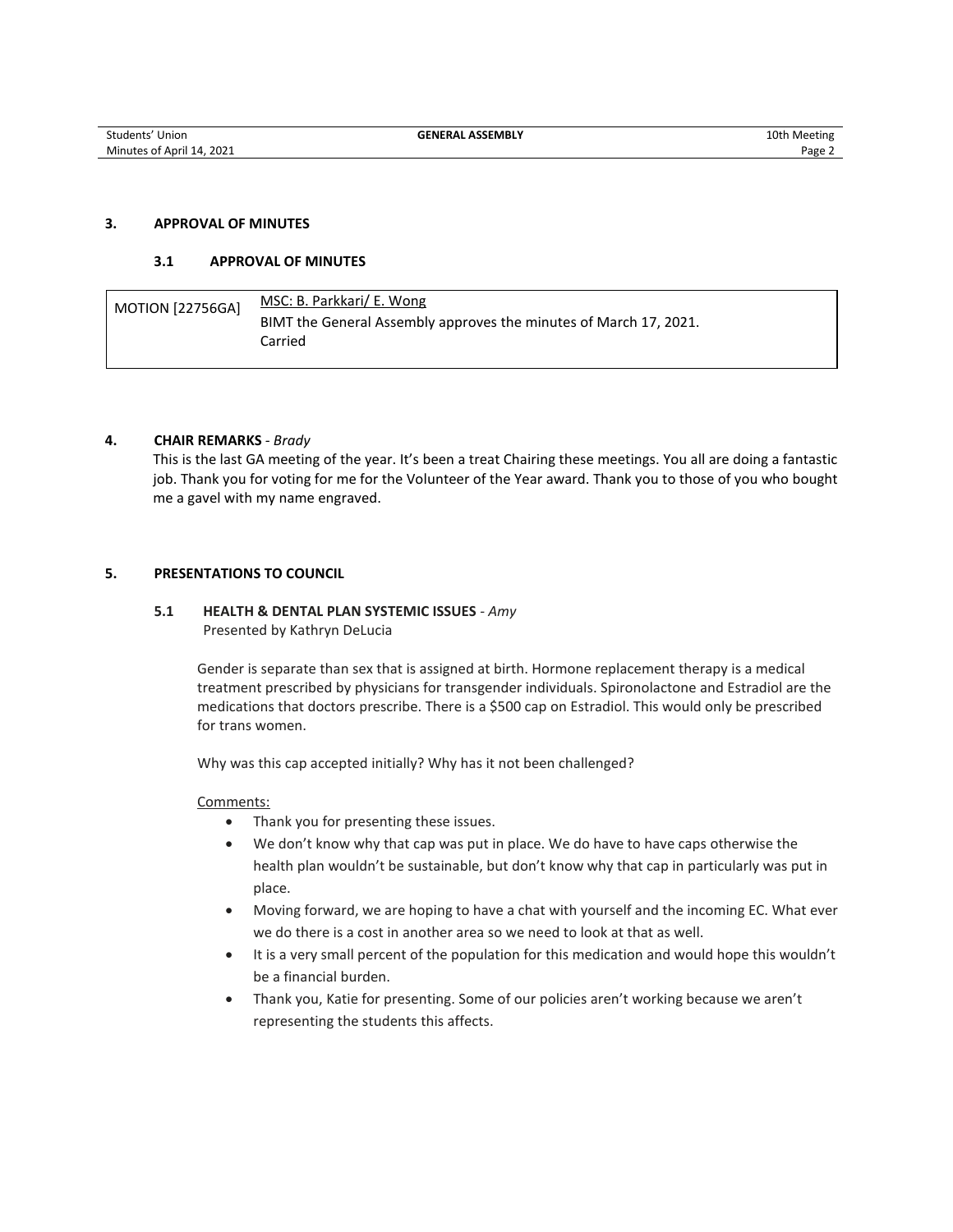# **6. REPORTS** (Insert 6)

Please read each report as posted on the ULSU website. Reports are due by the 5<sup>th</sup> of each month.

# **6.1 VP OPERATIONS & FINANCE** *– Ethan*

A. Report

- Working on health and dental plan assessments.
- Working with legal counsel on some issues.
- Our health plan is currently struggling. We will be meeting with our provider tomorrow.
- Working on our budget for next year.
- Committees have been taking up a lot of time.
- Have been working with folks on the awards committee.
- Have taken on a couple of the VPSA projects.
- Had a couple of Board Finance meetings.
- Transition meetings.
- Met with folks about renovations to our food court.
- We are looking at a \$500,000 shortage in the health & dental plan. We are looking to find areas of the plan that can be adjusted. We don't' have the money to keep this plan going at the current costs. We are working hard to mitigate students feeling the adjustments.
- The AB minister passed some new laws for associate deans, adjustments have been quite severe with huge wage reductions. Within the next 12 months there might be some mass people leaving. That's coming into effect on May 1<sup>st</sup> 2022.

Comments about health plan:

- In the fee review committee, we increased the health plan to include counseling coverage.
- It's a lot of the drug usage that is causing the expenses.
- A lot of what people are being prescribed are name brand drugs instead of generic ones. If we were to get a pharmacy on campus, we could get rent from them and maybe other services. They could promote the generic drugs being prescribed.
- I think a pharmacy on campus would be the best option to keep the health plan running in a stable way.
- B. Financial Update Finances are looking great.
- **6.2 VP STUDENT AFFAIRS** *– Position Vacant* None at this time.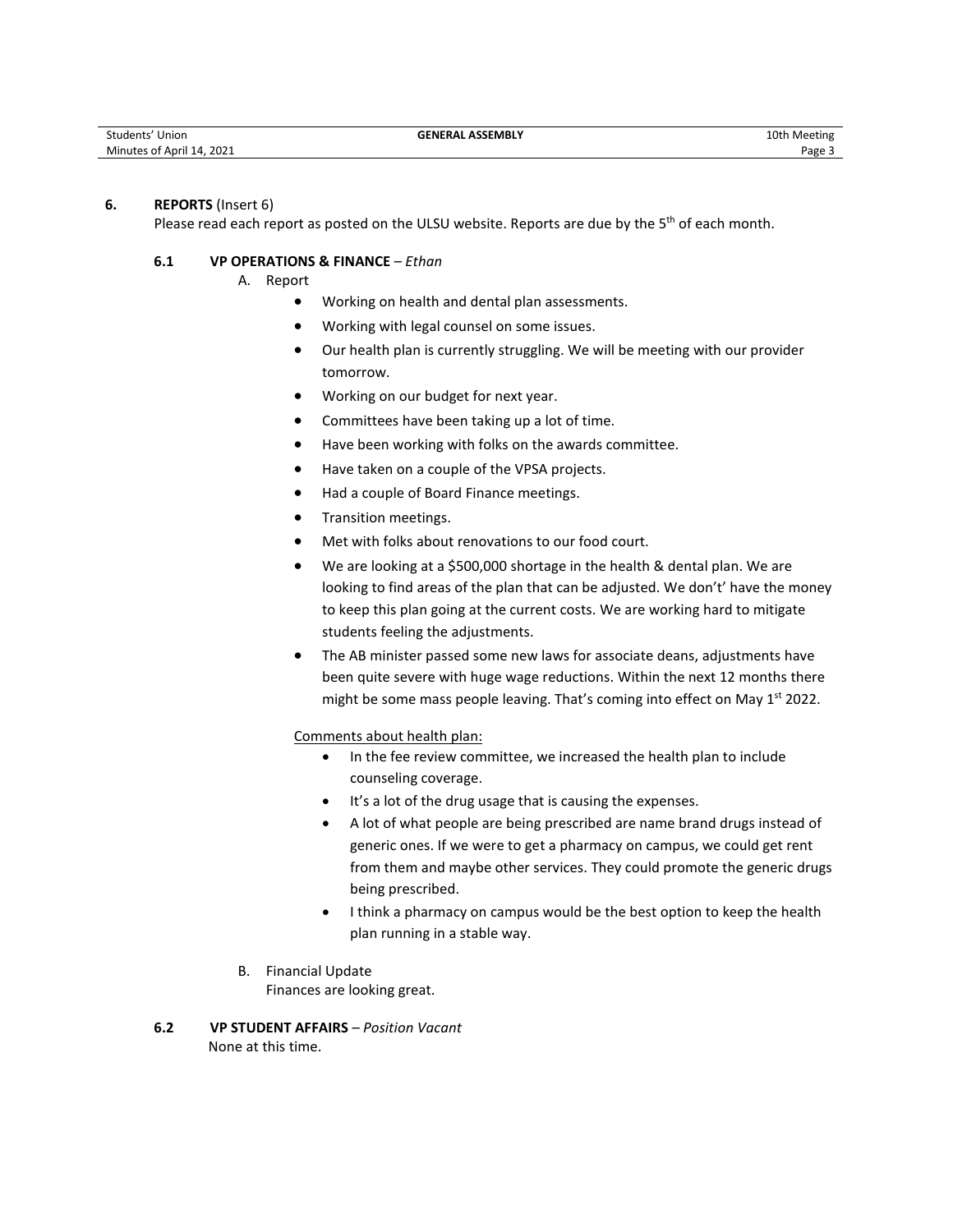# **6.3 VP ACADEMIC** *– Liam*

- The Last Lecture was today, we had great viewership.
- Stress Less Week happened.
- Lots of final meetings with committees.

#### **6.4 VP EXTERNAL** *– Ryan*

- We had a successful CAUS event.
- CASA came to an end; we had our AGM.
- Had the town hall in late March.
- Advocacy Advisory has been great.
- Have been looking over policies with Cheri, club executives will have to take sexual violence training.

#### **6.5 PRESIDENT** *– Jonathan*

- Lots of transition meetings.
- The food court renovation meetings.
- Navitas the university is still looking into it.
- Kathleen reached out with concerns from profs and the cash office, and that is if you make a partial payment, you can stave it off.
- Thank you everyone for all of the hard work you've done this year.

# **6.6 GENERAL ASSEMBLY REPRESENTATIVES -** *GA Reps*

Amy – I started with the EDI search committee in October, it has been a long process I will still be on the search committee until 2023 even though I won't be on the GA.

#### **6.7 COMMITTEES**

None at this time.

### **7. ITEMS FOR INFORMATION**

#### **7.1 VERESA VOTING** - *Holly*

There is a student who contacted some of the incoming GA to talk about a potential voting software. They will come back to us with a more comprehensive information. If you have any opinions, please feel free to let me know. They are looking at how to get young people interested in voting.

Personally, it's not just a technology issues that is causing a low voter turnout.

# **8. ITEMS FOR ACTION: CLUBS, GROUPS, AND INDIVIDUALS**

None at this time.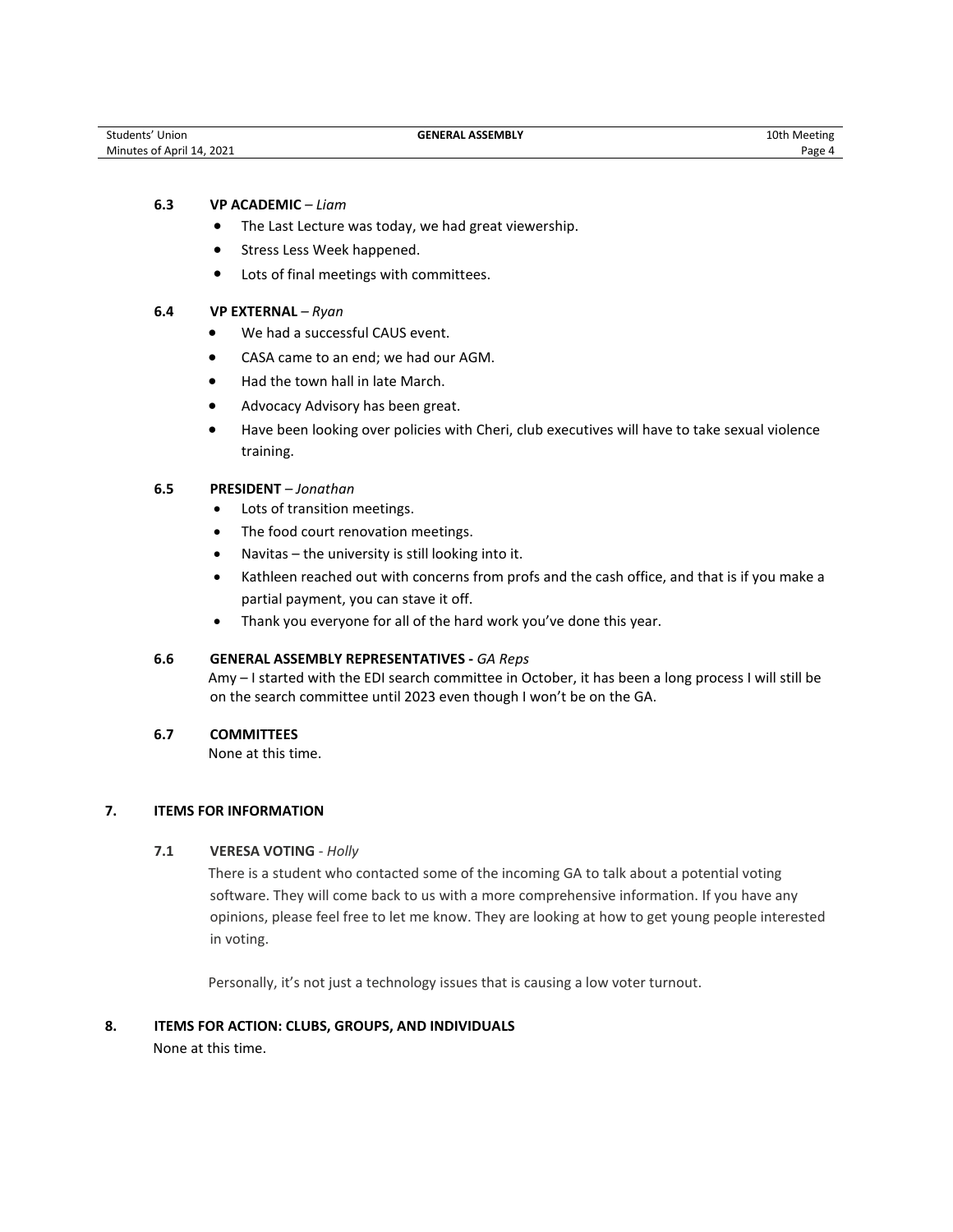#### **9. ITEMS FOR ACTION: ULSU BUSINESS**

## **9.1 BYLAW REVISIONS - 2ND of TWO READINGS** (Insert 9.1-9.3) **–** *Ethan*

As discussed in the last meeting, this document includes the amendments.

| <b>MOTION [22757GA]</b> | MSC: E. Pullan/L. Connel                                                                 |
|-------------------------|------------------------------------------------------------------------------------------|
|                         | BIMT the General Assembly approves the second of two readings to adopt the ULSU          |
|                         | Bylaw revisions, excluding Bylaw 20 Honoraria, as presented by the 2020/2021 Legislative |
|                         | Review Committee.                                                                        |
|                         | Carried                                                                                  |

# **9.2 BYLAW 20 HONORARIA REVISION – 2ND OF TWO READING** (Insert 9.1-9.3*) – Ethan*

We separated these bylaws out because of the honoraria.

| <b>MOTION [22758GA]</b> | MSC: E. Pullan/A. Novello                                                               |
|-------------------------|-----------------------------------------------------------------------------------------|
|                         | BIMT the General Assembly approves the second of two readings to adopt the ULSU         |
|                         | Bylaw revisions to Bylaw 20 Honoraria, as presented by the 2020/2021 Legislative Review |
|                         | Committee.                                                                              |
|                         | Carried – abstained Shae, Cayley, Elisha, Madi.                                         |

## **9.3 POLICY REVISIONS - 2ND OF TWO READINGS** (Insert 9.1-9.3) – *Ethan* We talked in great length at the previous meetings.

| <b>MOTION [22759GA]</b> | MSC: E. Pullan/N. Crespo                                                        |
|-------------------------|---------------------------------------------------------------------------------|
|                         | BIMT the General Assembly approves the second of two readings to adopt the ULSU |
|                         | Policy revisions as presented by the 2020/2021 Legislative Review Committee.    |
|                         | Carried                                                                         |
|                         |                                                                                 |

## **9.4 PROPANE HEATERS FOR THE ZOO** *- Cheri*

| 2 propane heaters | \$599.98 |
|-------------------|----------|
| 2 propane tanks   | \$150.00 |
| GST               | \$37.50  |
| Shipping          | free     |
| <b>TOTAL</b>      | \$787.48 |

*[https://www.wayfair.ca/outdoor/pdp/jj-designs-waystock-48000-btu-commercialresidential](https://www.wayfair.ca/outdoor/pdp/jj-designs-waystock-48000-btu-commercialresidential-outdoor-umbrella-propane-patio-heater-86-tall-with-wheels-in-mocha-colour-iohi1138.html)[outdoor-umbrella-propane-patio-heater-86-tall-with-wheels-in-mocha-colour-iohi1138.html](https://www.wayfair.ca/outdoor/pdp/jj-designs-waystock-48000-btu-commercialresidential-outdoor-umbrella-propane-patio-heater-86-tall-with-wheels-in-mocha-colour-iohi1138.html)*